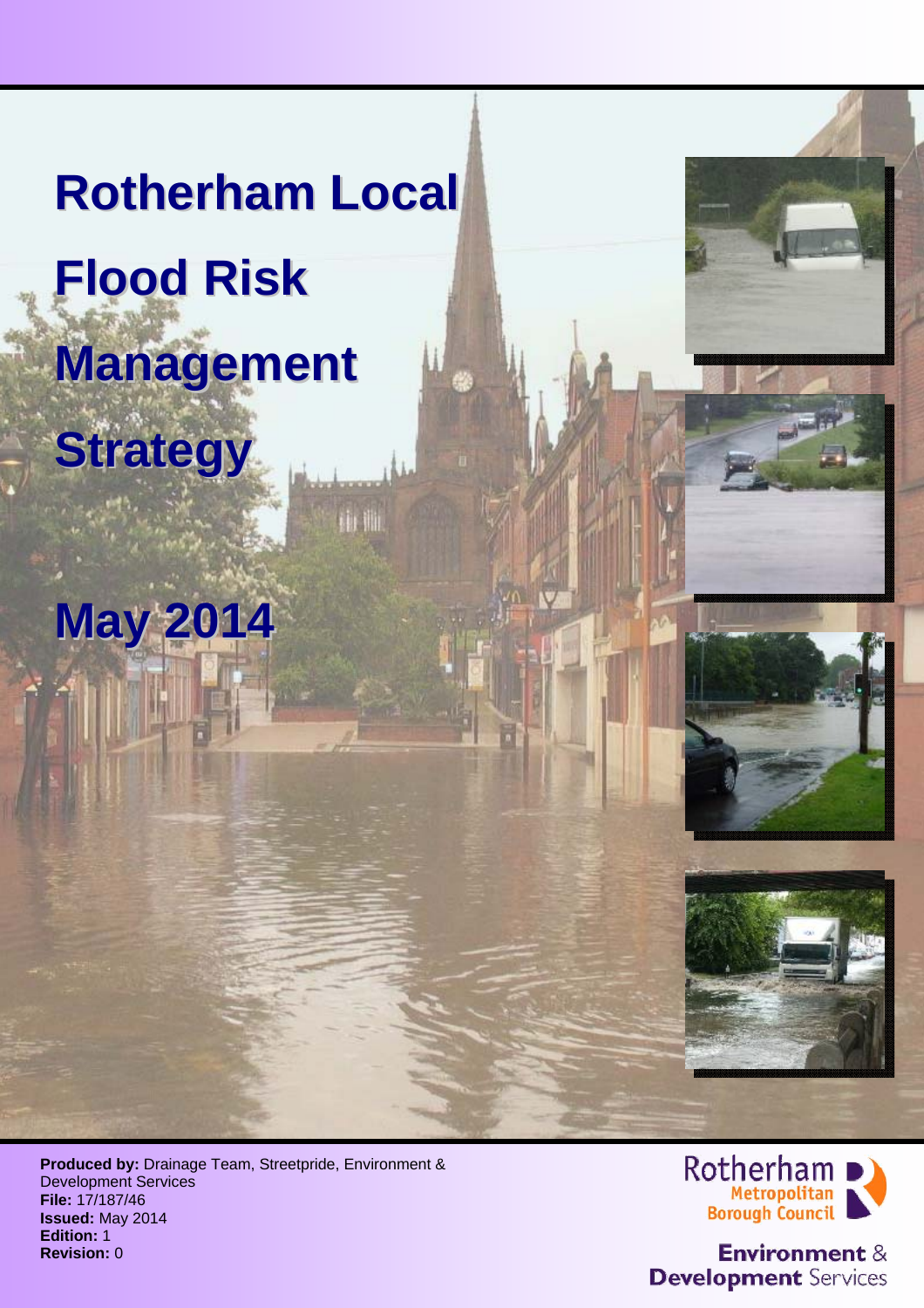# **CONTENTS**

| 1                                      |                               | <b>INTRODUCTION</b>                                                                 | 1              |
|----------------------------------------|-------------------------------|-------------------------------------------------------------------------------------|----------------|
|                                        | 1.1                           | Overview                                                                            | 1              |
|                                        | 1.2                           | Sources of Flooding                                                                 | 1              |
|                                        | 1.3                           | Introduction to the Area                                                            | $\overline{a}$ |
| 2.0                                    |                               | <b>LEGISLATIVE CONTEXT</b>                                                          | 3              |
| 3.0                                    |                               | <b>LINKS TO OTHER STRATEGIES</b>                                                    | 4              |
|                                        | 3.1                           | <b>National Plans</b>                                                               | 6              |
|                                        | 3.2                           | <b>Regional Plans</b>                                                               | 6              |
|                                        | 3.3                           | Rotherham Local Plans - (Flood related)                                             | 8              |
|                                        | 3.4                           | Rotherham Local Plans - (non flood related)                                         | 9              |
| 4.0                                    |                               | <b>ASSESSMENT OF LOCAL FLOOD RISK</b>                                               | 11             |
|                                        | 4.1                           | Past flood events                                                                   | 11             |
|                                        | 4.2                           | Environment Agency Surface Water Flood Risk Modelling                               | 11             |
| 5.0                                    |                               | <b>GOVERNANCE AND PARTNERSHIP ARRANGEMENTS</b>                                      | 12             |
| 6.0                                    |                               | <b>FLOOD RISK MANAGEMENT AUTHORITIES</b>                                            | 14             |
|                                        | 6.1                           | Definition                                                                          | 14             |
|                                        | 6.2                           | Lead Local Flood Authority - Rotherham MBC                                          | 14             |
|                                        | 6.3<br>The Environment Agency |                                                                                     | 17             |
|                                        | 6.4                           | Water Companies - Yorkshire Water Services Ltd and Severn Trent<br><b>Water Ltd</b> | 18             |
| 6.5<br>Internal Drainage Boards (IDBs) |                               |                                                                                     | 18             |
|                                        | 6.6                           | Highway Authority - Rotherham MBC & Highways Agency                                 | 18             |
|                                        | 6.7                           | Other Powers and Duties of Rotherham MBC                                            | 19             |
|                                        | 6.8                           | As a Category 1 Responder (Emergency Planning)                                      | 19             |
|                                        | 6.9                           | As Planning Authority                                                               | 19             |
|                                        | 6.10                          | As Sustainable Drainage Systems Approving Body                                      |                |
|                                        |                               | (SAB)                                                                               | 20             |
|                                        | 6.11<br>6.12                  | As a Riparian Owner<br><b>Other Partners</b>                                        | 20<br>21       |
|                                        |                               |                                                                                     |                |
| 7.0                                    |                               | <b>OBJECTIVES OF THE STRATEGY</b>                                                   | 22             |
| 8.0                                    |                               | <b>ACTION PLAN</b>                                                                  | 23             |
| 9.0                                    |                               | <b>FLOOD RISK MANAGEMENT FUNDING</b>                                                | 23             |
| 10.0                                   |                               | THE POTENTIAL IMPACTS OF CLIMATE CHANGE                                             | 24             |
|                                        | 10.1                          | <b>Effects of Climate Change</b>                                                    | 24             |
|                                        | 10.2                          | The Evidence                                                                        | 24             |
|                                        | 10.3                          | Key Projections for Humber River Basin District                                     | 25             |
|                                        | 10.4                          | Implications for Flood Risk                                                         | 25             |
|                                        | 10.5                          | Adapting to Change                                                                  | 25             |
|                                        |                               |                                                                                     |                |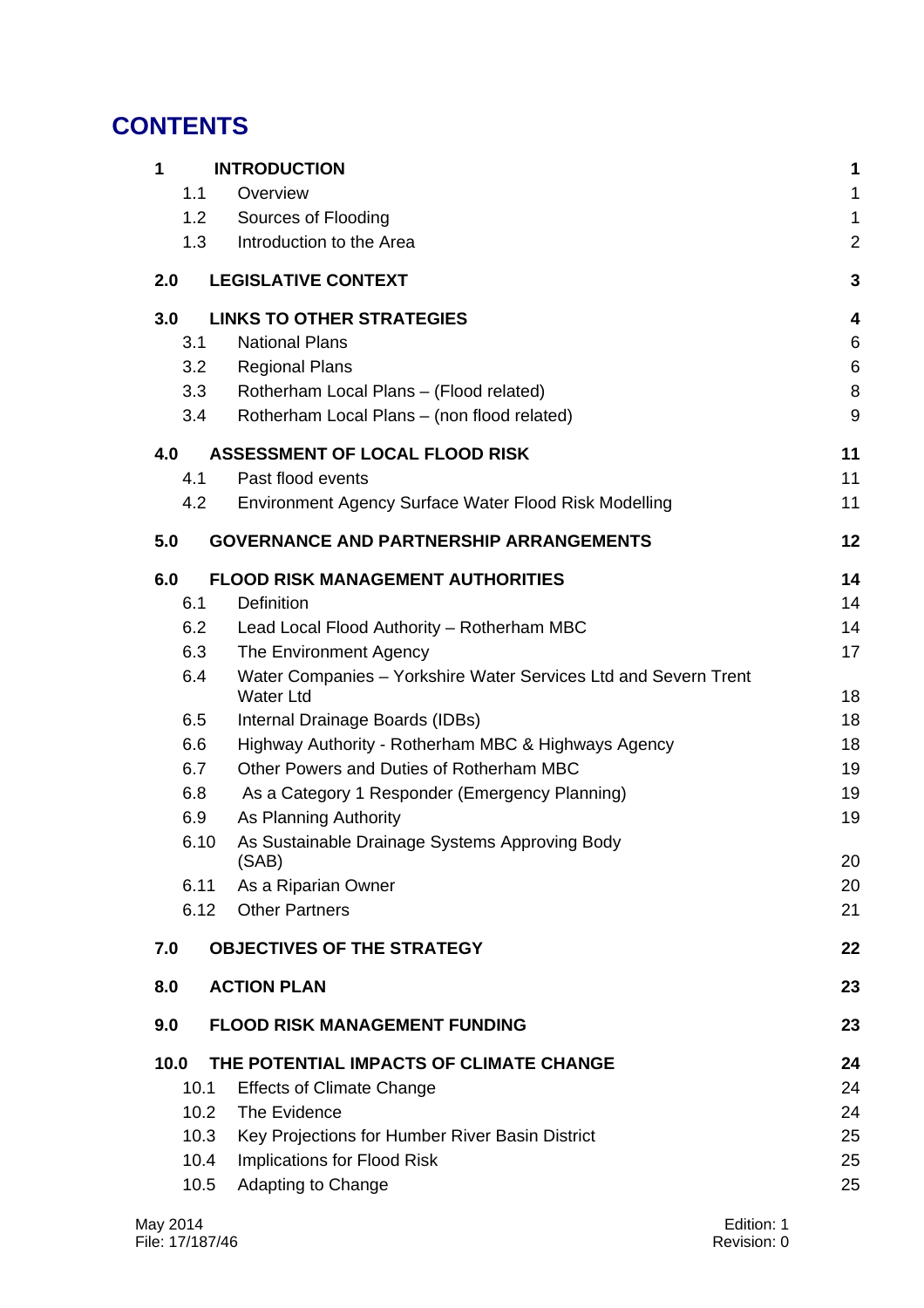|      | <b>Long Term Developments</b><br>10.6                                            | 26 |
|------|----------------------------------------------------------------------------------|----|
| 11.0 | <b>ENVIRONMENTAL OBJECTIVES AND STRATEGIC</b><br><b>ENVIRONMENTAL ASSESSMENT</b> | 26 |
| 12.0 | <b>COMMUNICATIONS AND ENGAGEMENT</b>                                             | 27 |
| 13.0 | <b>CIVIL CONTINGENCIES AND COMMUNITY RESILIENCE</b>                              | 27 |
| 14.0 | THE ROLE OF THE PLANNING AUTHORITY                                               | 28 |
| 15.0 | <b>SUDS APPROVING BODY (SAB)</b>                                                 | 28 |
| 16.0 | <b>ADDRESSING THE SKILLS GAP</b>                                                 | 28 |
| 17.0 | <b>DATA MANAGEMENT</b>                                                           | 28 |
| 18.0 | THE ROLE OF SCRUTINY AND OVERVIEW COMMITTEES                                     | 29 |
| 19.0 | <b>REVIEWING AND REVISING THE STRATEGY</b>                                       | 30 |

# **APPENDICES**

Appendix A - Action Plan Appendix B - Drawings Appendix C - Policies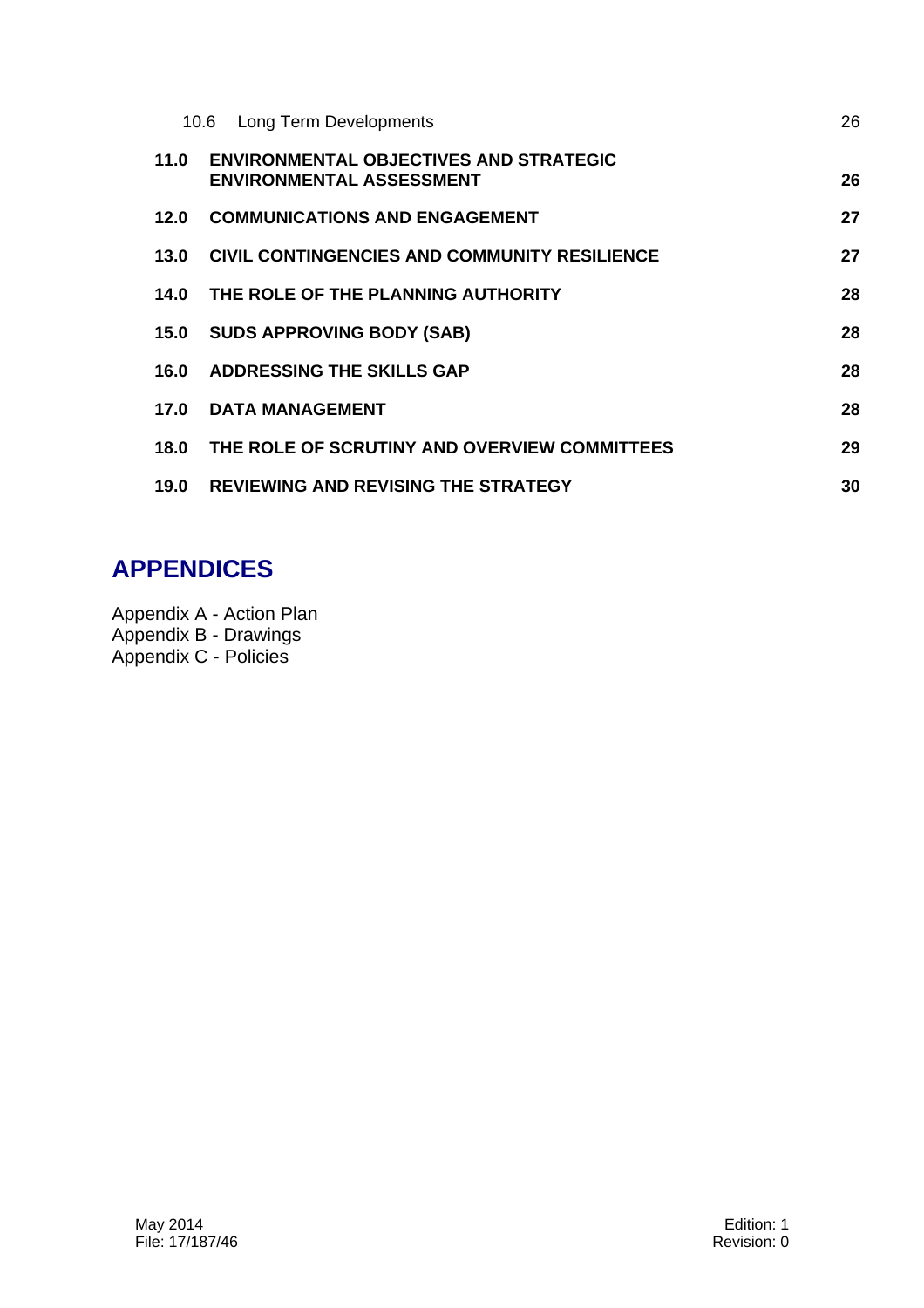# **GLOSSARY AND ACRONYMS**

| <b>Assets</b>                      | Structures, or a system of structures, used to<br>manage flood risk.                             |
|------------------------------------|--------------------------------------------------------------------------------------------------|
| <b>Areas Susceptible to</b>        | A method of surface water flood modelling                                                        |
| <b>Surface Water Flooding</b>      | carried out by the Environment Agency to                                                         |
| (AStSWF)                           | indicate the broad areas likely to be at risk of                                                 |
|                                    | surface water flooding. Now superseded by Risk                                                   |
|                                    | of Flooding from Surface Water Map. See also                                                     |
|                                    | <b>FMfSW &amp; RFfSW.</b>                                                                        |
| <b>Catchment</b>                   | An area that serves a watercourse with                                                           |
|                                    | rainwater. Every part of land where the rainfall                                                 |
|                                    | drains to a single watercourse is in the same                                                    |
|                                    | catchment.                                                                                       |
| <b>Catchment Flood</b>             | A strategic planning tool through which the                                                      |
| <b>Management Plan (CFMP)</b>      | Environment Agency works with other key                                                          |
|                                    | decision-makers on the large scale of a River                                                    |
|                                    | Basin District to identify and agree overarching                                                 |
|                                    | policies for sustainable flood risk management.                                                  |
| <b>Critical Infrastructure</b>     | Infrastructure which is considered vital or                                                      |
|                                    | indispensable to society, the economy, public                                                    |
|                                    | health or the environment, and where the failure                                                 |
|                                    | or destruction would have large impact. This                                                     |
|                                    | would include emergency services such as                                                         |
|                                    | hospitals, schools, communications, electricity<br>sub-stations, water and waste water treatment |
|                                    | works, transport infrastructure and reservoirs.                                                  |
| <b>Defence</b>                     | A structure that is used to reduce the probability                                               |
|                                    | of floodwater affecting a particular area, for                                                   |
|                                    | example a raised embankment.                                                                     |
| <b>Defra</b>                       | Department for Environment, Food and Rural                                                       |
|                                    | Affairs. The government department with overall                                                  |
|                                    | responsibility for flood risk management.                                                        |
| <b>FRM</b>                         | Flood Risk Management.                                                                           |
| <b>FCERM</b>                       | Flood and Coastal Erosion Risk Management.                                                       |
| <b>Flood</b>                       | The temporary covering by water of land not                                                      |
|                                    | normally covered with water.                                                                     |
| <b>Flood Map for Surface Water</b> | A method of surface water flood modelling                                                        |
| (FMfSW)                            | carried out by the Environment Agency to                                                         |
|                                    | indicate the broad areas likely to be at risk of                                                 |
|                                    | surface water flooding, now superseded by Risk                                                   |
|                                    | of Flooding From Surface Water Map. See also                                                     |
|                                    | <b>AStSWF &amp; RFfSW.</b>                                                                       |
| <b>Flood Risk Area</b>             | An area determined as having a significant risk                                                  |
|                                    | of flooding in accordance with guidance<br>published by Defra.                                   |
| <b>Flood and Water</b>             |                                                                                                  |
| <b>Management Act 2010 (FWM</b>    | The Flood and Water Management Act clarifies<br>the legislative framework for managing surface   |
| Act)                               | water flood risk in England.                                                                     |
|                                    |                                                                                                  |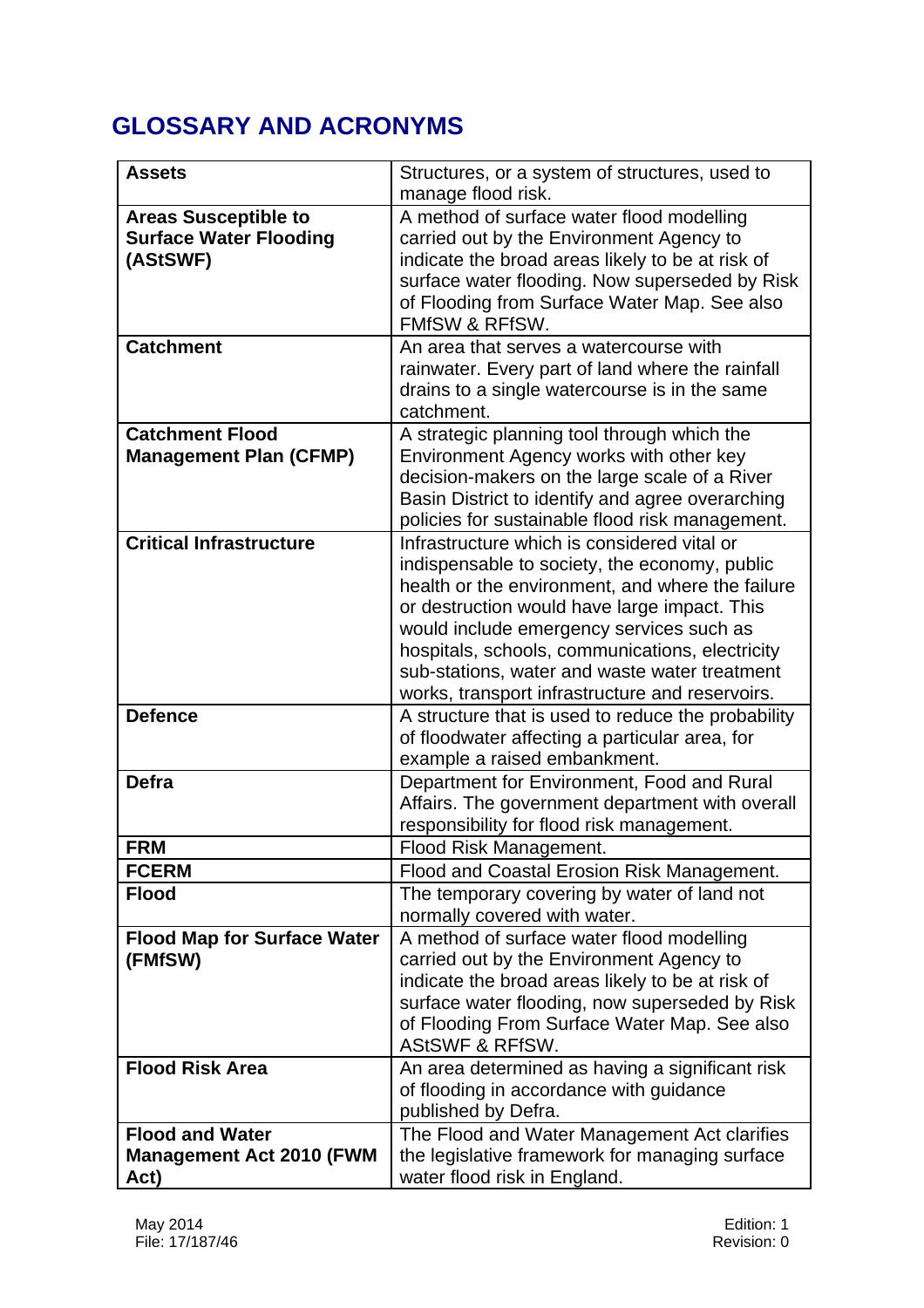| <b>Fluvial flooding</b>                                                                                           | Flooding of main rivers.                                                                                                                                                                                                                                                         |
|-------------------------------------------------------------------------------------------------------------------|----------------------------------------------------------------------------------------------------------------------------------------------------------------------------------------------------------------------------------------------------------------------------------|
| <b>Floods Directive</b>                                                                                           | The EU Floods Directive came into force in<br>November 2007 and is designed to help<br>Member States prevent and limit the impact of<br>floods on people, property and the environment.<br>It was transposed into English law in December<br>2009 by the Flood Risk Regulations. |
| <b>Groundwater</b>                                                                                                | Water which is below the surface of the ground<br>and in direct contact with the ground or subsoil.                                                                                                                                                                              |
| <b>Hazard</b>                                                                                                     | A potential source of harm.                                                                                                                                                                                                                                                      |
| <b>Hydrology</b>                                                                                                  | The study of the effects of water on and below<br>the earth's surface.                                                                                                                                                                                                           |
| <b>Internal Drainage Board</b><br>(Danvm IDB in Rotherham)                                                        | Drainage Board who are legally responsible to<br>ensure that flows are maintained in ordinary<br>watercourses within their domain.                                                                                                                                               |
| <b>Local Development</b><br><b>Framework (LDF)</b>                                                                | Local Planning Authority documents which<br>comprises of community involvement, local<br>development scheme and the annual monitoring<br>report.                                                                                                                                 |
| <b>Lead Local Flood Authority</b><br>(LLFA)                                                                       | Local Authority with Flood Risk Management<br>Functions as defined in the Flood and Water<br>Management Act.                                                                                                                                                                     |
| <b>Local flood risk</b>                                                                                           | Flood risk from sources other than main rivers,<br>the sea and reservoirs, principally meaning<br>surface runoff, groundwater and ordinary<br>watercourses.                                                                                                                      |
| <b>Main River</b>                                                                                                 | A watercourse shown as such on the Main River<br>Map and for which the Environment Agency has<br>flood risk management responsibilities and<br>powers.                                                                                                                           |
| <b>Ordinary watercourses</b>                                                                                      | A river, stream, ditch, cut, sluice, dike or non-<br>public sewer that is not a designated Main River<br>and for which the Lead Local Flood Authority<br>has flood risk management responsibilities and<br>powers.                                                               |
| <b>Pluvial flooding</b>                                                                                           | Pluvial flooding (or surface runoff flooding) is<br>caused by rainfall and is that flooding which<br>occurs due to water ponding on, or flowing over,<br>the surface before it reaches a drain or<br>watercourse.                                                                |
| <b>Preliminary Flood Risk</b><br><b>Assessment (PFRA)</b><br>(Rotherham PFRA submitted<br>to Defra December 2011) | Assessment of surface water flood risk in the<br>area covered by a Lead Local Flood Authority<br>describing both the probability and harmful<br>consequences of past and predicted future<br>flooding.                                                                           |
| <b>Flood Risk Regulations</b>                                                                                     | UK legislation implementing the European<br>Floods Directive 2009.                                                                                                                                                                                                               |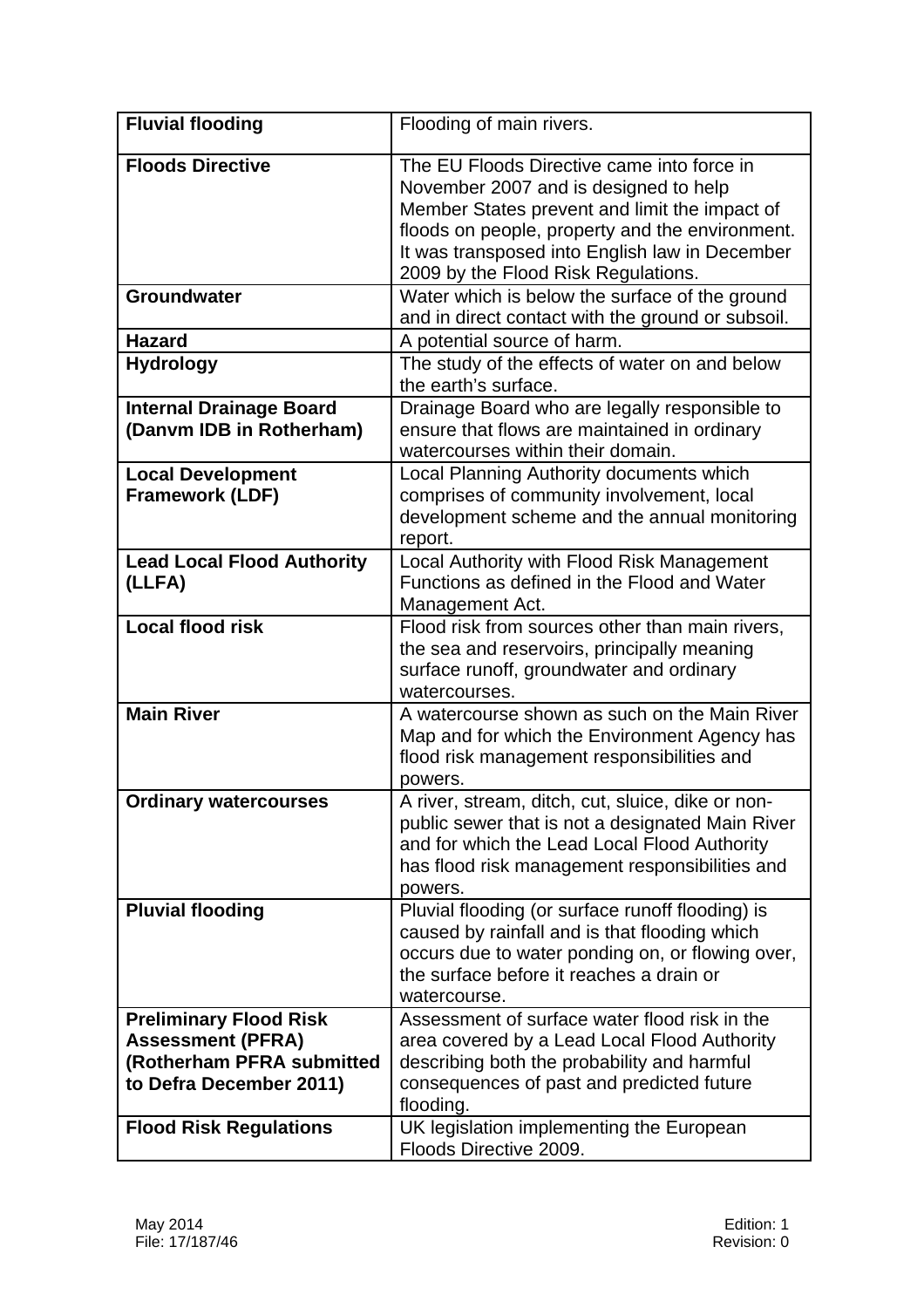| <b>Resilience</b>                                                | The ability of the community, services, area or<br>infrastructure to withstand the consequences of<br>an incident.                                                                                                                                     |
|------------------------------------------------------------------|--------------------------------------------------------------------------------------------------------------------------------------------------------------------------------------------------------------------------------------------------------|
| <b>Riparian owner</b>                                            | A riparian owner is someone who owns land or<br>property adjacent to a watercourse. A riparian<br>owner has a duty to maintain the watercourse<br>and allow flow to pass through their land freely.                                                    |
| <b>Risk</b>                                                      | Measures the significance of a potential event in<br>terms of likelihood and impact. Risk is the<br>likelihood that a person may be harmed or<br>suffers adverse health effects if exposed to a<br>hazard.                                             |
| <b>Risk assessment</b>                                           | A structured and auditable process of identifying<br>potentially significant events, assessing their<br>likelihood and impacts, and then combining<br>these to provide an overall assessment of risk,<br>as a basis for further decisions and action.  |
| <b>Risk of Flooding From</b><br><b>Surface Water Map (RFfSW)</b> | A map showing results of surface water flood<br>modelling carried out by the Environment<br>Agency to indicate the broad areas likely to be at<br>risk of surface water flooding. See also FMfSW<br>& AStSWF.                                          |
| <b>River basin district</b>                                      | There are 11 river basin districts in England and<br>Wales, each comprising a number of contiguous<br>river basins or catchments.                                                                                                                      |
| <b>Strategic Flood Risk</b><br><b>Assessment (SFRA)</b>          | Documents prepared by local planning<br>authorities assessing broad areas of flood risk to<br>inform planning decisions.                                                                                                                               |
| <b>Surface runoff</b>                                            | Rainwater (including snow and other<br>precipitation) which is on the surface of the<br>ground (whether or not it is moving), and has not<br>entered a watercourse, drainage system or<br>public sewer.                                                |
| <b>Surface Water Flooding</b>                                    | In this context, surface water flooding describes<br>flooding from sewers, drains, groundwater, and<br>runoff from land, small water courses and<br>ditches that occurs as a result of heavy rainfall.                                                 |
| <b>Surface Water Management</b><br>Plan (SWMP)                   | A plan which outlines the preferred surface<br>water management strategy in a given location.                                                                                                                                                          |
| <b>Sustainable Drainage</b><br><b>Systems (SuDS)</b>             | A sequence of management practices and<br>control measures designed to mimic natural<br>drainage processes by allowing rainfall to<br>infiltrate and by attenuating and conveying<br>surface water runoff slowly compared to<br>conventional drainage. |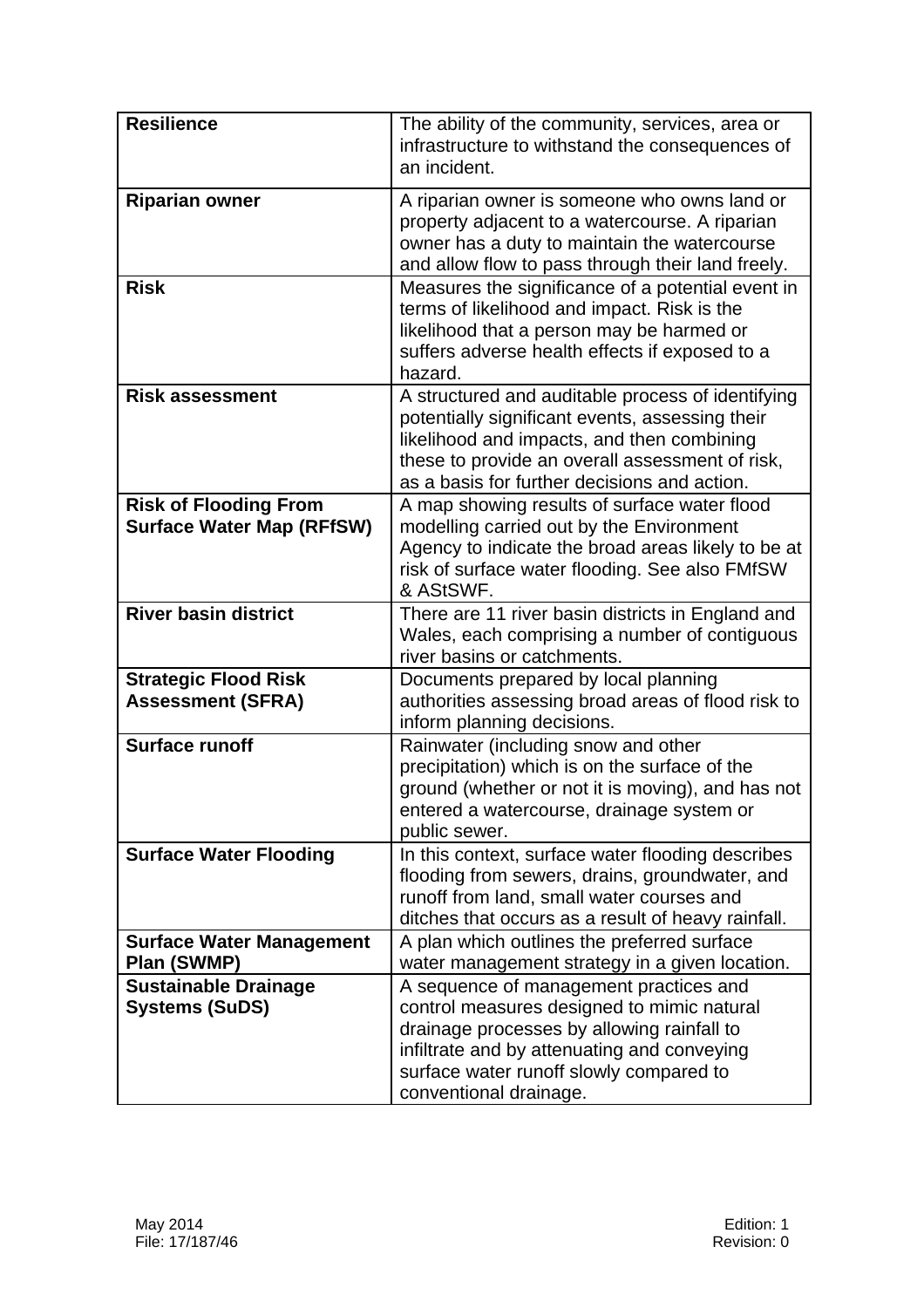| <b>Water Framework Directive</b><br>(WFD) | A European Community Directive (2000/60/EC)<br>of the European Parliament and Council<br>designed to integrate the way water bodies are<br>managed across Europe. It requires all inland |
|-------------------------------------------|------------------------------------------------------------------------------------------------------------------------------------------------------------------------------------------|
|                                           | and coastal waters to reach "good status" by<br>2015 through a catchment-based system of<br><b>River Basin Management Plans.</b>                                                         |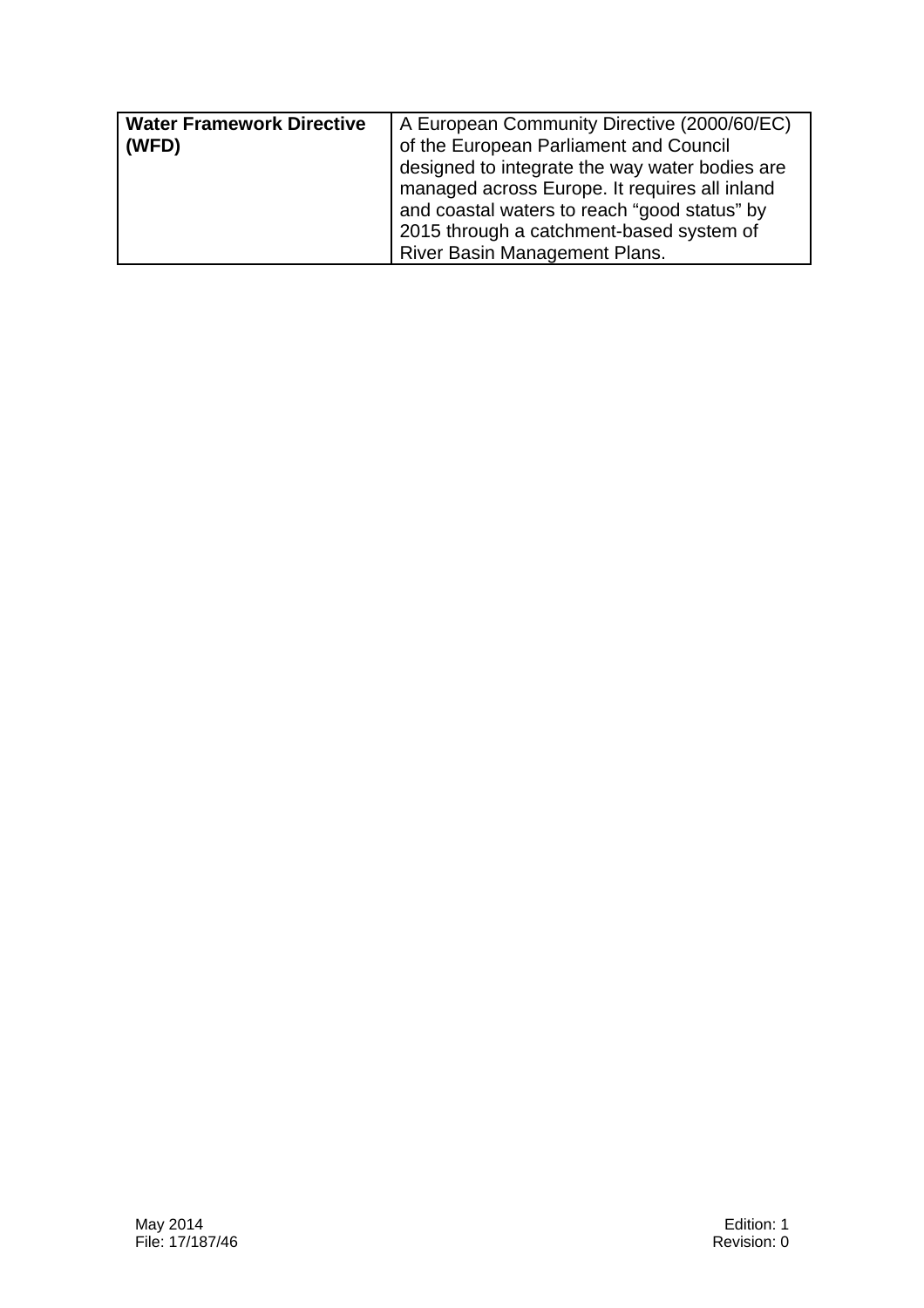# **1 INTRODUCTION**

## **1.1 Overview**

In June 2008, Sir Michael Pitt published his final report, Learning Lessons from the 2007 Floods, which called for urgent and fundamental changes in the way the country is adapting to the increased risk of flooding, the need to provide consistent and co-ordinated management of flood risk, communication with communities, identification of those responsible in the local management of flood events, and adaptation to climate change. The report states that local authorities should play a major role in the management of local flood risk, taking the lead in tackling problems of local flooding and co-ordinating all relevant agencies.

The Flood Risk Regulations 2009 and Flood and Water Management Act 2010 are an important part of the Government's response to the Pitt Report. The Act is intended to create a more integrated, comprehensive and risk-based regime for managing the risk of flood and coastal erosion, including identifying clear responsibilities. In light of this, local authorities are being granted new powers and existing responsibilities for local flood risk management are being extended.

This Local Flood Risk Management Strategy has been produced by Rotherham Metropolitan Borough Council, to set out how the local flood risk within the borough will be managed. The brief for the strategy was approved by Cabinet on 19 March 2012.

The general principles of the Local Flood Risk Strategy are:

- o Community focus & partnership working
- o Sustainability
- o Risk Based Approach
- o Proportionality
- o Multiple benefits

The Strategy identifies objectives and an action plan to achieve them.

This Strategy is a living document and will be subject to amendments and additions year on year.

## **1.2 Sources of Flooding**

This Strategy considers local flood risk, namely the following sources of flooding:

**Surface water runoff** – rainwater (including snow and other precipitation), which is on the surface of the ground (whether or not it is moving), and has not entered a watercourse, drainage system or public sewer. Flooding from surface runoff is sometimes called pluvial flooding. Note that the term 'surface water' is used generically to refer to water on the surface.

**Ordinary watercourse** – any river, stream, ditch, cut, sluice, dike, culvert which is not a main river.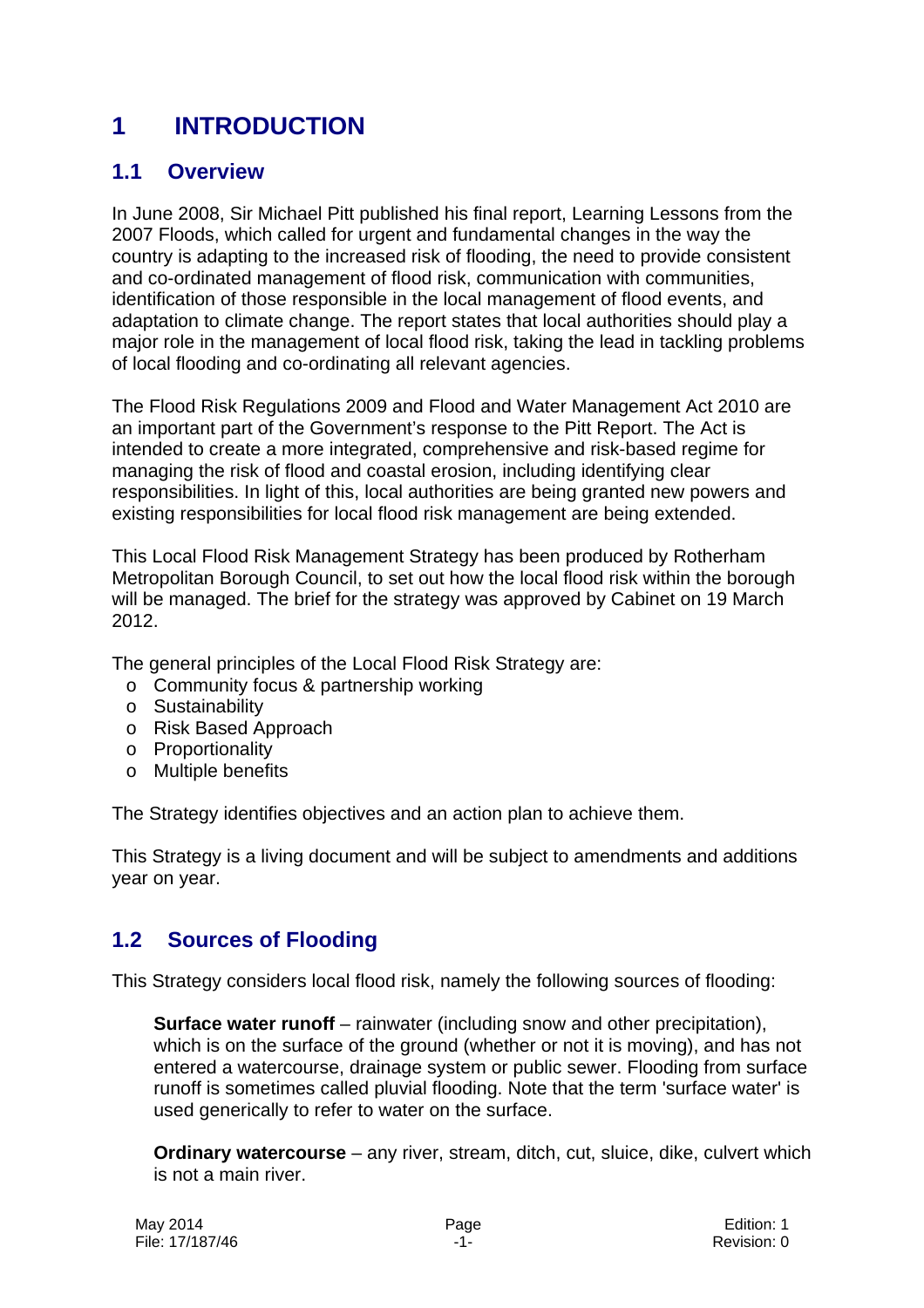**Artificial water bearing infrastructure** – includes reservoirs (see below), sewers, water supply systems and canals. The strategy does not assess flooding from sewers, unless wholly or partly caused by rainwater or other precipitation entering or otherwise affecting the system. Floods of raw sewage caused solely, for example, by a sewer blockage do not fall under the Regulations. The Regulations also do not apply to floods from water supply systems, e.g. burst water mains.

**Groundwater** – water which is below the surface of the ground and in direct contact with the ground or subsoil. It is most likely to occur in areas underlain by permeable rocks, called aquifers. Within Rotherham, deep flows within aquifers do not generally cause flooding. Whilst flow of groundwater underground at shallow depths may contribute to localised flooding where it emerges as springs or issues, the flow closely mirrors surface flows and is not related to a widespread rise in groundwater levels. Groundwater flooding has therefore not been addressed separately to surface water flooding in this strategy.

This Strategy does not consider the following sources of flooding, except where there is an interaction with surface water flooding for example where high water levels within river impede the discharge from an ordinary watercourse:

**Main river** – watercourses legally defined and marked as such on the main rivers map. Generally they are larger streams or rivers, but can be smaller watercourses. The Environment Agency has flood risk management responsibility for them.

**Large reservoirs** – Under the Reservoirs Act 1975, the Environment Agency are responsible for regulating large raised reservoirs with a capacity exceeding  $25,000$  m<sup>3</sup>. This may reduce to 10,000 m<sup>3</sup> by the commencement of provisions of the Flood and Water Management Act 2010. It is possible that this Strategy will require updating to include the amendments to reservoirs in the Act.

# **1.3 Introduction to the Area**

The Borough of Rotherham is situated in South Yorkshire and covers an area of 286km<sup>2</sup> and has a population of approximately 253,900 (2009 census). Rotherham is generally underlain by the middle coal measures with predominantly impermeable soils and underlying strata. Consequently, the hydrology of the area is dominated by surface or shallow depth flows.

The north-west and central areas of the Borough drain to the river Don, which runs from Sheffield, through Rotherham town centre, where it is joined by the River Rother, then to the north east where it is joined by the River Dearne near the Boundary with Doncaster, and are within the Rotherham sub-area of the Don Catchment in the Humber river basin district.

The south east third of the Borough drains towards the River Ryton, is hydrologically independent of the Don catchment and is within the Sherwood sub-area of the River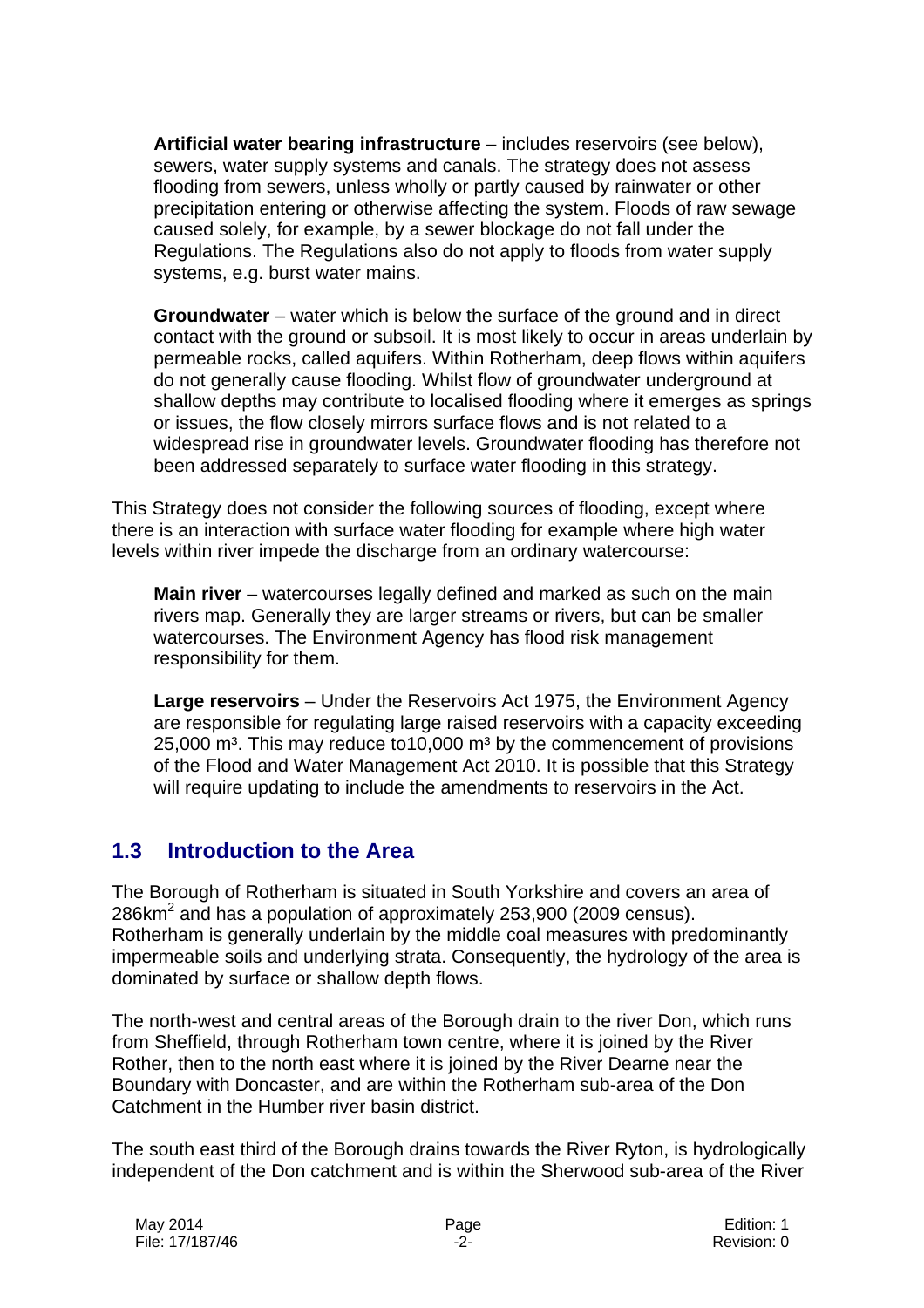Trent Catchment Flood Management Plan in the Humber river basin district. The boundaries between two water companies and Environment Agency (EA) regions reflect these catchment boundaries, the south east being Severn Trent Water Ltd and EA Midlands region, the remainder being Yorkshire Water Services Ltd and EA Yorkshire & North East region.



The rivers classed as "main river" are shown on Figure 1 below.

**Figure 1 - Main Rivers** 

# **2.0 LEGISLATIVE CONTEXT**

The EU Floods Directive, was passed as a result of widespread flooding in Europe, and has been transposed into UK law by the Flood Risk Regulations 2009**.** 

In June 2008, Sir Michael Pitt published his final report, Learning Lessons from the 2007 Floods, which recognised that there were significant gaps in the powers held by various bodies in trying to reduce and respond to the risk of flooding and called for urgent and fundamental changes in the way the country is adapting to the increased risk. The report includes 92 recommendations, of which 21 are specifically designated to local authorities.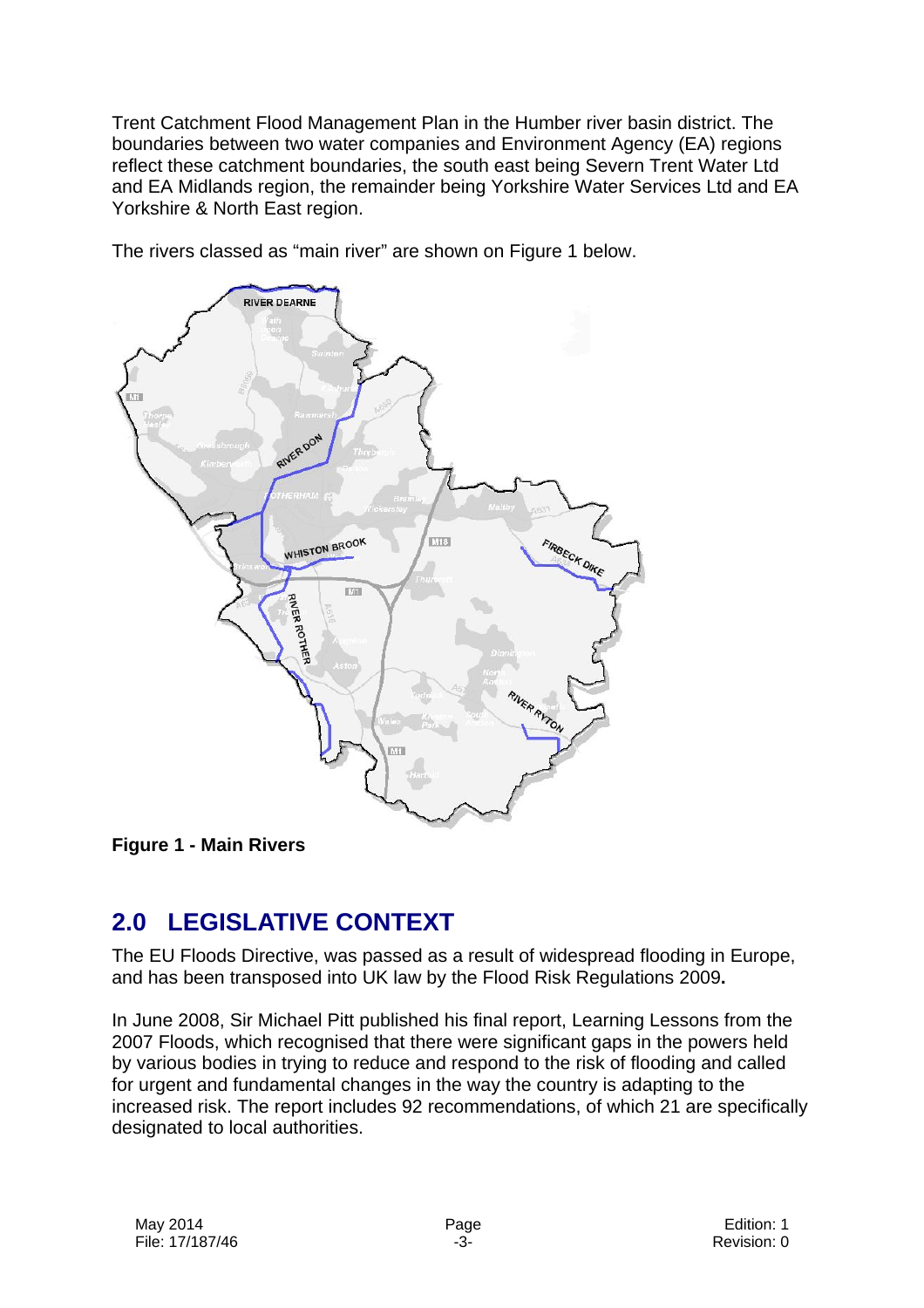The Governments response to the Pitt Review included the Flood and Water Management Act 2010, which puts in place many of the changes recommended by Sir Michael Pitt. Lead Local Flood Authorities (LLFAs) have been designated and have taken on new powers and duties extending their organisation's previous responsibilities for flood risk management and will therefore need to take resource and organisational decisions to deliver the new legislative requirements.

The Water Framework Directive (WFD) 2000 is European legislation with the primary aim of improving water quality. The Directive requires the creation of river basin management plans and flood risk management plans.

# **3.0 LINKS TO OTHER STRATEGIES**

This strategy must be consistent with national and regional strategies, the most important of which are listed below.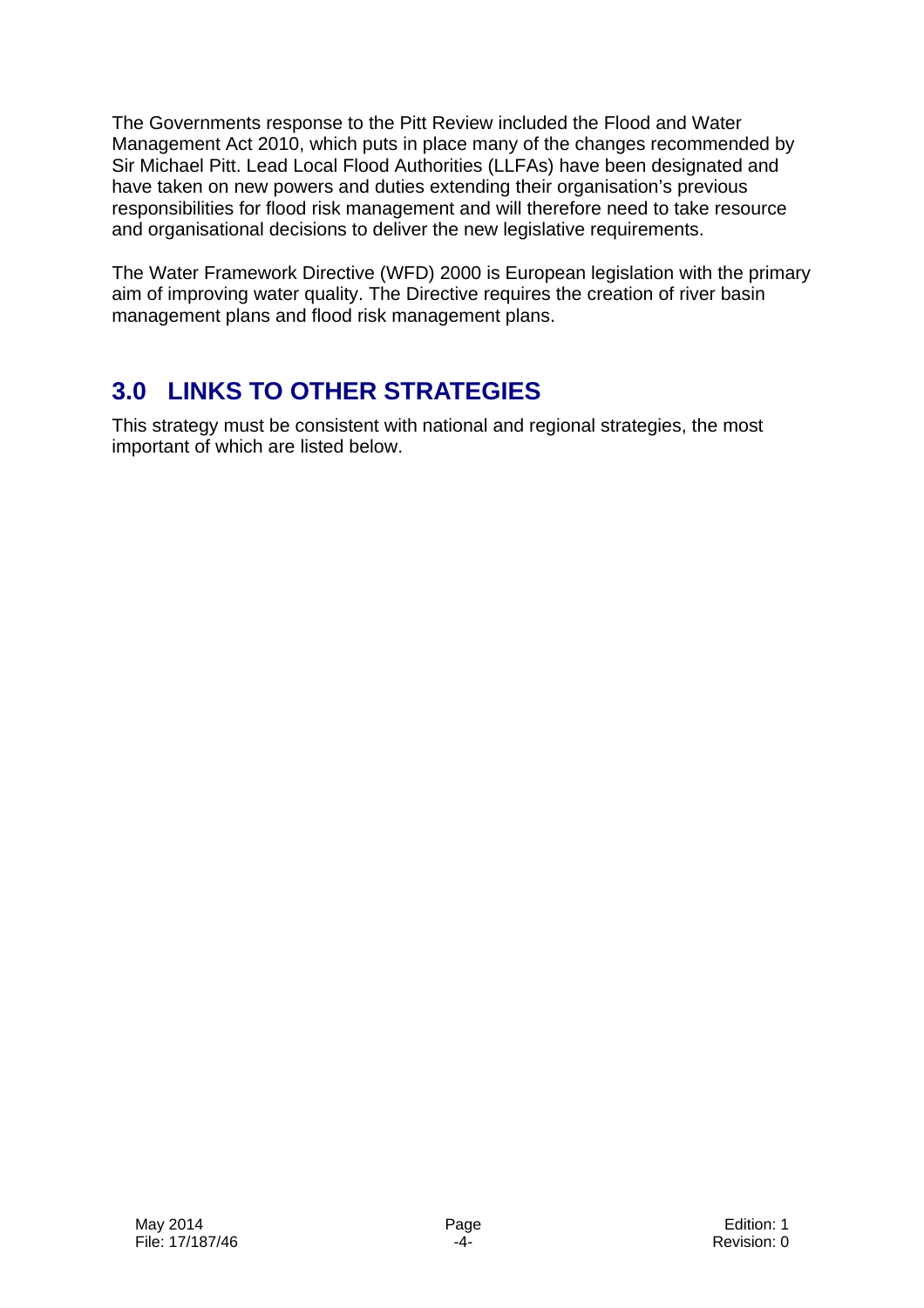

**Figure 2 - Links Between National, Regional And Local Strategies And Plans**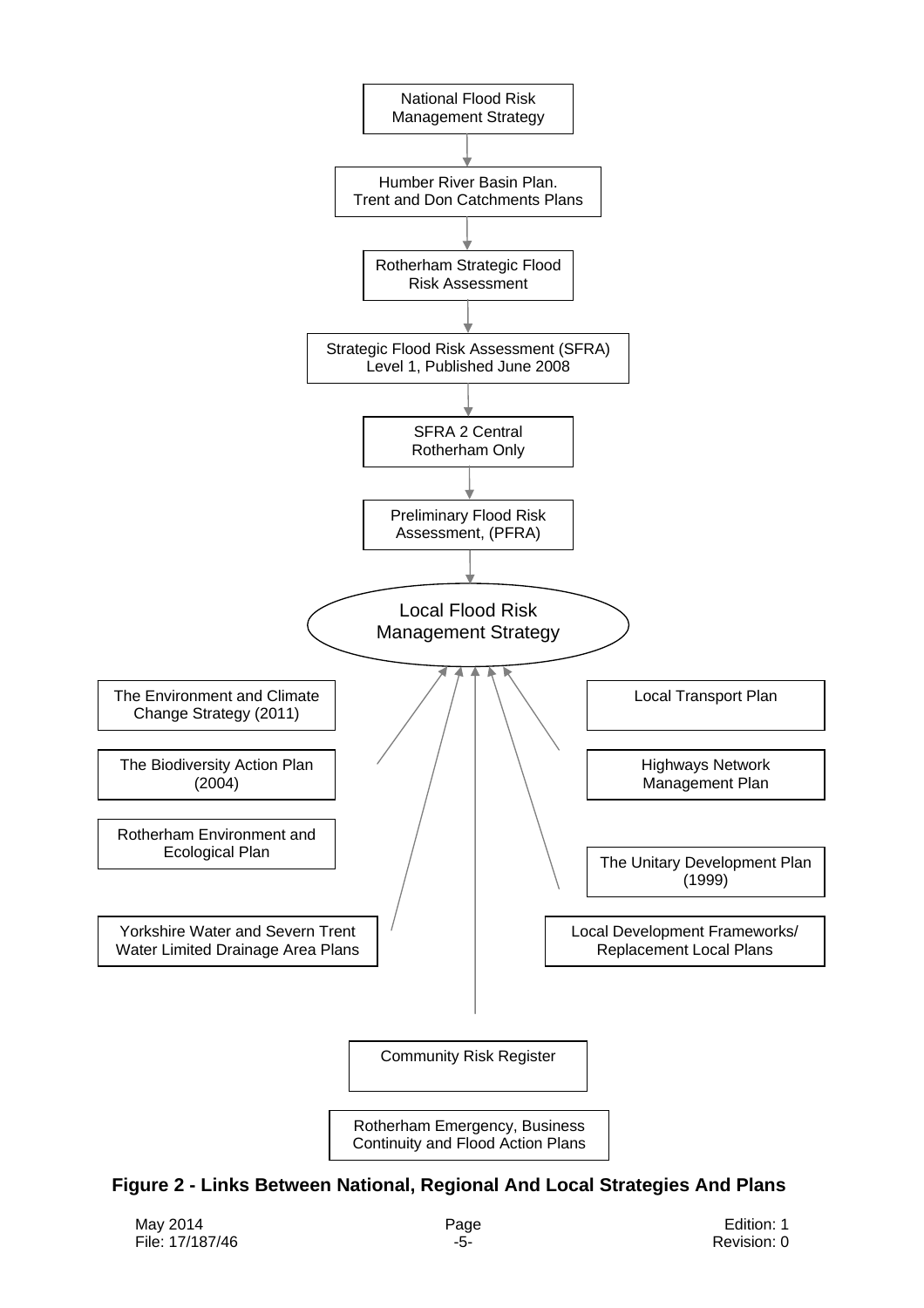## **3.1 National Plans**

#### **National Flood and Coastal Erosion Risk Management Strategy for England**

In accordance with the Flood and Water Management Act 2010 this strategy builds on existing approaches to flood and coastal risk management and promotes the use of a wide range of measures to manage risk.

The strategy encourages more effective risk management by enabling people, communities, business, infrastructure operators and the public sector to work together to:

- o Ensure a clear understanding of the risks of flooding and coastal erosion, nationally and locally, so that investment in risk management can be prioritised more effectively;
- o Set out clear and consistent plans for risk management so that communities and businesses can make informed decisions about the management of the remaining risk;
- o Manage flood and coastal erosion risks in an appropriate way, taking account of the needs of communities and the environment;
- o Ensure that emergency plans and responses to flood incidents are effective and that communities are able to respond effectively to flood forecasts, warnings and advice;
- o Help communities to recover more quickly and effectively after incidents.

The strategy shows how communities can be more involved in local flood and coastal erosion risk management. It also emphasises the need to balance national and local activities and funding. In setting out future approaches to flood risk management, this strategy considers the level of risk and how it might change in the future, the risk management measures that may be used, roles and responsibilities, future funding and the need for supporting information.

## **3.2 Regional Plans**

#### **River Basin Management Plans (2000)**

Rotherham is located in the Humber River Basin District The EU Water Framework Directive (WFD) is the driving legislation for the River Basin Management Plans.

#### **Catchment Plans**

The regional catchment level plans define 6 policy options for managing flood risk in sub catchments, the higher the policy number, the more intensive the proposed flood risk management action.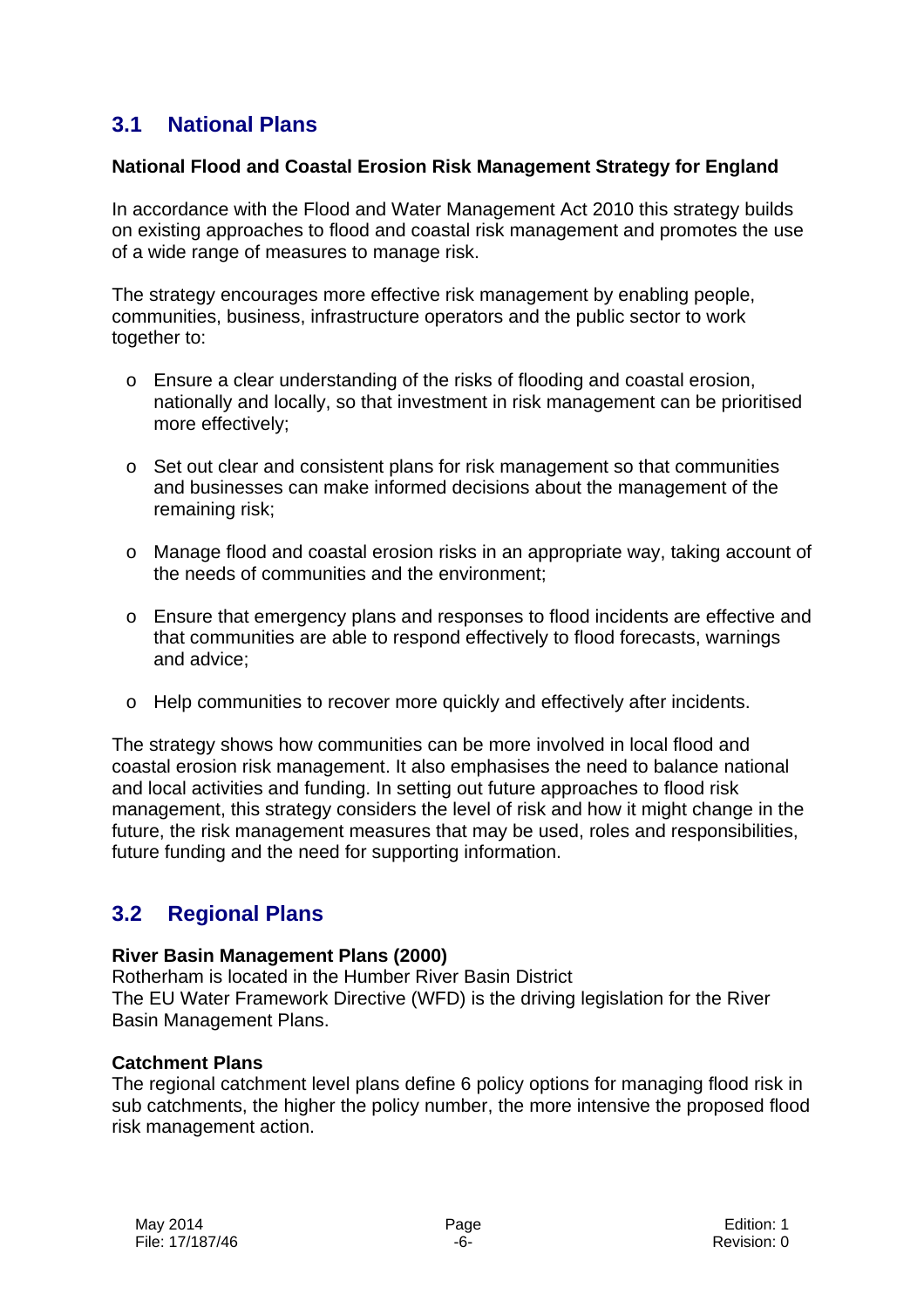- **Policy 1** Areas of little or no flood risk where we will continue to monitor and advise.
- **Policy 2** Areas of low to moderate flood risk where we can generally reduce existing flood risk management actions.
- **Policy 3** Areas of low to moderate flood risk where we are generally managing existing flood risk effectively.
- **Policy 4** Areas of low, moderate or high flood risk where we are already managing the flood risk effectively but where we may need to take further actions to keep pace with climate change.
- **Policy 5** Areas of moderate to high flood risk where we can generally take further action to reduce flood risk.
- **Policy 6** Areas of low to moderate flood risk where we will take action with others to store water or manage run-off in locations that provide overall flood risk reduction or environmental benefits.

The south east third of the Rotherham lies in the Sherwood sub-area of the River Trent Catchment Flood Management Plan, is designated as Policy 3, and has no specific actions within the Rotherham Boundary.

The remainder of Rotherham lies in the Rotherham sub-area of the Don Catchment Flood Management Plan, and is designated as Policy 5. Specific objectives for this area are:

- $\circ$  Identify the long term implications of the changing flood regime (due to FCRM works), including the implications of climate change, on Centenary Wetland Reserve and Rother Valley Country Park to ensure that the condition of these sites is maintained, and where possible improved.
- $\circ$  Where possible, opportunities should be sought to enhance the river corridor habitats, landscape, access and amenity facilities to support the local planning policy drive to develop green infrastructure and increase access to the riversides.
- o Work in partnership with the Lead Local Flood Authority to reduce the risk of flooding from surface water.
- o Incorporating policies and recommendations within Rotherham MBC LDF, through the development of a water management and flood resilient design Supplementary Planning Document (SPD);
- o Significantly improve flood awareness throughout the sub-area using approaches such as Flood Action Groups (FAG); development of a Local Flood Website; focused flood warning and awareness campaign carried out in partnership.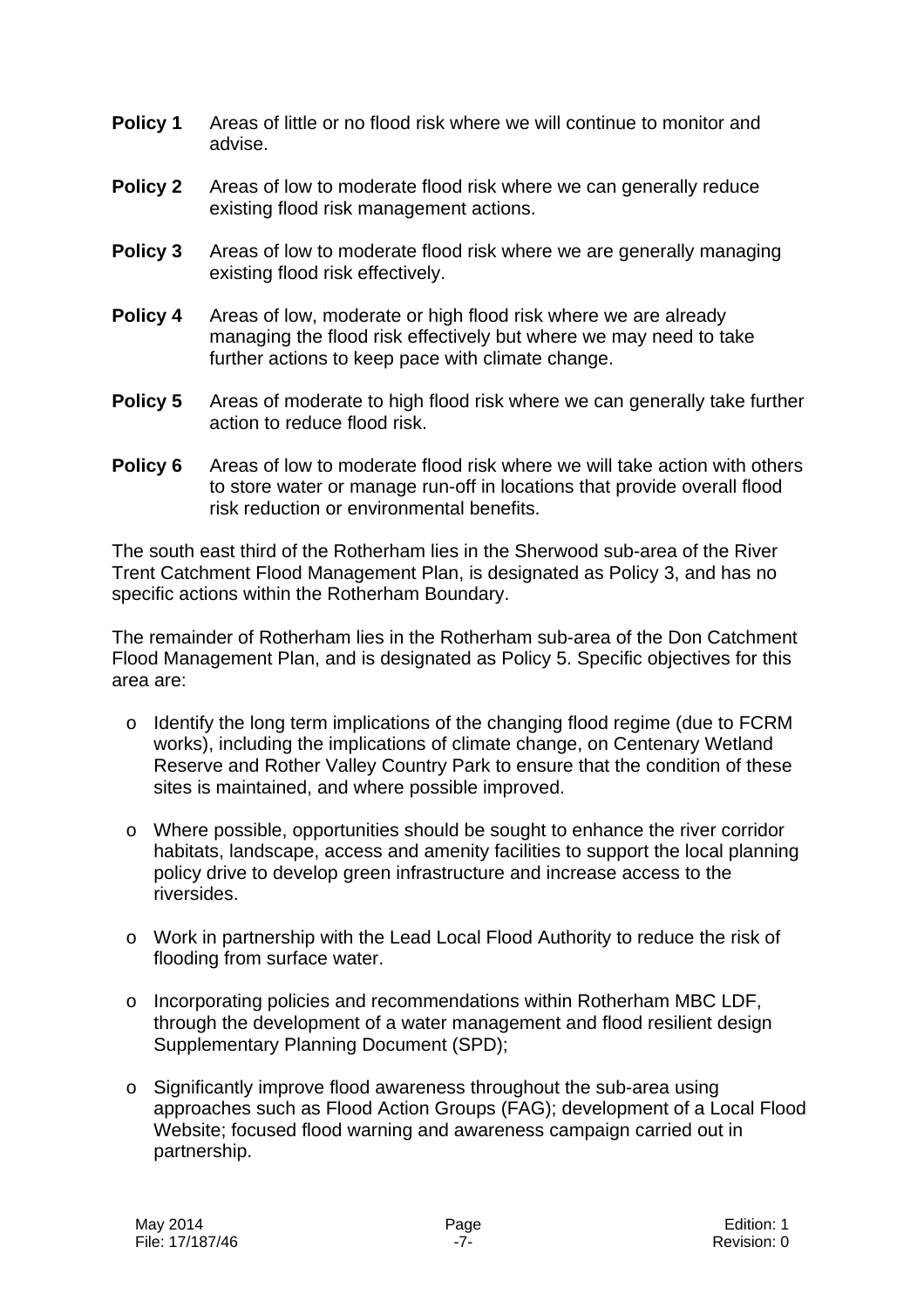- o Determine in greater detail the risk of flooding to utilities, i.e. gas, electricity, water and telecommunications installations and the consequences of the loss of these installations during flooding.
- o Work in partnership to identify potential blockages to high flows and determine the feasibility of removal or adaptation, for example Don Bridge.
- o Following the completion of the 'River Rother and Dearne Regulator Assessment', ensure that this detailed scientific evidence is used to determine the long term approach to managing flood risk within the Rotherham policy unit.
- o Continue to monitor the condition of structure integrity of all lakes and dams i.e. Ulley Reservoir, to ensure the potential for failure is reduced.
- o Produce a multi agency approach to registering culverts and outfalls. This should enable the location, capacity and condition of assets to be recorded and fed into their long term management.

# **3.3 Rotherham Local Plans – (Flood related)**

#### **Strategic Flood Risk Assessment (SFRA) Level 1, Published June 2008**

The level 1 Rotherham SFRA was carried out primarily to inform planning policy. It is a high level policy document which delineates areas into high, medium and low flood risk.

#### **Strategic Flood Risk Assessment Level 2 - Central Rotherham Only**

This particular Strategic Flood Risk Assessment is one of three documents produced by Jacobs consultants in December 2010. It provides a flood risk toolkit for the Rotherham Regeneration and Flood Alleviation Area.

#### **Preliminary Flood Risk Assessment, (PFRA)**

The Flood Risk Regulations 2009 implement the requirements of the European Floods Directive. The regulations impose new duties on Lead Local Flood Authorities including responsibility for managing local flood risk in particular from ordinary watercourses, surface runoff and groundwater.

The PFRA is a high level exercise based on existing and available information.

- Over 8,500 residential properties in Rotherham have been identified as potentially at risk from surface water flooding, compared with less than 300 at risk of flooding from rivers.
- 106 areas have been identified for prioritisation in subsequent flood risk management planning, bullet points 3&4 above.
- The unaltered Flood Map for Surface Water produced by the Environment Agency was used to define Locally Agreed Surface Water Information.
- This document does not consider flooding from main rivers, reservoirs or as a consequence of sewer blockages.

Rotherham MBC Final PFRA was submitted to Defra in December 2011.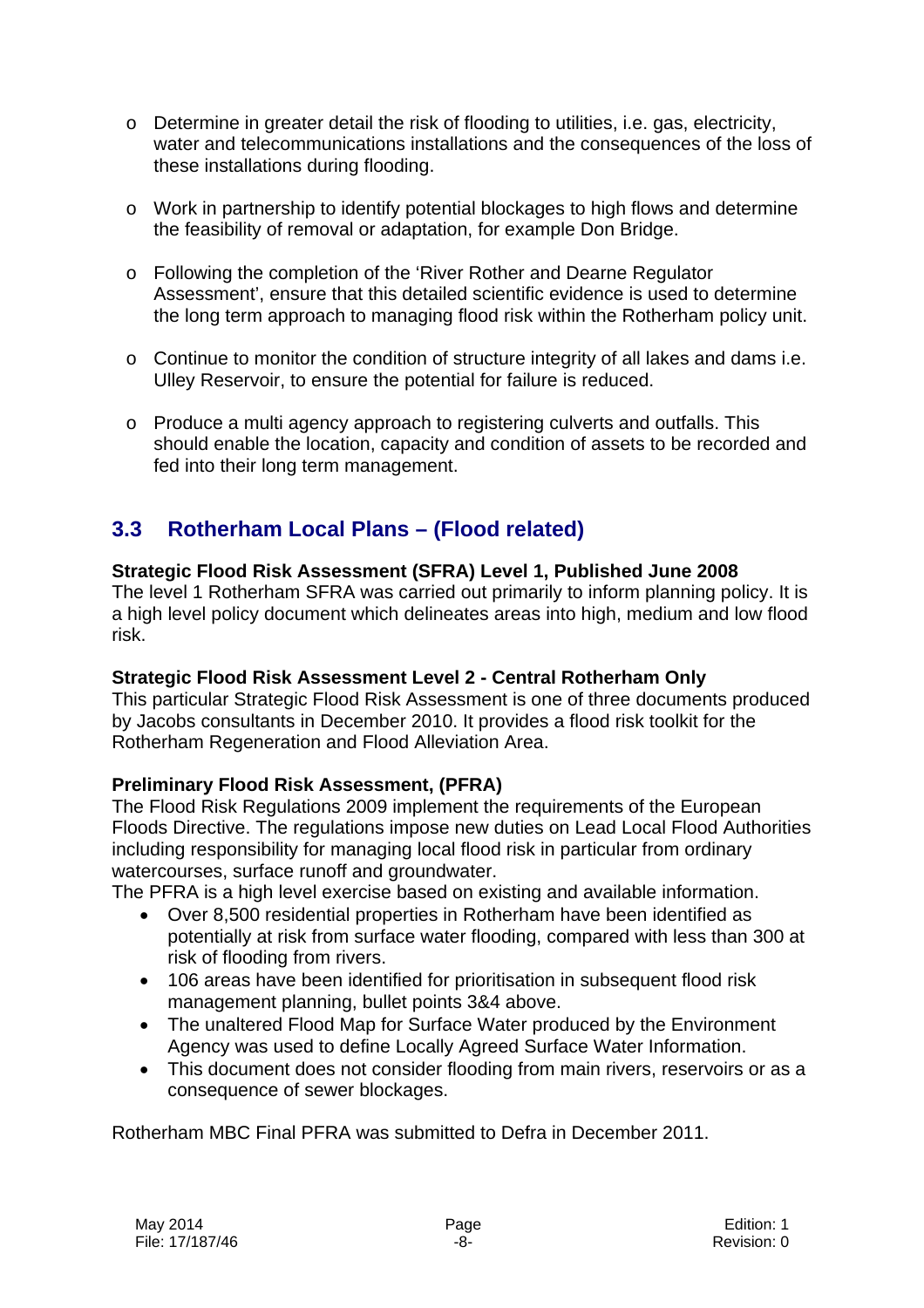# **3.4 Rotherham Local Plans – (non flood related)**

#### **Rotherham's Environment and Climate Change Strategy and Action Plan 2011 – 2015 (Revised 2013)**

The purpose of this Strategy is to explain how Rotherham MBC will reduce our environmental impact; reduce its contribution to climate change and adapt to future changes resulting from climate change. The strategy will contribute to national climate change objectives including:

- Reducing greenhouse gas emissions by 80% by 2050 against a 1990 baseline.
- Reducing fuel poverty and improve energy efficiency through the Government Energy Company Obligation and Green Deal.
- Generating 15% of the UK's energy consumption from renewable energy by 2020.

Climate change is set to be an issue that will dominate the  $21<sup>st</sup>$  century because of its economic, social and environmental implications. Although an international issue, many of the effects will be felt, and ultimately will need to be managed, on a local scale.

**The Unitary Development Plan (1999)** is RMBC's response to FCERM *Policy UTL1 Safeguarding Utility Infrastructure* "In granting planning permission, the Council, in consultation with the utility companies, will require that development proposals take into account any existing and new service infrastructure requirements, such as major pipelines, transmission lines, telecommunications networks, distribution mains, sewers, sewage treatment works, land drainage systems, flood defences, scheduled washlands and surface and groundwater resources, together with associated apparatus, installations and operational land and the need for access for maintenance and repair purposes." (RMBC *The Unitary Development Plan 1999*).

*Rotherham's Local Plan (Completion 2013)* will eventually replace the *Unitary Development Plan*.

Rotherham's Unitary Development Plan (UDP) was formally adopted by the Council in June 1999. The plan guides development throughout the borough covering such issues as housing, employment, transport, conservation and the protection of the environment. The UDP will eventually be replaced by the Local Plan.

#### **Rotherham's Local Plan (2013)**

The Local Plan (previously called the Local Development Framework or LDF) will provide a long-term development strategy for Rotherham, setting out policies and proposals for new housing, shopping and employment, and how you travel throughout the borough.

The Local Plan will eventually replace the existing Unitary Development Plan and will help to streamline the local planning process and promote a proactive and positive approach to managing development. It will help the Council decide on planning applications and promote Rotherham's continued regeneration whilst protecting and enhancing the natural environment. The current programme for producing the Local Plan is set out in our Local Development Scheme.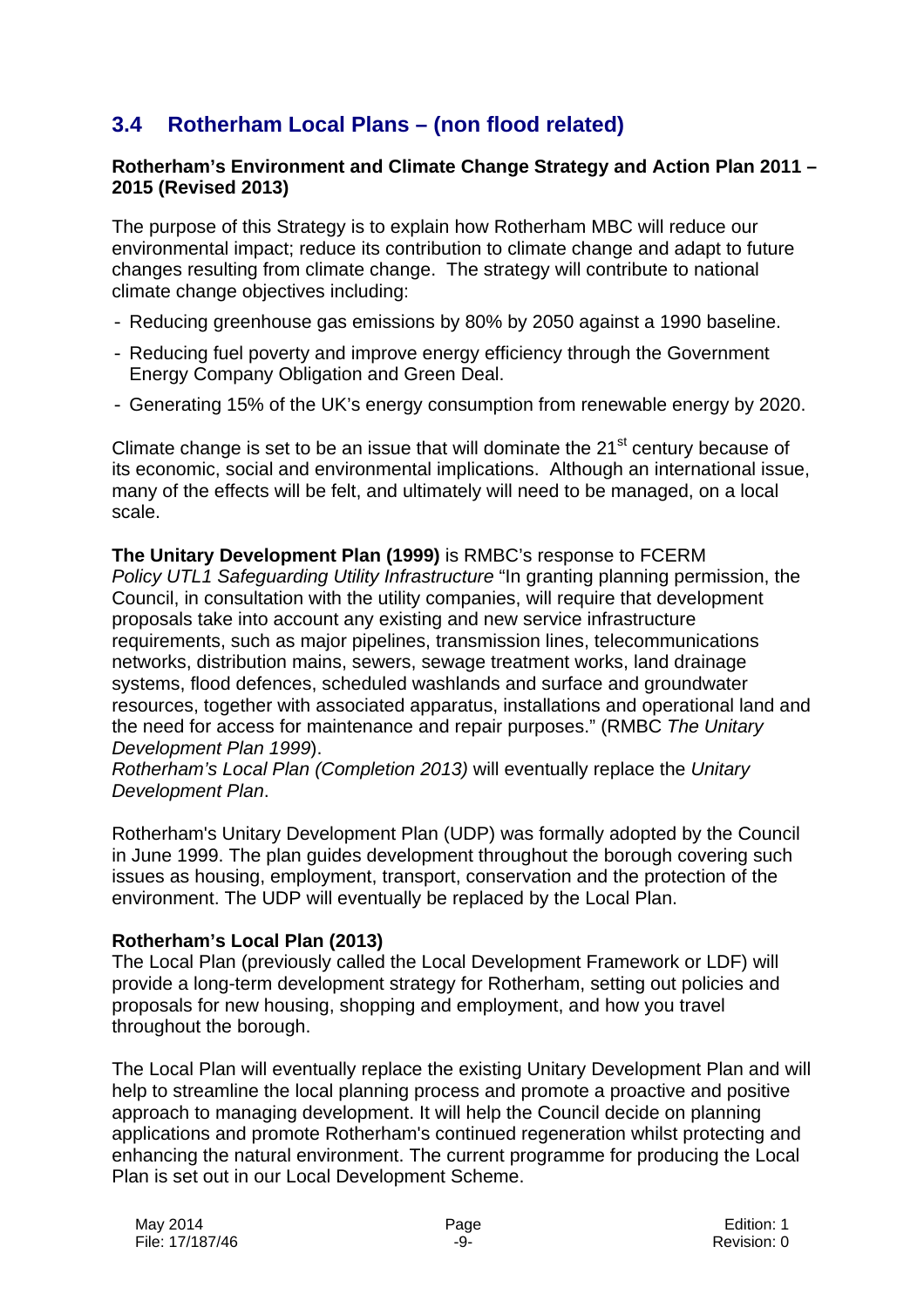#### **The Biodiversity Action Plan 2004**

This Local Biodiversity Action Plan identifies a programme of activities to ensure the protection and enhancement of Rotherham's important biodiversity. It is the result of the work of Rotherham's Biodiversity Forum, a partnership of naturalists, landowners, conservationists and RMBC staff and identifies the conservation priorities for Rotherham.

- o Part One sets the scene of biodiversity conservation in the UK and locally.
- o Part Two describes in detail the identification of local priorities.
- o Part Three contains the Habitat and Species Action Plans that identify threats and opportunities facing some of our most important biodiversity and sets out work programmes to halt their decline.

## **Rotherham Emergency Plan, Multi-Agency Flood Plan and Flood Action Plans**

The Council's Emergency Plans are published on the Council's intranet. The Plans consist of a corporate Borough Emergency Plan and various Service Emergency Plans. The Environment and Development Services Emergency Plan has Flood Action Plans which identify areas at high risk of flooding such as Catcliffe.

The Plans are living documents and are amended and updated regularly.

#### **Community Risk Register**

The Community Risk Register is published by South Yorkshire Local Resilience Forum in compliance with the Civil Contingencies Act 2004 and the Civil Contingencies Act 2004 (Contingency Planning) Regulations 2005. It is updated annually.

The purpose of the Register is to identify possible hazards which could impact on the communities of South Yorkshire, to assess the likelihood of each of these hazards occurring, and to thereby inform contingency planning arrangements within South Yorkshire.

#### **Yorkshire Water and Severn Trent Water Drainage Area Plans**

The Water Companies have a statutory duty to maintain and manage public sewers and maintain a register of properties at risk from hydraulic overloading in the public sewerage systems.

The Water Companies have a duty to assist LLFA in sharing of information and data and have an understanding of flood risk from the public sewerage systems.

#### **Local Transport Plan (LTP)**

The LTP is a South Yorkshire-wide plan which covers both the infrastructure (see HAMP below), and the use of the network, transportation planning etc.

#### **Highways Asset Management Plan (HAMP)**

The HAMP sets out how the highways infrastructure is managed within Rotherham. Highways assets may be receptors at risk of flooding, or drainage assets such as culverts and highway drains which must be maintained to manage flood risk.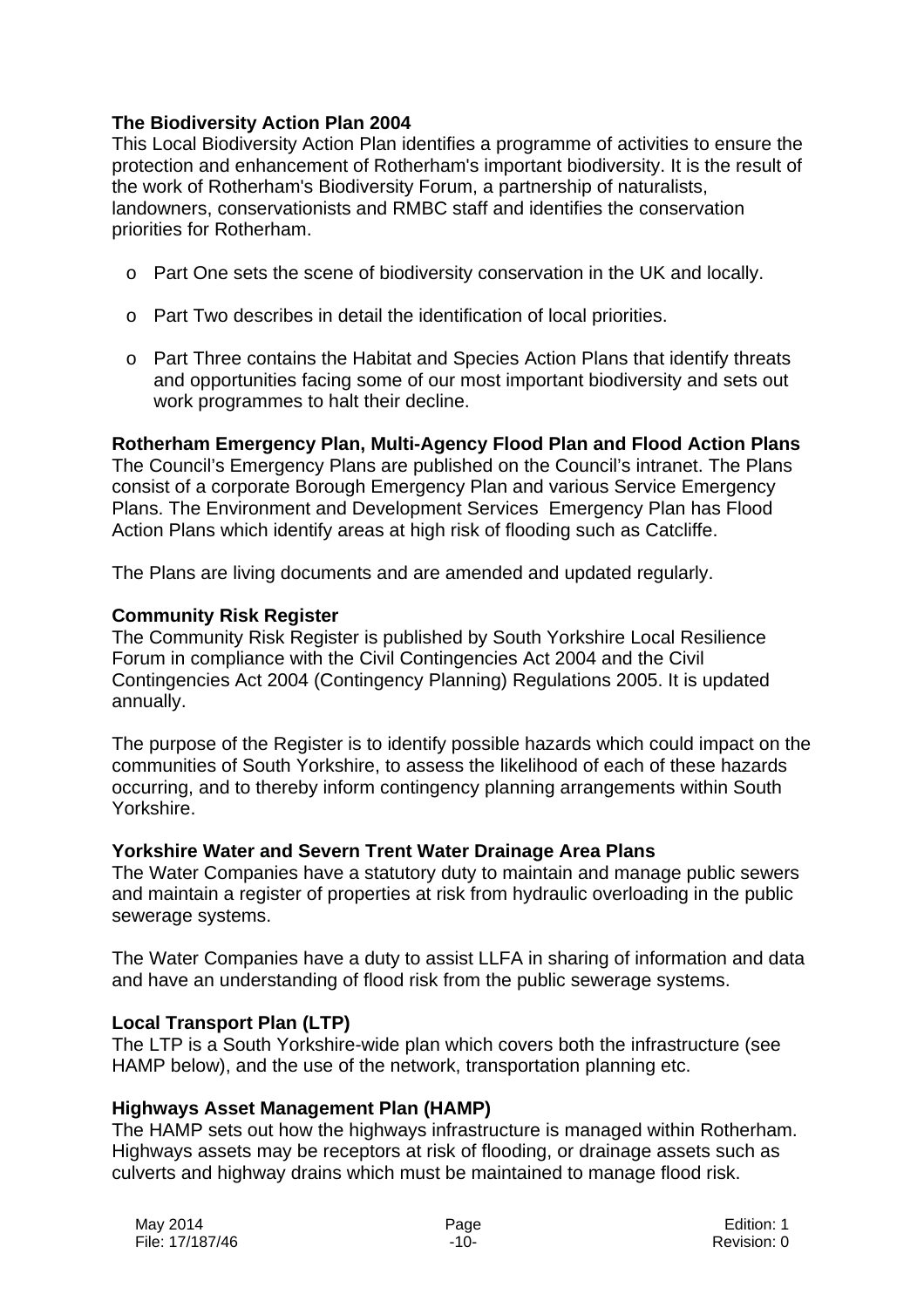# **4.0 ASSESSMENT OF LOCAL FLOOD RISK**

## **4.1 Past flood events**

Rotherham has experienced 3 flooding events of major local significance since 2000, the nationally significant flood event in June 2007 and by more localised events in November 2000 and June 2009.

Recent flooding incidents are generally well reported and documented. Records of older floods do exist in some cases, but are incomplete and difficult to verify. The easily accessible records have been extracted and mapped. As further historical information becomes available, the flooding records will be updated.

A desk study of historical flooding confirms that there have been many significant floods on the Don and Rother for hundreds of years, including before the catchment was significantly developed. The development of the catchment and changes to the watercourses and sewers mean that the older historical information is not useful for assessment of current flood risk.

# **4.2 Environment Agency Surface Water Flood Risk Modelling**

Surface water flood modelling has been carried out by the Environment Agency to indicate the broad areas likely to be at risk of surface water flooding. However, the **Environment Agency surface water flood maps are not suitable for identifying whether an individual property will flood.** This is because information on floor levels, construction characteristics or designs of properties is not considered.

The modelling was carried out by applying rainfall to a digital terrain model and this was done using 3 different methodologies, namely Flood Map for Surface Water (FMfSW), Areas Susceptible to Surface Water Flooding (AStSWF) and Risk of Flooding from Surface Water (RFfSW). FMfSW and AStSWF were carried out before the draft LFRMS was produced and were used to identify areas at risk and in particular the 106 areas in Rotherham prioritised for further investigation. During the consultation period, the RFfSW information became available. This is considered superior to both previous methodologies and supersedes both. The 106 areas have therefore been reprioritised using the updated modelling and environmental information.

Drawing 187/46/DR002A in Appendix B shows the 106 areas and the revised rankings.

Maps showing flood risk, including surface water risk, are available on the Environment Agency website.

|                          | <b>River Flooding</b> | <b>Surface Water (RFfSW)</b> |
|--------------------------|-----------------------|------------------------------|
| <b>Dwellings at risk</b> | 273                   | 2321                         |

#### **Table 2 - Comparison between river flooding and surface water flooding**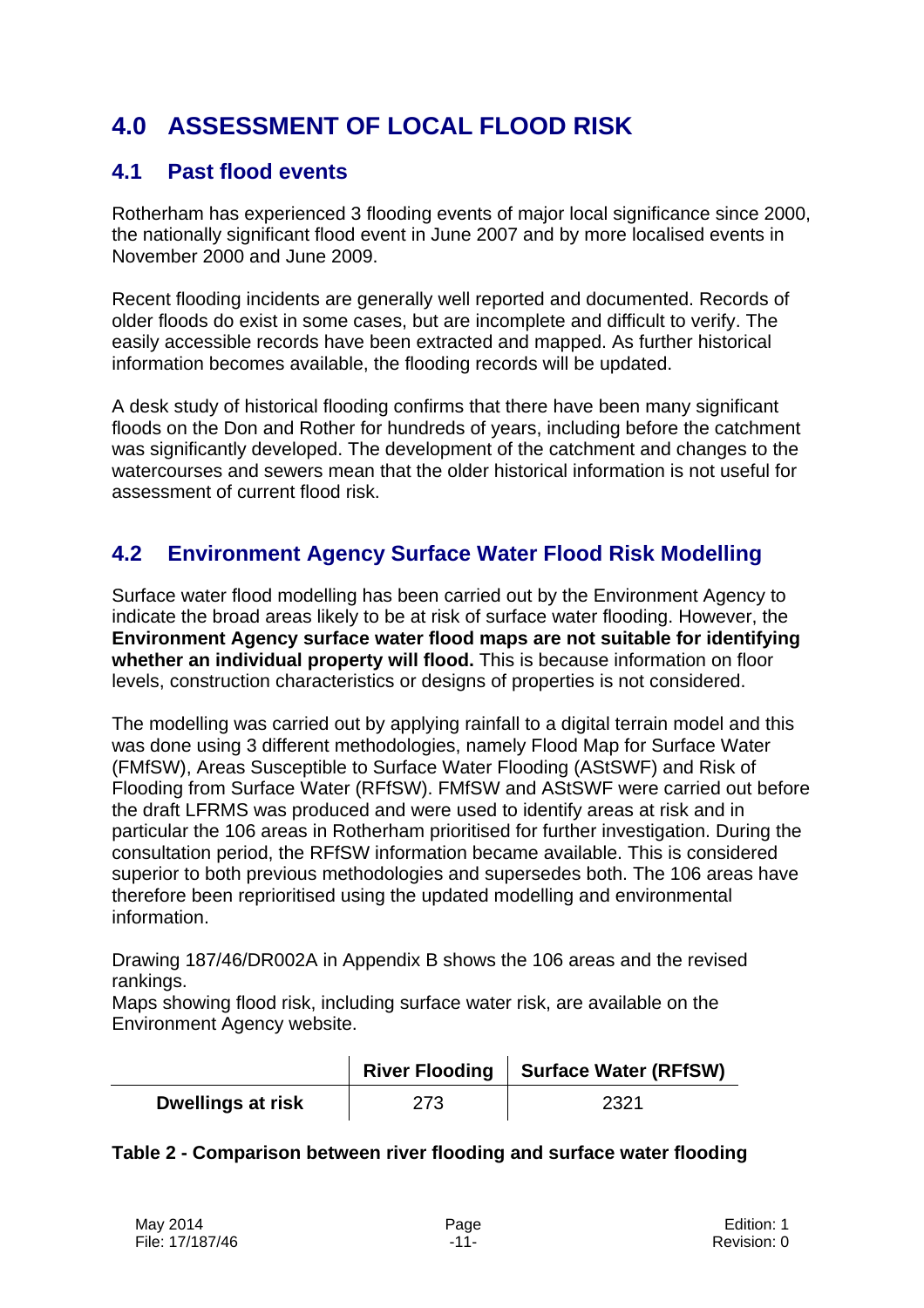The above figures show that the threat to residential properties numerically is overwhelmingly from surface water flooding. Non residential flooding affecting industry and infrastructure is more at risk from river flooding due to its geographical concentration along river corridors. See drawing 187/46/DR001A in Appendix B for a comparison of the areas at risk from the two types of flooding.

# **5.0 GOVERNANCE AND PARTNERSHIP ARRANGEMENTS**

An organogram of governance and partnership arrangements is provided in Figure 3 below.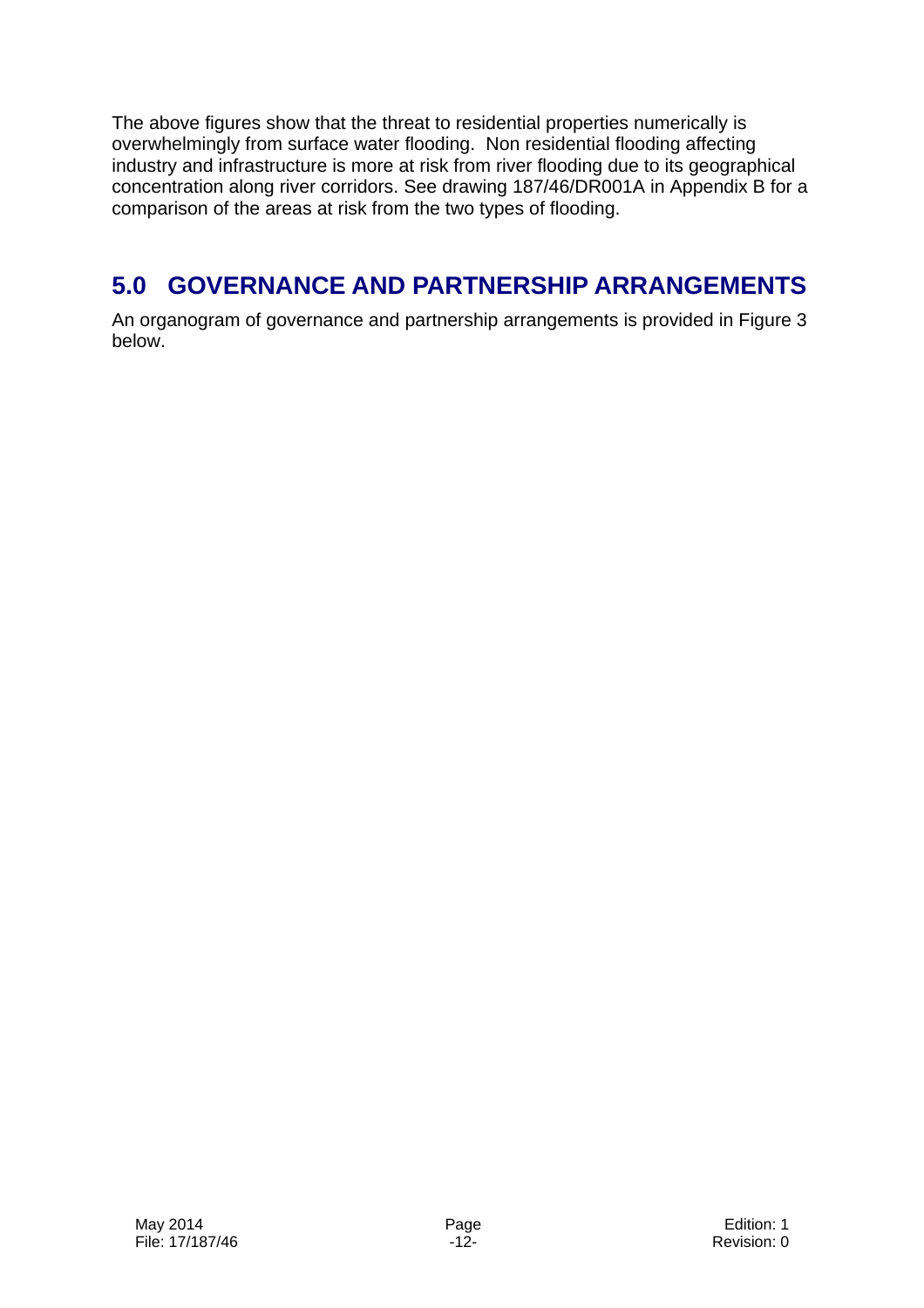

**Figure 3** - **Rotherham Flood Management Governance**

| May 2014        | Page | Edition: 1  |
|-----------------|------|-------------|
| File: 17/187/46 | -13- | Revision: 0 |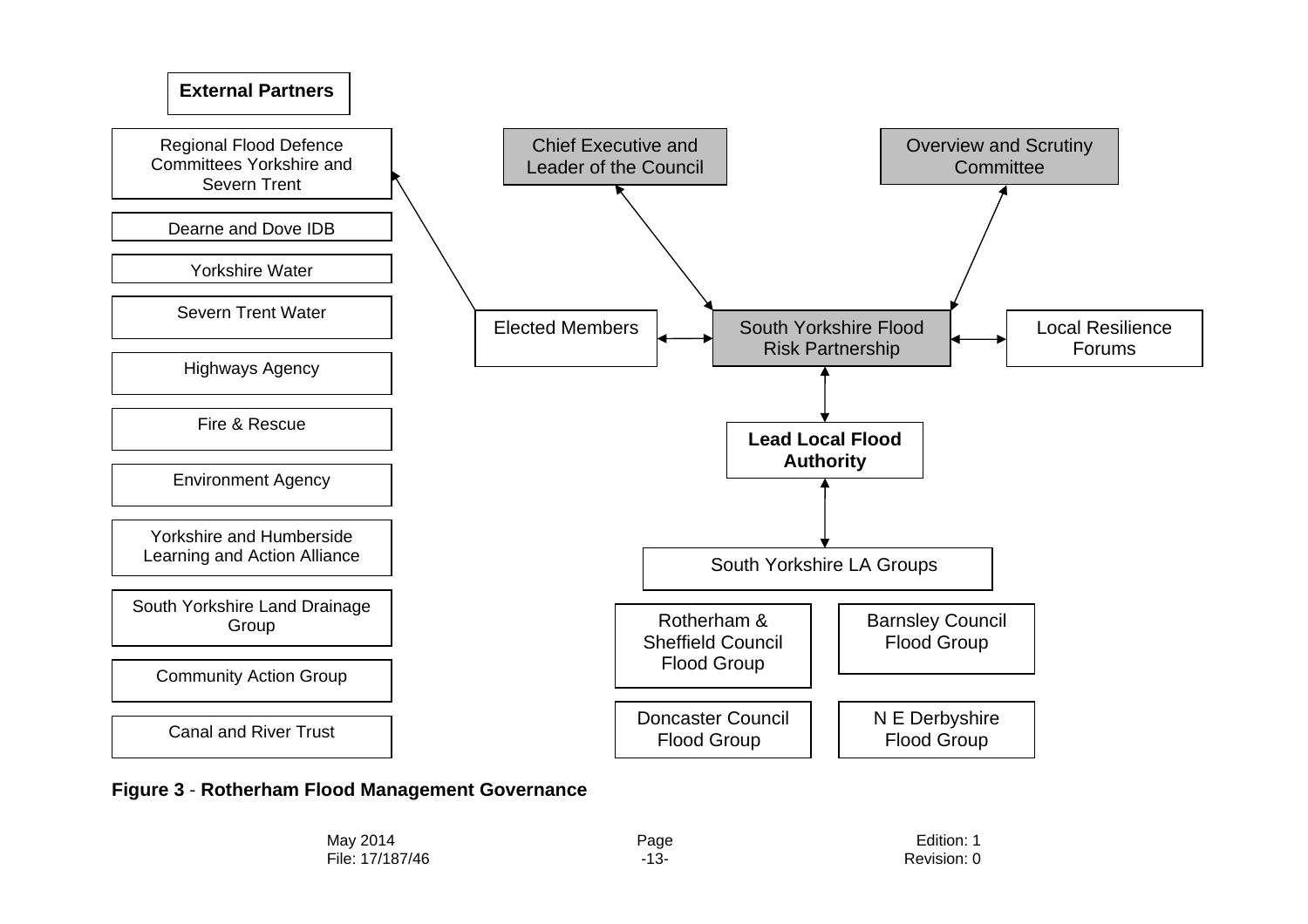# **6.0 FLOOD RISK MANAGEMENT AUTHORITIES**

## **6.1 Definition**

The Flood and Water Management Act 2010 defines certain organisations as "Risk Management Authorities" (RMA). In Rotherham, these are:

- o Lead Local Flood Authority Rotherham MBC
- o The Environment Agency Yorkshire & Northeast Region and Midlands Region
- o An Internal Drainage Board Danvm are in Rotherham this is only applicable to Hound Hill Dike and part of Brook Dike in Wath-Upon-Dearne.
- o A Water Company Yorkshire Water Services Ltd and Severn Trent Water Ltd
- o A Highway Authority Rotherham MBC & Highways Agency

All Risk Management Authorities have the following new responsibilities under the provisions of the Act.

- o A duty to cooperate with and provide information to other risk management authorities
- o Ability to take on flood and coastal erosion functions from another risk management authority when agreed by both sides

Risk Management Authorities are required to act in a manner consistent with the national flood and coastal erosion risk management strategy. These risk management authorities must also, with the exception of water companies, act consistently with relevant local flood risk management strategies in carrying out their flood risk management functions.

Individual Risk Management Authorities have the following specific responsibilities, duties and powers:

A duty is something the RMA is legally obliged to do; a power can be used at the RMA's discretion.

# **6.2 Lead Local Flood Authority – Rotherham MBC**

- o **Duty to produce a local flood risk management strategy**  develop, maintain, apply, monitor and publish a local strategy. The strategy will provide a framework to deliver a prioritised programme of works and initiatives to manage flood risk in the area.
- o **Strategic leadership of local risk management authorities**. It is recommended that this is done through the formation of a local flood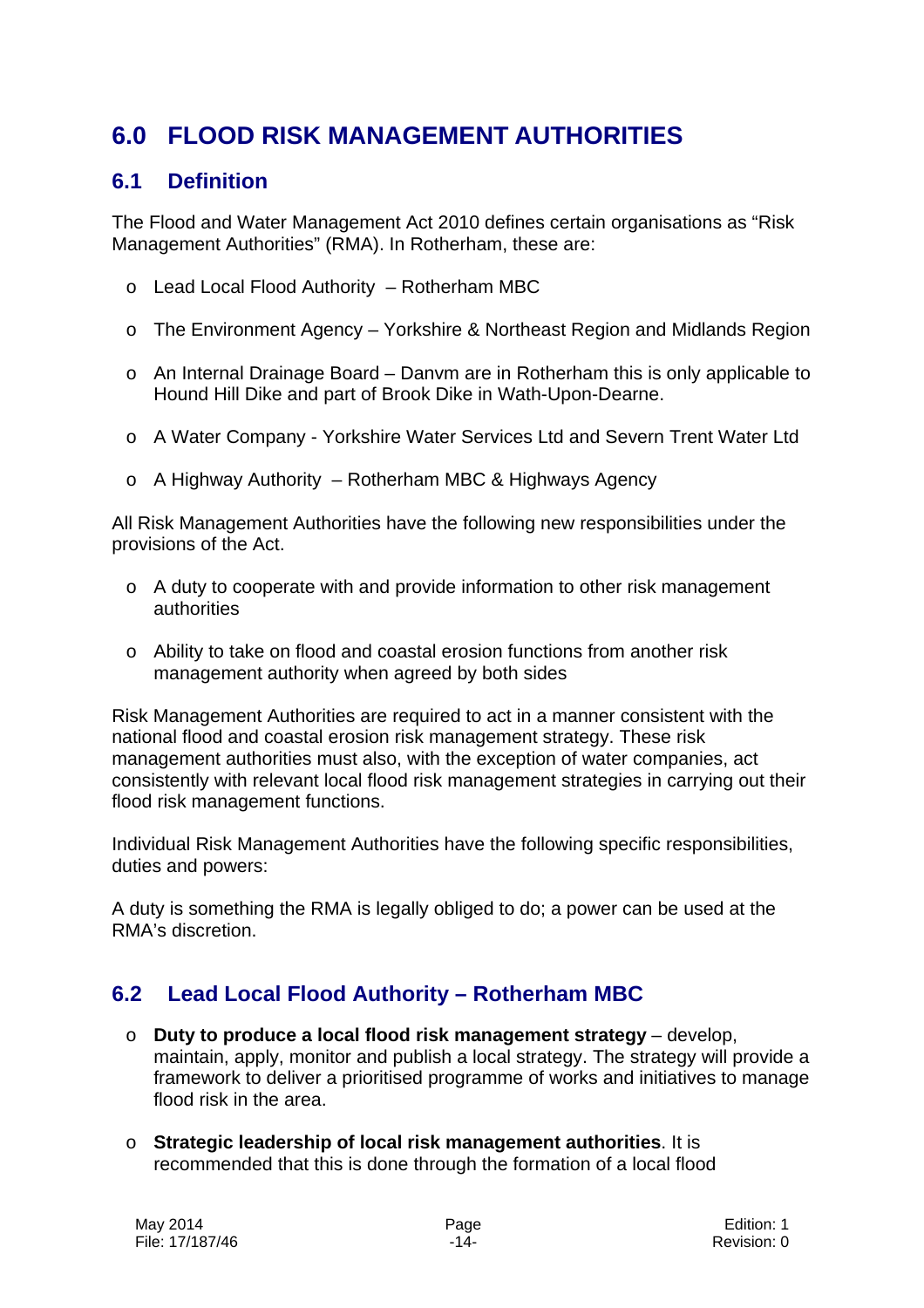partnership between lead local flood authorities and other risk management authorities

- o **Duty to co-operate with other risk management authorities** –arrangements have been in place for a number of years via South Yorkshire Land Drainage Group, Yorkshire and Humber Learning and Action Alliance and the more recent South Yorkshire Flood Risk Management Partnership where partners can share best practice and develop joint initiatives.
- o **Duty to exercise flood risk management functions in a manner consistent with the national strategy**
- o **Power to do works to manage flood risk from surface runoff or groundwater**
- o **Power to arrange for a flood risk management function to be transferred to another risk management authority** – It is not currently anticipated that any functions will be transferred.
- o **Power to request information in connection with its flood management functions from another person** – reciprocal arrangements are in place with the Council's principal partners, other Risk Management Authorities, and organisations such as Environment Agency, Network Rail and the Canals and Rivers Trust, to exchange relevant information. The Council will continue to expand its knowledge base by requesting relevant information from other key agencies and landowners.
- o **Duty to investigate flooding**  the LLFA will act as the co-ordinator for the investigation of flood incidents, determining responsibility for any further action from risk management authorities. The LLFA has local discretion to determine which flood incidents it investigates. The draft investigations policy will be attached as an appendix. The results of any investigation will be published on the Councils website and any relevant risk management authorities informed of the results.

Whilst the principal purpose of formal flood investigation is to identify cause and responsibility for further action and provide a single point of contact for the householder, business or community, the information gathered will be invaluable in extending the Council's knowledge of drainage infrastructure and local flood risk.

o **Duty to maintain a register of drainage assets / features** – the Council must establish and maintain a register of structures or features which it considers are likely to have a significant effect on local flood risk. Information on ownership and state of repair will also be held on the register. The register will be available for inspection. The LLFA has discretion to set a local indication of "significance" to determine which assets it records on the register.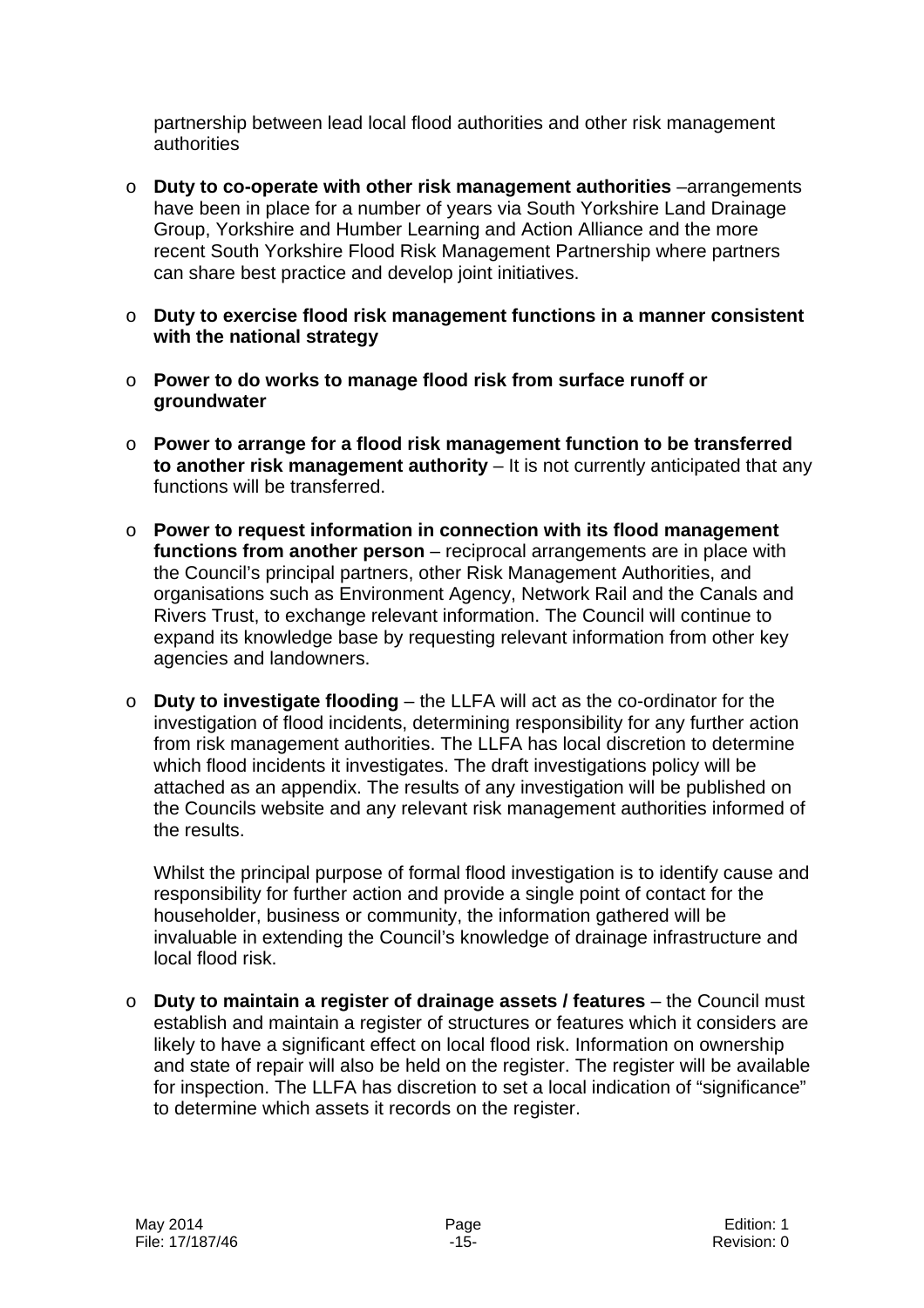The register will be available on the Council's website and will allow local residents, communities and businesses to better understand where the significant drainage and flood management features are located.

o **Power to designate features that affect flood risk** – if the LLFA considers a structure or feature affects a flood risk and it is not owned by the LLFA or the Environment Agency, it may formally "designate" the structure/feature. Designation places legal responsibilities on the owner of the asset to manage it with due regard to its function as a flood risk feature. The owner may not alter, remove or replace a designated structure or feature without the consent of the LLFA. The act does allow the owner of the asset right of an appeal should it be considered unnecessary, unreasonable or without justification.

Structures or features meriting designation could include culverts, garden/building walls, flood banks etc where there is evidence that their location affects flood risk.

The Council intends to use the powers in a proportionate manner, determining an appropriate measure of significance for the flood risk. Any proposal to designate a structure or feature will be fully evidenced and justified. A policy for designation is included in Appendix C.

- o **Power to formally consent works within Ordinary Watercourses**  the FWM Act transfers legal powers from the Environment Agency to the Council to manage works proposed in ordinary watercourses. The Environment Agency will continue to consent works in designated main rivers and the Council will consent those works in all other (Ordinary) watercourses. Works which may need approval by the Council include new and replacement culverting, provision and removal of weir structures, construction of river walls and temporary support works for permanent structures which interfere with the flow of water in the watercourse. The Council will actively manage works proposed by riparian owners to ensure that flood risk does not increase as a result of their actions.
- o **Duty to promote and manage Sustainable Drainage**  the FWM Act creates a responsibility for the Council to approve, adopt and maintain all newly constructed SuDS which serve more than one property. There are currently some uncertainties as to how and when this duty will be delivered but the principle of SuDS being the drainage solution of first resort**,** owned and maintained by the Council, has been widely accepted. The Council, as the SuDS Approving Body (SAB), will have significant influence as to how surface water is managed on new development sites. There are great opportunities to remove the burden on currently over-loaded drainage systems through the development of more natural systems of water management.
- o **Duty to aim to contribute towards the achievement of sustainable development** in the exercise of flood risk management functions and to have regard to any Ministerial guidance on this topic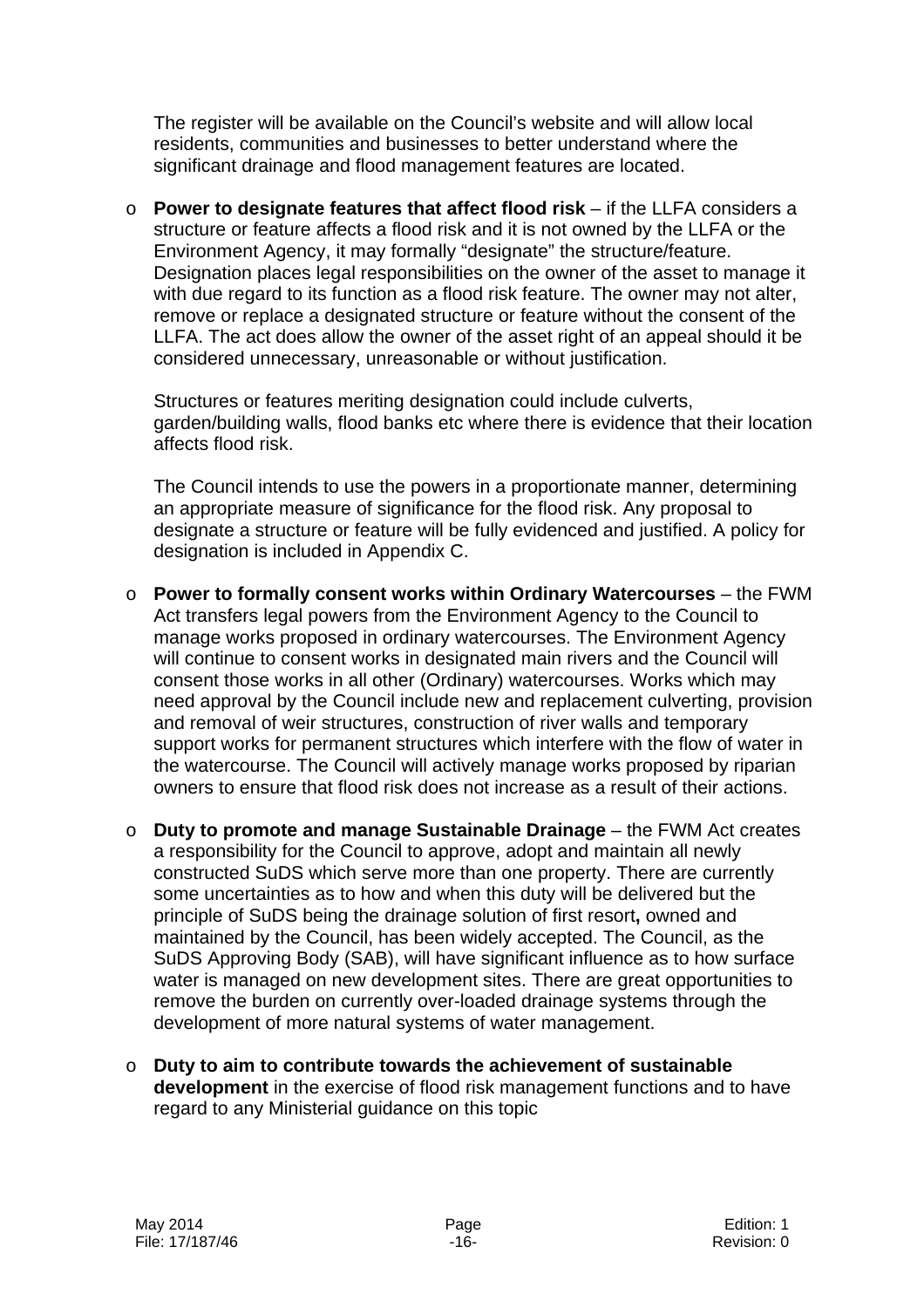## **6.3 The Environment Agency**

- o Strategic overview for all forms of flooding
- o Development of a National Strategy for Flood and Coastal Erosion Risk Management (FCERM) to cover all forms of flooding
- o The conversion of Regional Flood Defence Committees into Regional Flood and Coastal Committees with a new remit to include coastal erosion issues
- o Powers to request information from any person in connection with the Environment Agency's flood and coastal erosion risk management functions
- o Power to designate structures and features that affect flooding or coastal erosion
- o Powers to cause flooding and erosion for nature conservation and cultural heritage reasons, and people's enjoyment of these
- o A duty to have regard to FCERM in carrying out other work that may affect FCERM
- o A duty to have regard to Local Flood Risk Management Strategies
- o A duty to report to Ministers about flood and coastal erosion risk management including application of the national strategies for England and Wales. This report covers all sources of flood risk and where applicable its management by all relevant Risk Management Authorities
- o Statutory consultees to the SuDS Approving Body on sustainable drainage that impacts water quality or strategic flood risk
- o Continuing roles and responsibilities contained within the Act include:
- o Responsibility for coastal flooding
- o Responsibility for fluvial flooding from main rivers
- o Duty to contribute to sustainable development in discharging their FCERM functions
- o Ability to issue levies to lead local flood authorities for an area
- o Updated provisions for the regulation of reservoirs.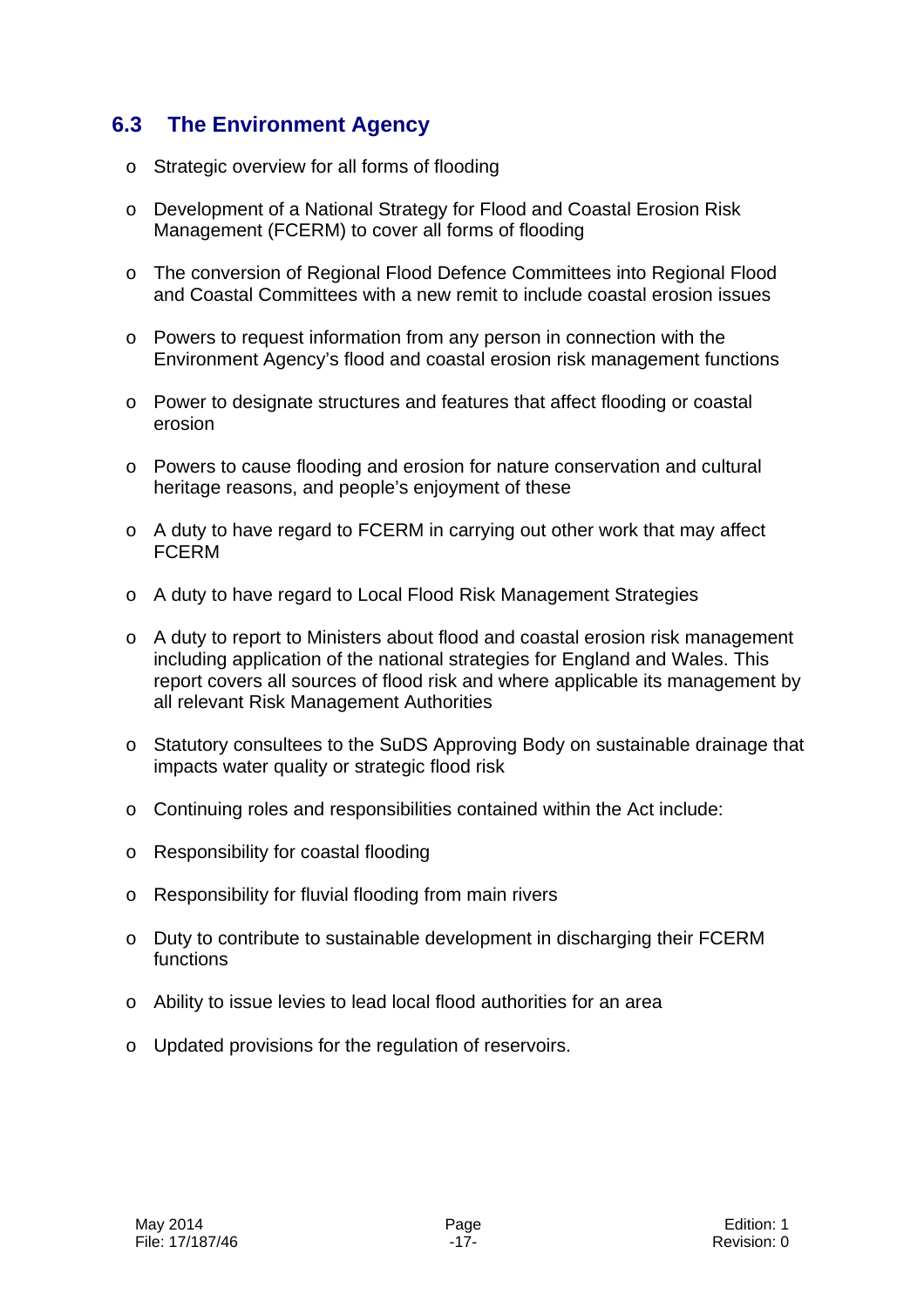## **6.4 Water Companies – Yorkshire Water Services Ltd and Severn Trent Water Ltd**

- o Duty to act consistently with the national strategies and to have regard to local strategies when carrying out their flood risk management functions
- o Duty to be subject to scrutiny from lead local flood authorities' democratic processes in respect of their flood risk management functions
- o Adoption of private sewers and pumping stations

# **6.5 Internal Drainage Boards (IDBs)**

Danvm (formerly Dearne and Dove) IDB, (covers part of Wath Upon Dearne only)

- o Power to designate structures and features that affect flooding or coastal erosion
- o Powers to cause flooding and erosion for nature conservation and cultural heritage reasons, and people's enjoyment of these
- $\circ$  Duty to exercise their functions in a manner consistent with local and national strategies
- o Duty to be subject to scrutiny from lead local flood authorities' democratic processes
- o Ability to work in consortia with other IDBs
- o Statutory consultees to the SuDS approving body on sustainable drainage that impacts land drainage

# **6.6 Highway Authority - Rotherham MBC & Highways Agency**

o **Duty to maintain the public highway network (excluding motorways)** – the Highways Act requires the Council, as Highway Authority, to ensure that highways are drained of surface water and, where necessary, maintain all drainage systems. In particular, the Council carries out regular maintenance of road gullies and their connections to the carrier drains. The carrier drain will generally be an adopted public sewer, maintainable by the local water company but, in some instances, it may be a dedicated highway drain also maintainable by the Council. Culverts, carrying watercourses, crossing public highways may have trash grilles installed at the upstream end of the culvert, protecting the culvert from blockages. The highway authority has a responsibility to ensure these grilles operate efficiently, achieved by clearing them on a regular maintenance cycle.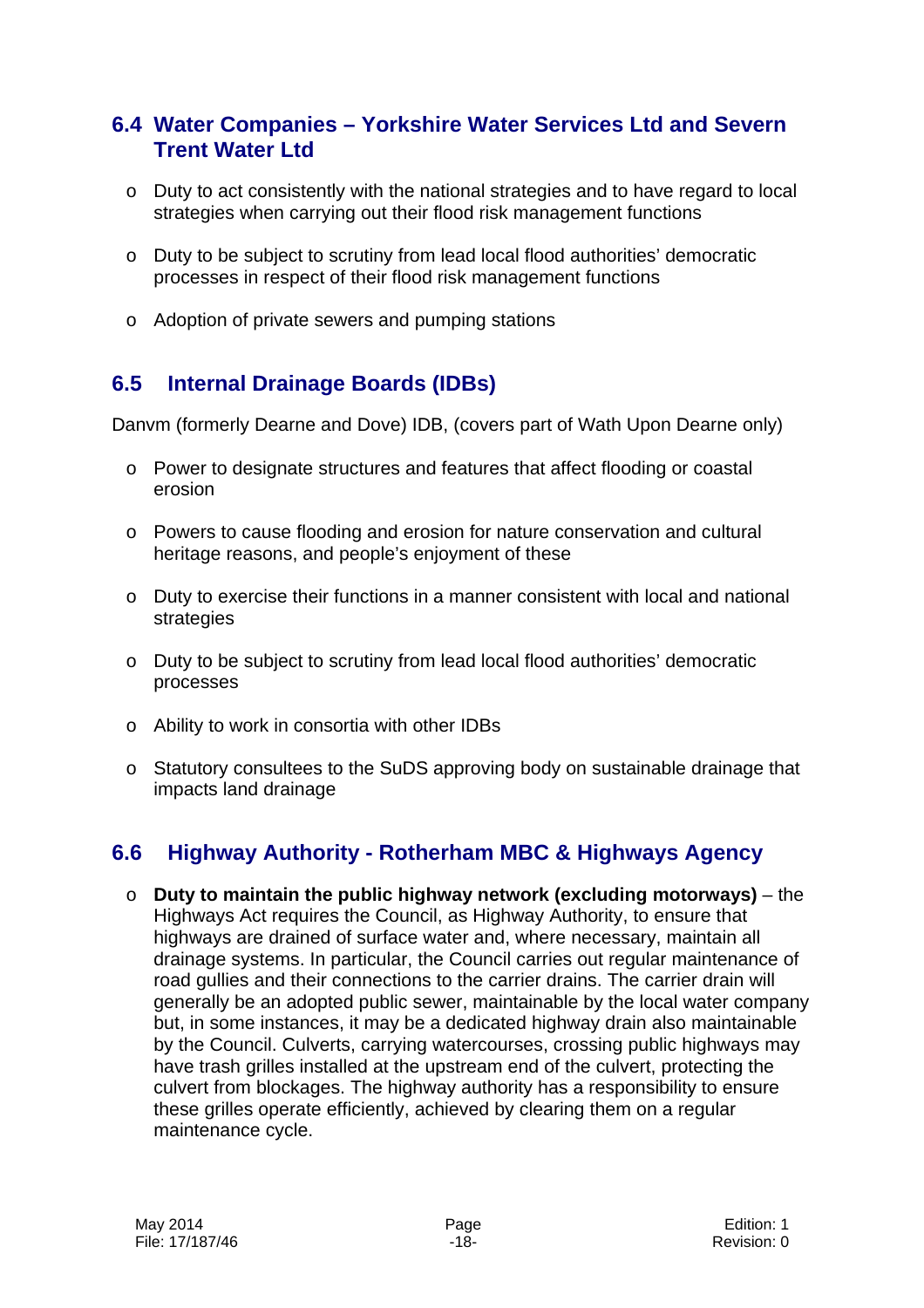- o **Highways Agency** has the same duties and responsibilities for motorways and trunk roads, which in Rotherham are the M1 and the M18 only.
- o **Duty to adopt and maintain SuDS draining new roads**  The SuDS Regulations require Highway Authorities to adopt SuDS which drain a newly constructed road.

## **6.7 Other Powers and Duties of Rotherham MBC**

The Flood and Water Management Act 2010 identified Rotherham MBC as the Lead Local Flood Authority for the Borough. The main responsibilities from the Act have been summarised in the previous section but the main effect of the Act will be to provide, for the first time, the means for the Council to coordinate and manage local flood risk.

The Council also has a number of duties, powers and responsibilities from other legislation which assist the Council in providing a comprehensive approach to the management of local flood risk as follows:

# **6.8 As a Category 1 Responder (Emergency Planning)**

- o Duty to assess risk of emergencies occurring and use this to inform contingency planning
- o Duty to put in place emergency plans
- o Duty to put in place Business Continuity Management arrangements
- o Duty to put in place arrangements to make information available to the public about civil protection matters and maintain arrangements to warn, inform and advise the public in the event of an emergency
- o Duty to share information with other local responders to enhance co-ordination
- o Duty to Co-operate with other local responders to enhance co-ordination and efficiency
- o Duty to provide advice and assistance to businesses and voluntary organisations about business continuity management (Local Authorities only)

# **6.9 As Planning Authority**

o **Responsibility to consider flood risk in Local Plans** – the Planning Authority must prepare, publish and use a Local Development Framework (LDF) which directs how land can be used. The LDF considers flood risk from both fluvial (main river) and local sources (surface water) of flooding, paying due regard to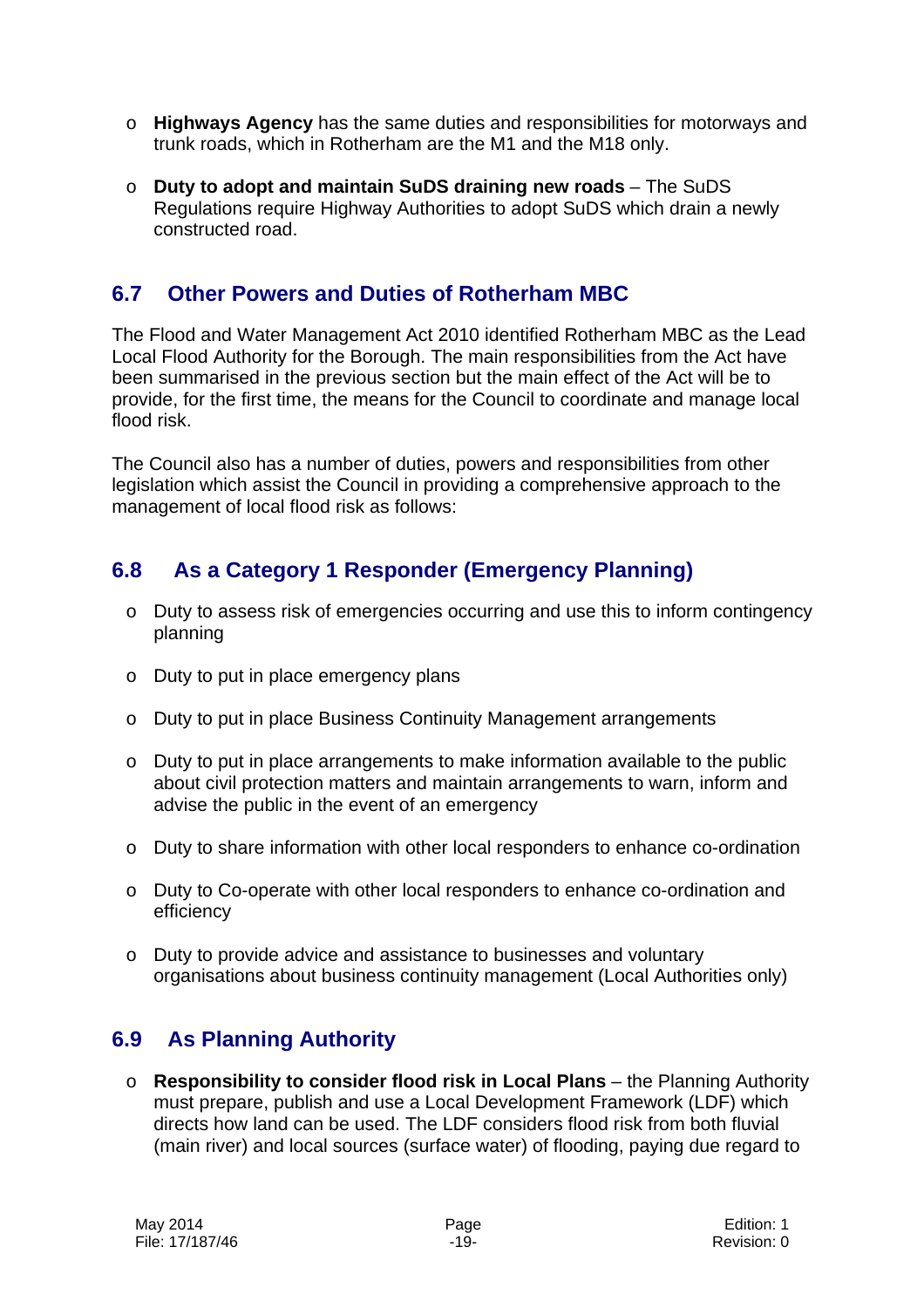available Strategic Flood Risk Assessments, Preliminary Flood Risk Assessments and Surface Water Management Plans.

- o **Responsibility to consider flood risk when assessing applications for development** – The Planning Authority should only approve development where it can be demonstrated that the proposal doesn't increase the overall risk of flooding in the area and is adequately protected from flooding itself. A sequential approach should be taken to ensure development sites are chosen which offer the lowest possible flood risk.
- o **Working with the SAB (See below)**  The Planning Authority should highlight at the Master Planning stage or during any early pre-planning enquiries the need to discuss drainage and flood management requirements with the SAB.

## **6.10 As Sustainable Drainage Systems Approving Body (SAB)**

- o **Duty to establish a SuDS Approving Body (SAB)**  The Council as LLFA has to establish an approving body for new surface water drainage systems in its area.
- o **Duty to receive applications for, and approve all construction work which has drainage implications** – The SAB will receive all applications for construction where there are drainage implications, assess their compliance with any national and/or local standards and approve or decline the application as appropriate.
- o **Duty to adopt SuDS which serve more than one property**  The SAB will adopt all surface water drainage systems constructed in accordance with the SuDS Regulations where they drain more than one property. SuDS draining public roads will be adopted by the Highway Authority
- o **Duty to maintain adopted SuDS**  The SAB must maintain all adoptable SuDS in accordance with the national standards for sustainable drainage.

# **6.11 As a Riparian Owner**

- o **Duty to pass on flow in a watercourse without obstruction, pollution or diversion affecting the rights of others** – The Council, as a landowner, has a duty to pass on the flow in a natural watercourse from its land to another
- o **Duty to accept flow**  The Council has a responsibility to accept normal flow onto its land and even flood flow which may be caused by under-capacity downstream. There is no duty for a landowner to increase the capacity of a watercourse crossing his land
- o **Duty to maintain the bed and banks of the watercourse**  The Council must clear obstructions in the watercourse which affect the flow of water in the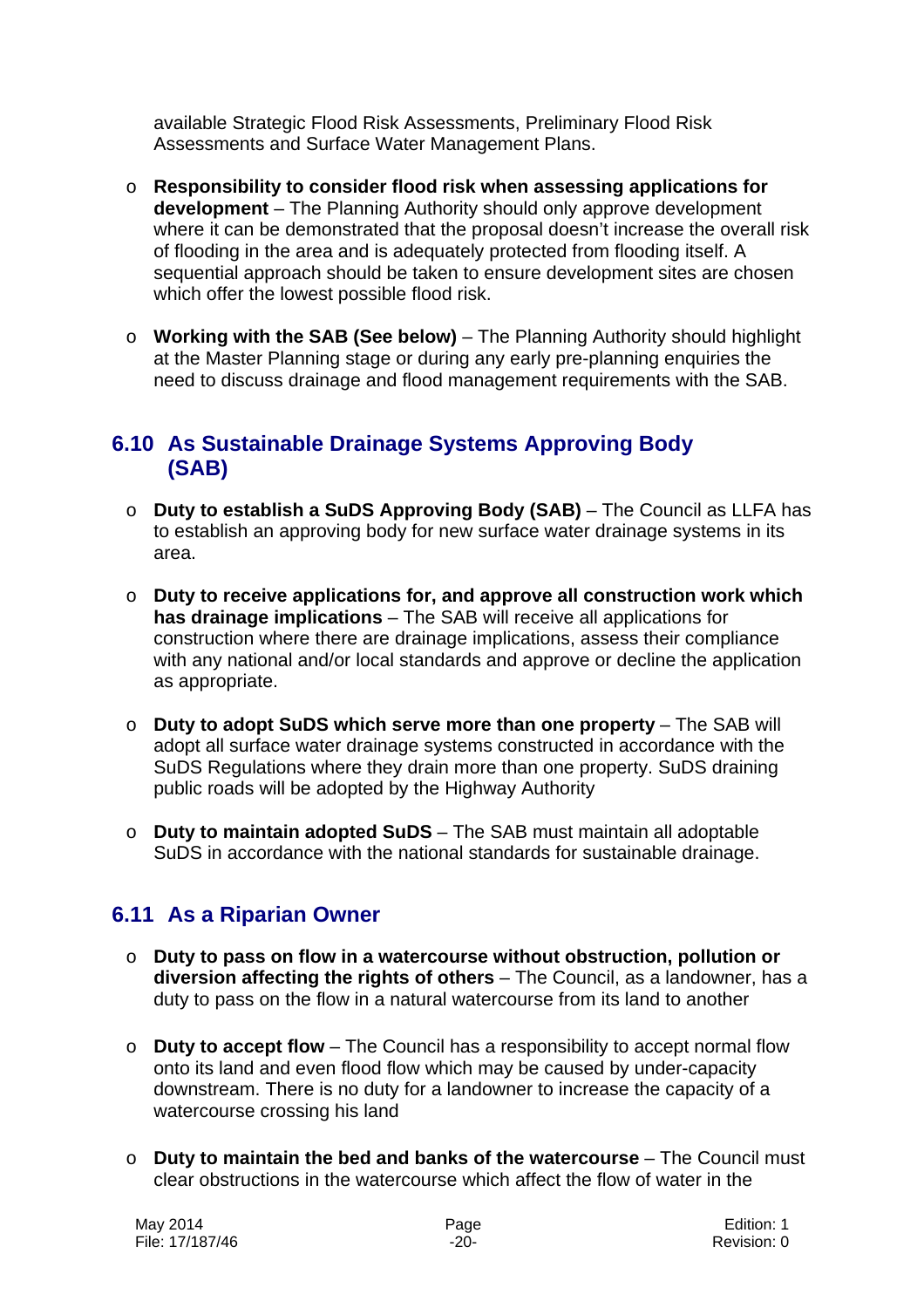channel, including vegetation, artificial obstructions and heavy siltation. The Council is responsible for protecting its own property from natural seepage through natural river and flood banks. There is also a duty to control alien invasive species, such as Japanese Knotweed and Himalayan Balsam.

## **6.12 Other Partners**

Other partners who are not designated RMAs but may contribute to flood risk management include:

## **Rotherham MBC**

- o Emergency Planning Unit
- o Strategic/Forward Planning
- o Property Services
- o Bridges and Structures
- o Highways Development Control
- o Leisure and Community Services
- o Transportation
- o Public Rights of Way
- o Car parks
- o Information Services
- o Communications, community engagement and public relations
- o Sustainability and climate change teams
- o Environmental services

#### **External**

- o Highways Agency
- o Network Rail
- o Emergency services
- o Parish and Town Councils
- o Housing Associations
- o Local Resilience Forum
- o Canal and Rivers Trust (formerly British Waterways)
- o Natural England
- o English Heritage
- o Met Office
- o Local partnerships, forums and community groups
- o Association of British Insurers
- o Wildlife Trusts
- o Royal Society for the Protection of Birds
- o Association of Drainage Authorities
- o National Flood Forum
- o Land and Business Associations
- o National Farmers Union
- o Professional Institutions
- o Land owners and land/estate managers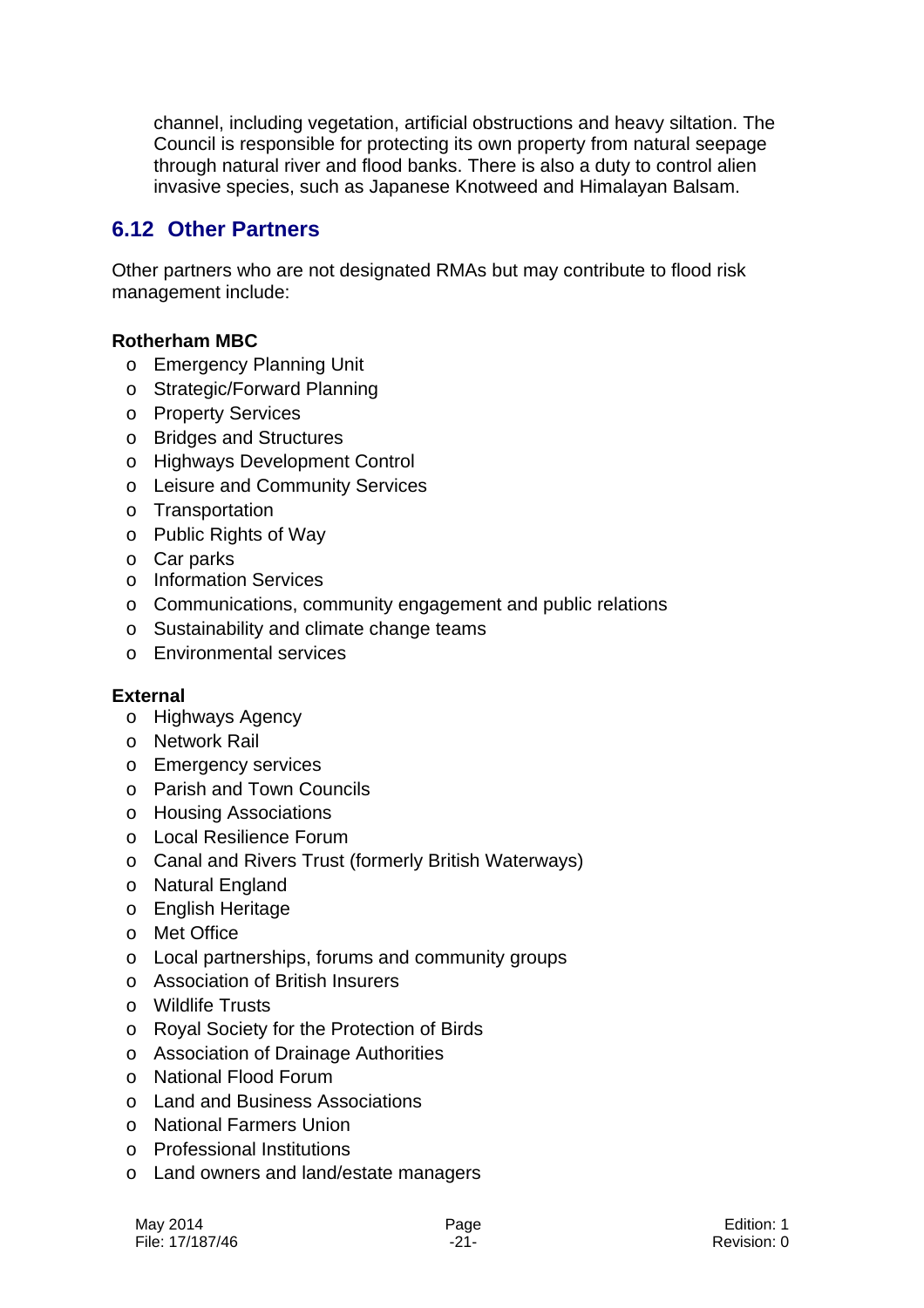# **7.0 OBJECTIVES OF THE STRATEGY**

**Objective 1** Improve the level of understanding of local flood risk within the LLFA

- **Objective 2** Improve the level of understanding of local flood risk amongst Risk Management Authorities and other partners, stakeholders and communities.
- **Objective 3** Formalise arrangements between Risk Management Authorities
- **Objective 4** Formalise Policies and Procedures for new responsibilities at set out in the Flood Risk Regulations (2009) and Flood and Water Management Act (2010).
- **Objective 5** Create Asset Record and Register to record drainage infrastructure and FRM assets
- **Objective 6** Improve management of Council owned drainage and flood management assets
- **Objective 7** Encourage proactive, responsible maintenance of privately-owned flood defence and drainage assets
- **Objective 8** Co-ordinate Flood Risk Management and Planning functions to reduce flood risk to existing and proposed developments.
- **Objective 9** Take a sustainable approach to FRM, balancing economic, environmental and social benefits from policies and programmes, including a Strategic Environmental Assessment
- **Objective 10** Identify and promote schemes to reduce flood risk which are viable considering practicality, cost benefit and funding potential.
- **Objective 11** Identify potential sources of funding.
- **Objective 12** Co-ordinate Flood Risk Management and Emergency Planning procedures
- **Objective 13** Take into account equalities by carrying out an Equality Impact Assessment
- **Objective 14** Promote buy-in by stakeholders by consulting during Strategy preparation and on completed Strategy
- **Objective 15** Secure commitment from all Flood Risk Management Authorities to act in accordance with the Strategy by official acceptance by the relevant Boards, Committees, Scrutiny etc.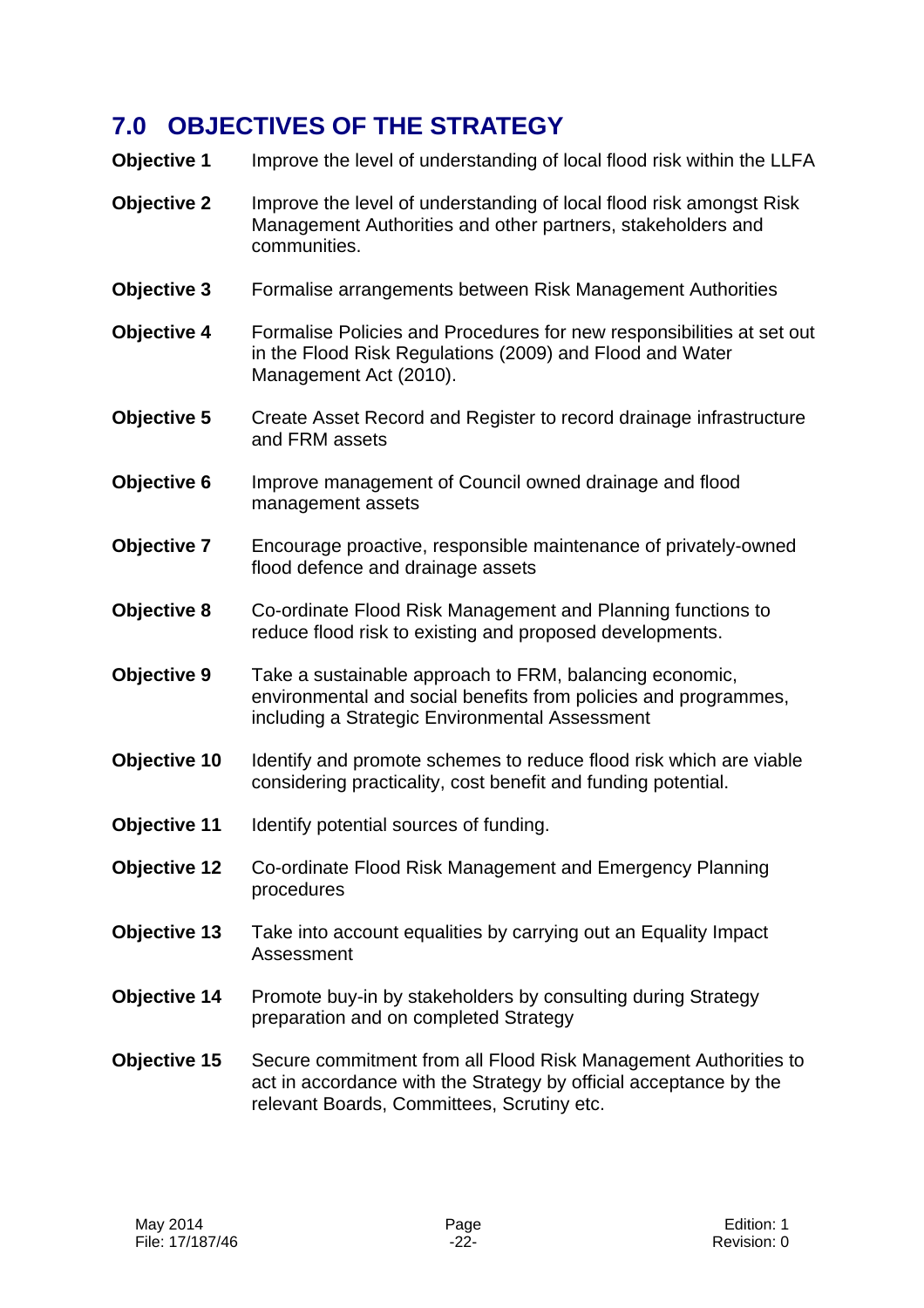# **8.0 ACTION PLAN**

The SWMP provides a methodology to identify the most appropriate measures to use in locations identified as being at risk of flooding. Measures can be "structural" such as planning controls and improved community engagement, or "non-structural" such as physical improvement or maintenance works. It is impractical and unaffordable to carry out every measure for every situation. The Strategy will help to determine which measures are most appropriate for individual areas, which measures offer best value for money and how a blend of structural and nonstructural measures can be used to give a balanced approach to mitigating risk.

A detailed action plan which addresses the objectives of the Strategy as detailed in item 7 above is contained in Appendix A.

| Source of<br><b>Funding</b>                                                       | <b>Description</b>                                                                                                                                                                                                                                                                                                | Indicative<br>budget in<br>2012/13 | Administered<br>By    | Appropriate<br>For                                                                                                            |
|-----------------------------------------------------------------------------------|-------------------------------------------------------------------------------------------------------------------------------------------------------------------------------------------------------------------------------------------------------------------------------------------------------------------|------------------------------------|-----------------------|-------------------------------------------------------------------------------------------------------------------------------|
| <b>Flood Defence</b><br>Grant-in-Aid<br>(FDGIA)                                   | Central government funding for flood (and<br>coastal) defence projects - recently revised to<br>encourage a partnership approach to<br>maximise match-funding, work towards<br>achieving specified outcomes with a<br>requirement to evidence a reduction in flood<br>risk to properties                          | £30million<br>(Yorkshire)          | Environment<br>Agency | Medium to<br>large capital<br>FRM projects                                                                                    |
| <b>Local Levy</b>                                                                 | Annual contributions from Councils to a<br>regional "pot", smaller than the FDGiA budget<br>but offers more flexibility on the type and size<br>of project it can fund.                                                                                                                                           | £2million<br>(Yorkshire)           | Environment<br>Agency | Smaller FRM<br>projects or as<br>a contribution<br>to FDGiA<br>projects                                                       |
| <b>Private</b><br><b>Contributions</b>                                            | Voluntary, but funding from beneficiaries of<br>projects could make contributions from<br>national funding viable. Contributions could be<br>financial or "in kind" e.g. land, volunteer labour                                                                                                                   | Unknown                            | <b>RMBC</b>           | All projects                                                                                                                  |
| <b>Water Company</b><br><b>Investment</b>                                         | Investment priorities heavily regulated by<br>Ofwat but opportunities for contributions to<br>area-wide projects which help to address<br>sewer under-capacity problems                                                                                                                                           | Unknown                            | Water<br>Company      | Areas with a<br>history of<br>sewer flooding.<br>Projects which<br>help to remove<br>surface water<br>from combined<br>sewers |
| <b>Section 106</b><br>contributions<br>(Town &<br>Country<br><b>Planning Act)</b> | Contributions from developers, linked to<br>specific development sites where off-site<br>improvements to drainage infrastructure are<br>required to make the developers proposals<br>acceptable                                                                                                                   | Unknown                            | <b>RMBC</b>           | Larger<br>development<br>sites                                                                                                |
| <b>Community</b><br><b>Infrastructure</b><br>Levy (CIL)                           | A local levy applied by the Planning Authority<br>on developers to contribute to a general<br>infrastructure fund. Rotherham Council has not<br>yet implemented a CIL scheme. A bid for CIL<br>would have to be made for flood<br>management/drainage improvements against<br>other competing council priorities. | Unknown                            | <b>RMBC</b>           | Areas where<br>there is a large<br>amount of<br>development<br>being carried<br>out by several<br>parties.                    |

# **9.0 FLOOD RISK MANAGEMENT FUNDING**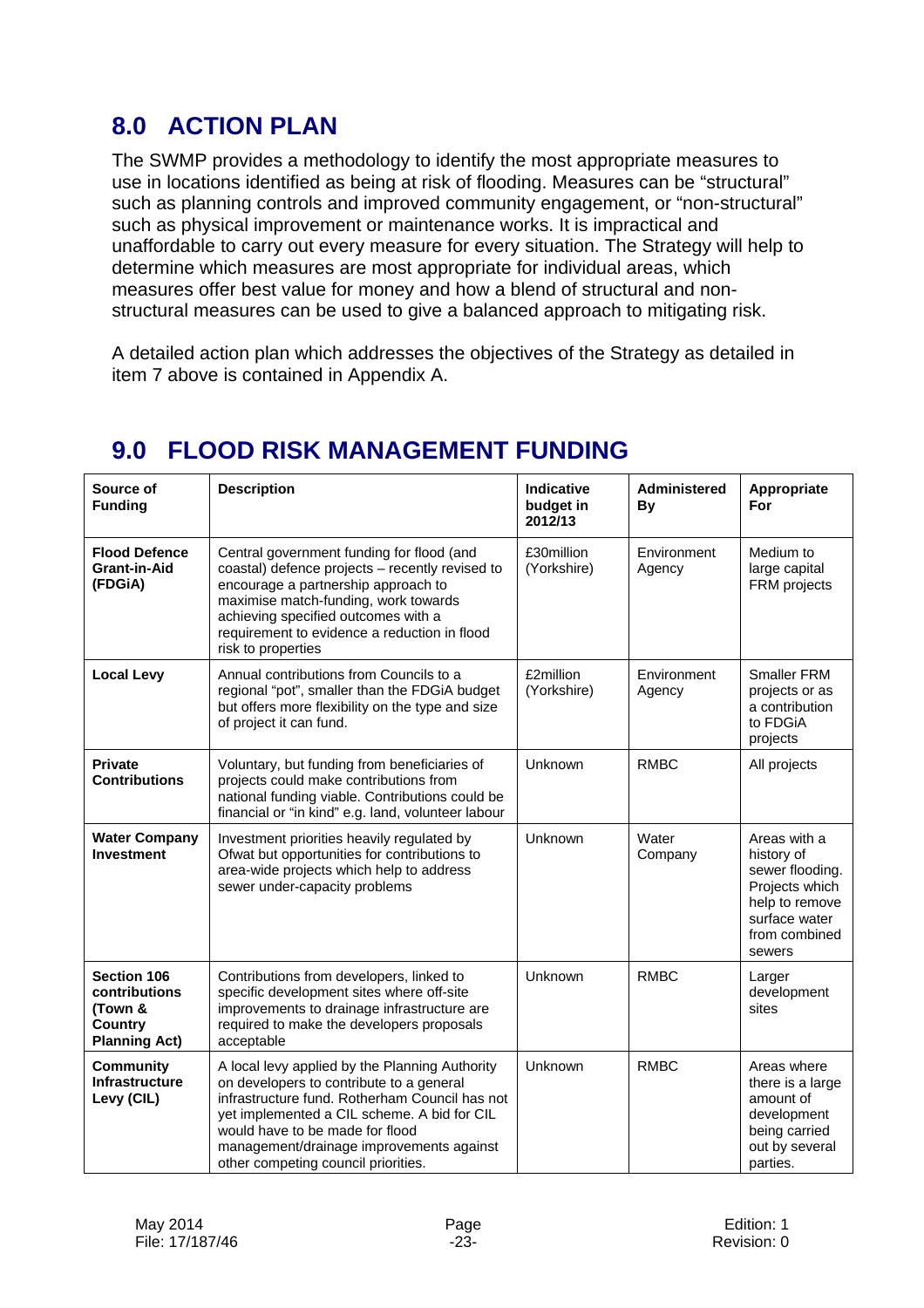| <b>SAB Income</b>                           | Application and inspection fees from<br>developers in support of the approval,<br>inspection and maintenance of new<br>development related SuDS.                                                                                                                                                                                                                                                                                                                            | Unknown -<br><b>Awaiting Defra</b><br>decision of<br>how funding<br>will be<br>provided.<br>Possible risk<br>for Council.                                            | <b>RMBC</b> | Inspection,<br>adoption and<br>maintenance<br>of SuDS.                            |
|---------------------------------------------|-----------------------------------------------------------------------------------------------------------------------------------------------------------------------------------------------------------------------------------------------------------------------------------------------------------------------------------------------------------------------------------------------------------------------------------------------------------------------------|----------------------------------------------------------------------------------------------------------------------------------------------------------------------|-------------|-----------------------------------------------------------------------------------|
| <b>Council Capital</b><br><b>Funding</b>    | The Councils infrastructure programme<br>prioritising capital improvement projects. In<br>recent years the programme has included<br>funding for several flood alleviation schemes<br>but future funding is uncertain.                                                                                                                                                                                                                                                      | £Nil<br>Presently only<br>emergency<br>works are<br>considered.                                                                                                      | <b>RMBC</b> | <b>Measures</b><br>which are<br>small to<br>medium capital<br>projects            |
| Council<br><b>Revenue</b><br><b>Funding</b> | The Council currently funds maintenance of<br>existing assets via the revenue budgets of the<br>departments where liability falls, including<br>Streetpride, Neighbourhoods, Resources.<br>Defra funding of £156.3k per annum has been<br>provided to finance the execution of the<br>Council's new duties. Funding at this level is<br>expected to continue until 2015. Funding for<br>financial year 2015/16 and beyond will be<br>subject to government spending review. | Highway<br>Drainage &<br>Land Drainage<br>Maintenance<br>(E143k)<br>Gully cleansing<br>(E159k)<br>Waste<br>Disposal<br>(E48k)<br>Flood<br>Management<br>Team (£156k) | <b>RMBC</b> | <b>Measures</b><br>requiring<br>officer time<br>and/or<br>maintenance<br>activity |

#### **Table 3 - Potential Sources Of Funding**

# **10.0 THE POTENTIAL IMPACTS OF CLIMATE CHANGE**

## **10.1 Effects of Climate Change**

The Environment Agency commissioned work to consider the varying impacts of climate change on sources of local flood risk for each River Basin District across England and Wales.

## **10.2 The Evidence**

There is clear scientific evidence that global climate change is happening now. It cannot be ignored. Over the past century around the UK we have seen sea level rise and more of our winter rain falling in intense wet spells. Seasonal rainfall is highly variable. It seems to have decreased in summer and increased in winter, although winter amounts changed little in the last 50 years. Some of the changes might reflect natural variation, however the broad trends are in line with projections from climate models.

Greenhouse gas (GHG) levels in the atmosphere are likely to cause higher winter rainfall in future. Past GHG emissions mean some climate change is inevitable in the next 20-30 years. Lower emissions could reduce the amount of climate change further into the future, but changes are still projected at least as far ahead as the 2080s.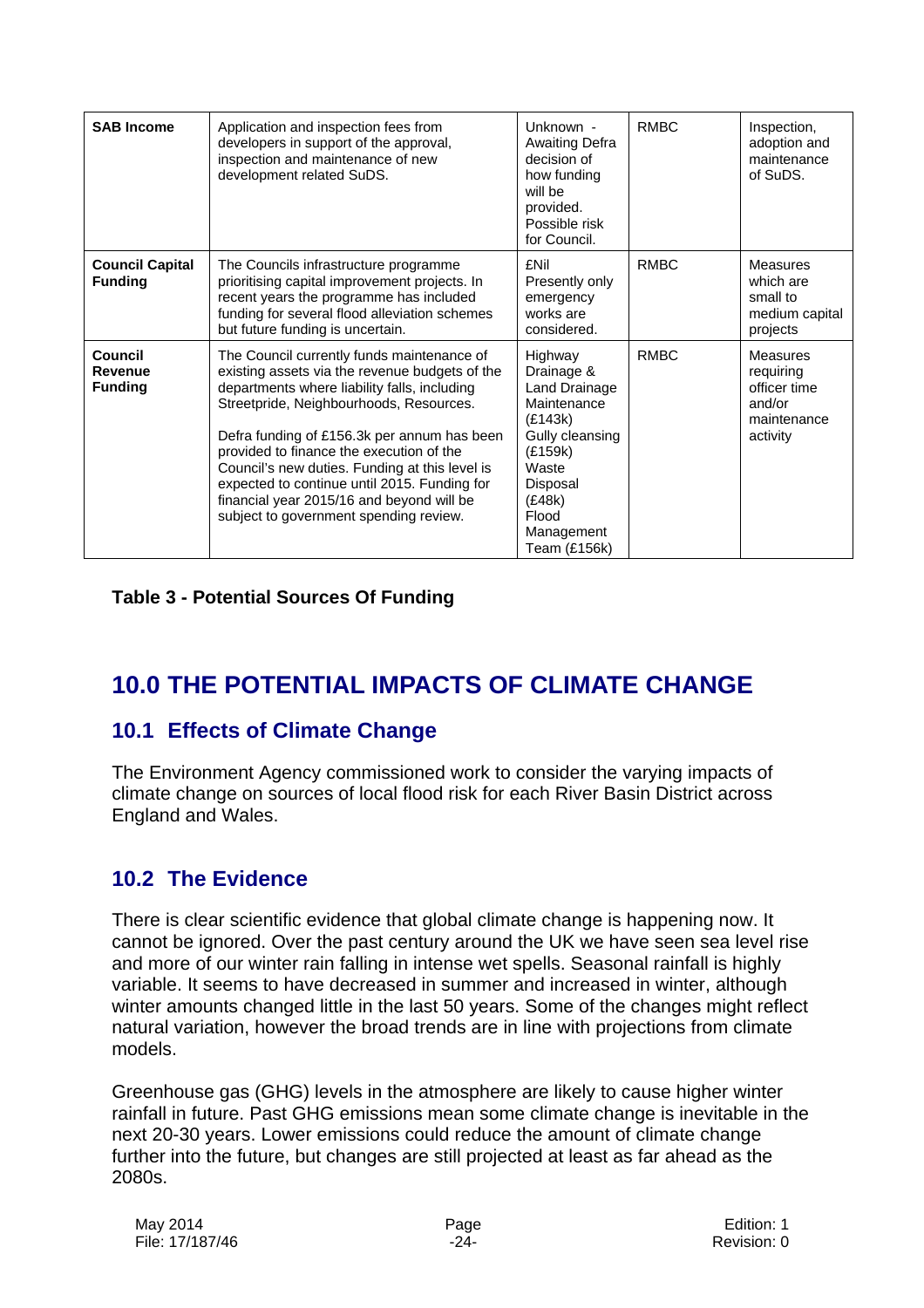We have enough confidence in large scale climate models to say that we must plan for change. There is more uncertainty at a local scale but model results can still help us plan to adapt. For example we understand rain storms may become more intense, even if we can't be sure about exactly where or when. By the 2080s, the latest UK climate projections (UKCP09) are that there could be around three times as many days in winter with heavy rainfall (defined as more than 25mm in a day). It is plausible that the amount of rain in extreme storms (with a 1 in 5 annual chance or rarer) could increase locally by 40%.

# **10.3 Key Projections for Humber River Basin District**

If emissions follow a medium future scenario, UKCP09 projected changes by the 2050s relative to the recent past are:

- o Winter precipitation increases of around 12% (very likely to be between 2 and 26%)
- $\circ$  Precipitation on the wettest day in winter up by around 12% (very unlikely to be more than 24%)
- $\circ$  Peak river flows in a typical catchment likely to increase between 8 and 14%

## **10.4 Implications for Flood Risk**

Climate changes can affect local flood risk in several ways. Impacts will depend on local conditions and vulnerability. Wetter winters and more of this rain falling in wet spells may increase river flooding. More intense rainfall causes more surface runoff, increasing localised flooding and erosion. In turn, this may increase pressure on drains, sewers and water quality. Storm intensity in summer could increase even in drier summers, so we need to be prepared for the unexpected.

Drainage systems in the district have been modified to manage water levels and could help in adapting locally to some impacts of future climate on flooding, but may also need to be managed differently. Rising river levels may also increase local flood risk away from major rivers because of interactions with drains, sewers and smaller watercourses. Where appropriate, we need local studies to understand climate impacts in detail, including effects from other factors like land use. Sustainable development and drainage will help us adapt to climate change and manage the risk of damaging floods in future.

# **10.5 Adapting to Change**

Past emission means some climate change is inevitable. It is essential we respond by planning ahead. We can prepare by understanding our current and future vulnerability to flooding, developing plans for increased resilience and building the capacity to adapt. Regular review and adherence to these plans is key to achieving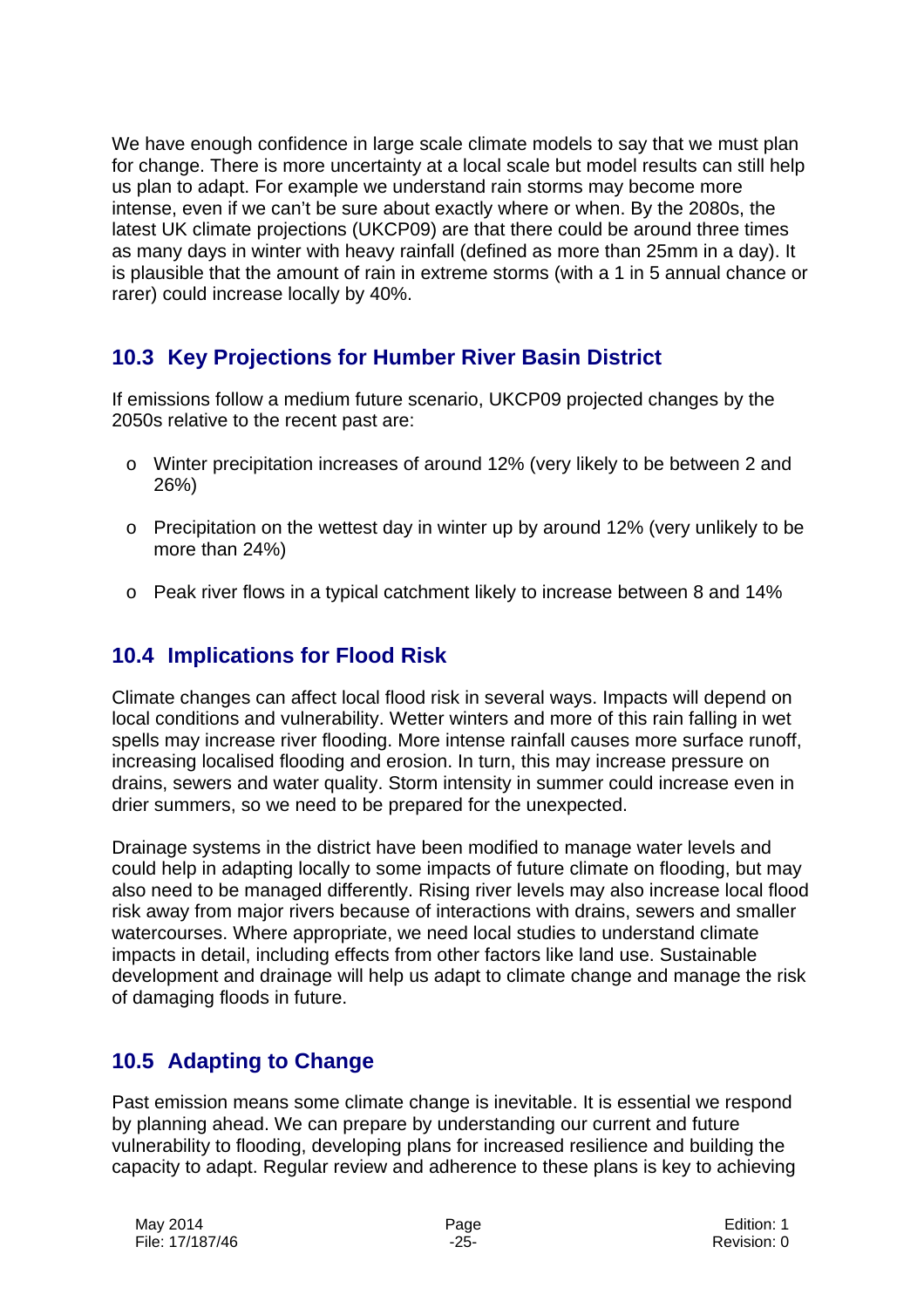long-term, sustainable benefits. Although the broad climate change picture is clear, we have to make local decisions based on a degree of uncertainty. We will therefore consider a range of measures and retain flexibility to adapt. This approach, embodied within flood risk appraisal guidance, will help to ensure that we do not increase our vulnerability to flooding.

# **10.6 Long Term Developments**

It is possible that long term developments might affect the occurrence and significance of flooding. However current planning policy aims to prevent new development from increasing flood risk.

In England, National Planning Policy Framework (NPPF) aims to "ensure that flood risk is taken into account at all stages in the planning process to avoid inappropriate development in areas at risk of flooding, and to direct development away from areas at highest risk. Where new development is, exceptionally, necessary in such areas, policy aims to make it safe without increasing flood risk elsewhere and where possible, reducing flood risk overall."

Adherence to Government policy ensures that new development does not increase local flood risk. However, in exceptional circumstances the Local Planning Authority may accept that flood risk can be increased contrary to Government policy, usually because of the wider benefits of a new or proposed major development. Any exceptions would not be expected to increase risk to levels which are "significant" (in terms of the Government's criteria).

# **11.0 ENVIRONMENTAL OBJECTIVES AND STRATEGIC ENVIRONMENTAL ASSESSMENT**

The Strategy considers that the LFRMS is a significant local strategy and, consequently has been appraised under the Strategic Environmental Assessment (SEA) Regulations. Reprioritisation of flood risk areas has been carried out taking into account environmental factors assessed in the SEA report. More detailed assessment of flood risk management actions, including revenue works and capital schemes will be undertaken using the SEA findings.

Where possible, opportunities should be sought to enhance the river corridor habitats, landscape, access and amenity facilities to support the local planning policy drive to develop green infrastructure and increase access to the riversides. The effect of the strategy on the Council's carbon emissions, and hence climate change, are part of the Strategic Environmental Assessment.

The Councils Climate Change Adaptation Plan identifies specific measures which are targeted at managing the consequences of more frequent severe rainfall events. These measures have been addressed by complementary measures in this Strategy.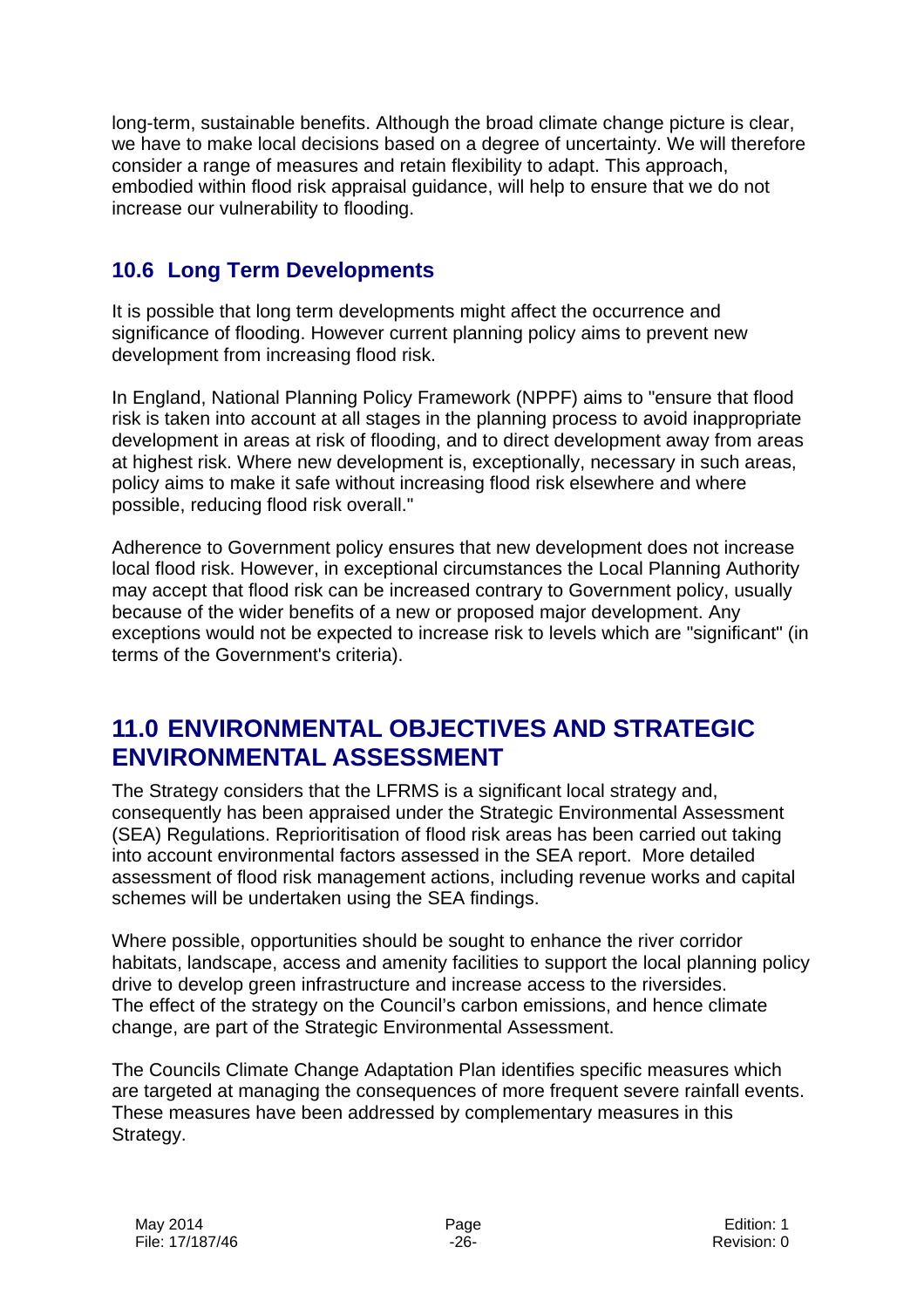Funding applications for flood defence works are assessed against criteria which also assess benefits unrelated to flood risk and projects which deliver environmental improvements score more highly and are therefore more likely to obtain funding.

# **12.0 COMMUNICATIONS AND ENGAGEMENT**

Consultation on the strategy was carried out in 2 stages. The first stage of consultation was carried out as part of the strategy development and was limited to other RMAs and stakeholders who have a major involvement with the strategy. The strategy places obligations on these organisations, so they were given the opportunity to contribute to the draft before was circulated more widely.

The secondary consultation was carried out on the updated draft strategy and the Strategic Environmental Assessment simultaneously. This consultation was available on the Council's website and open to all (e.g. communities, flood action groups, Parish Councils, members of the public etc). A combination of targeted consultations and publicising the existence of the strategy was used to maximise the breadth and quantity of feedback.

This strategy has been updated to take into account responses from both stages of the consultation.

# **13.0 CIVIL CONTINGENCIES AND COMMUNITY RESILIENCE**

The Emergency Planning Shared Service, Rotherham & Sheffield have responsibility for the planning for and management of the Council's response to emergencies, through the Borough Emergency Plan and any other relevant Plans.

The increasing knowledge of flood risk will be used to feed into the Rotherham Multi-Agency Flood Response Plan, particularly in the following areas:

- o Production of flood hazard maps combining depth and velocity information.
- o Improved assessment of flood risk to critical infrastructure utilities, i.e. gas, electricity, water and telecommunications installations and the consequences of the loss of these installations during flooding.
- o Principal highways. Major flooding incidents
- o Business continuity.
- o Reservoir inundation plans, including reservoirs outside of Rotherham.
- o Determine in greater detail the risk of flooding to residential and non residential buildings.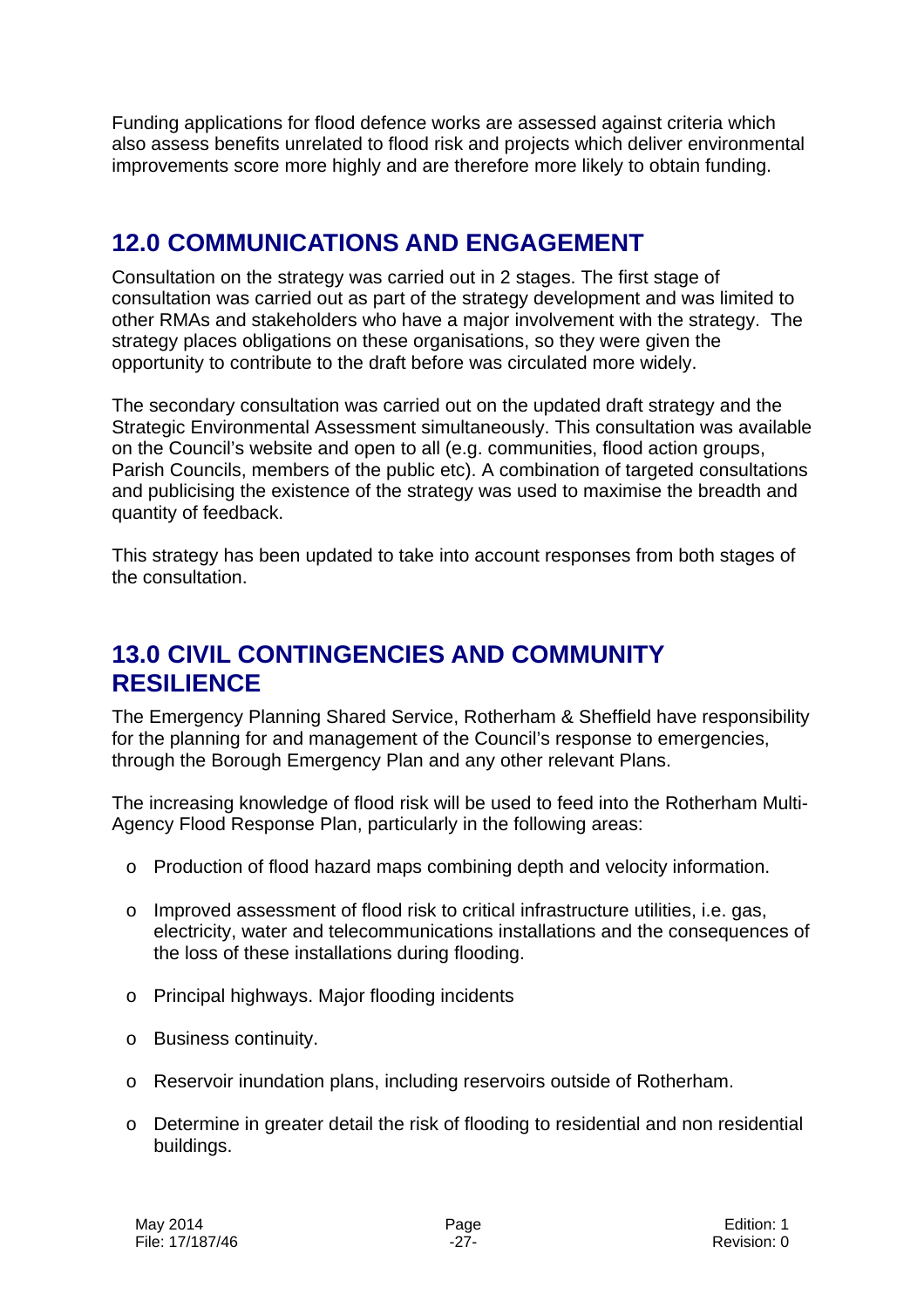# **14.0 THE ROLE OF THE PLANNING AUTHORITY**

To meet the requirements of the Strategy the role of the Planning Authority is as follows (refer also to item 6.9 above):

- o Responsibility to consider flood risk in Local Plans.
- o Responsibility to consider flood risk when assessing applications for development.
- o Working with the SAB at early pre-planning stage.

# **15.0 SUDS APPROVING BODY (SAB)**

Section 6.10 lists the duties of the SAB. Implementation of this section of the Flood and Water Management Act 2010 is now expected to come into force in autumn 2014 for major developments and in 2017 for other developments with drainage implications.

This section will be updated when further information about the implementation is available.

# **16.0 ADDRESSING THE SKILLS GAP**

The skills necessary to undertake new responsibilities imposed on the Council by the FWM Act have been partially addressed Defra's capacity building training programme. The introduction of SABs will require additional staff resources and training and funding arrangements for both the adoption and future maintenance.

The phased implementation of the FWM Act relating to SuDS, as currently proposed, will reduce the impact for the first 3 years and the ongoing maintenance liability will accumulate over the years from a zero base. It is anticipated that, until the second phase of the implementation, existing resources will be sufficient. A more detailed assessment of staffing levels and training requirements will be made when full details of the SAB process are confirmed by government.

# **17.0 DATA MANAGEMENT**

Satisfying the objectives of the Strategy will entail the collection, creation and recording of large amounts of data.

A policy to control the storage and use of this data has been produced and is included in Appendix C. The policy, which is specific to flood risk management functions is compatible with the Council's data management policies, licensing agreements and legislation such as the Data Protection Act and The Freedom of information Act.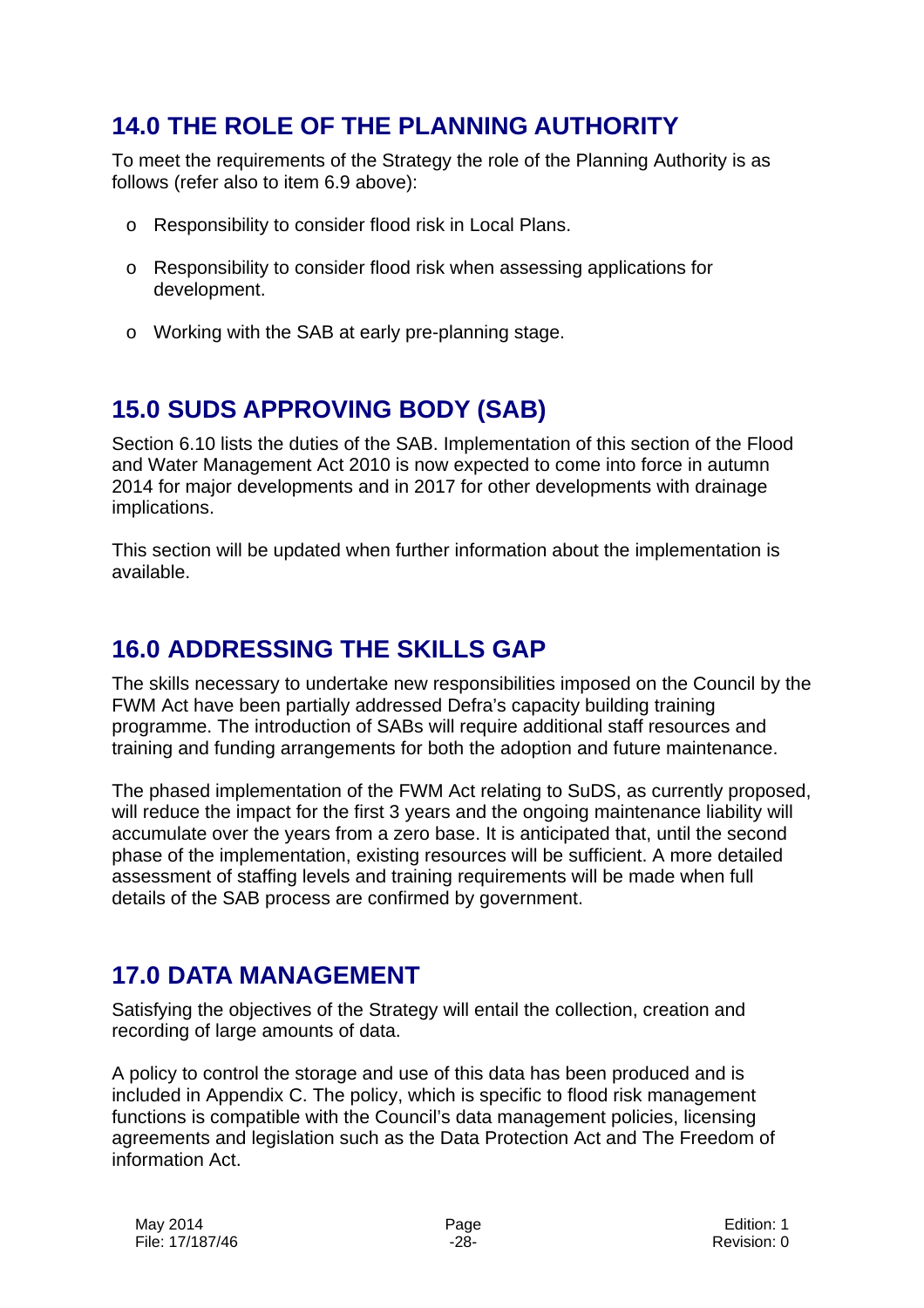It is recognised that in order to achieve the maximum benefit from the available data, it should be freely available. The policy considers the most appropriate format for the data to be made available, taking into account the restrictions above. Modelled predictions of flood extents and similar data should not be presented in a format which implies a greater accuracy than can be achieved in practice.

# **18.0 THE ROLE OF SCRUTINY AND OVERVIEW COMMITTEES**

The Flood and Water Management Act requires LLFAs to ensure that adequate scrutiny arrangements are put in place, including arrangements to review and scrutinise the exercise by risk management authorities of flood risk management functions or coastal erosion risk management functions which may affect the local authority's area.

Risk management authorities must comply with a request made by an overview and scrutiny committee for information and/or a response to a report, and must have regard to reports and recommendations of an overview and scrutiny committee. In effect, the Act extends Local Authority scrutiny to cover the full range of flood risk management activities carried out within the local authority area.

The Local Government Association Framework to assist the development of the Local Strategy for Flood Risk Management identifies the following areas to be considered for the strategy.

- o What existing expertise exists among elected members in the locality?
- o Have there been previous scrutiny exercises on a task and finish select committee approach that could provide a local model?
- o Can an existing committee undertake the role, or is an entirely new grouping required? Does the area wish to focus on specific priorities, or to take a broad overview of the whole range of water management activities?
- $\circ$  How can the scrutiny process be developed as a two-way dialogue between committee members and risk management authorities, such that the expertise and knowledge of Members is enhanced and deepened?
- o Member support can be developed through proactive briefing and workshops, especially in developing an understanding of the roles of different risk management authorities; and
- o The rationale for, and scope of the Local Flood Risk Management Strategy needs to be explained clearly, particularly its local relevance in relation to other existing priorities.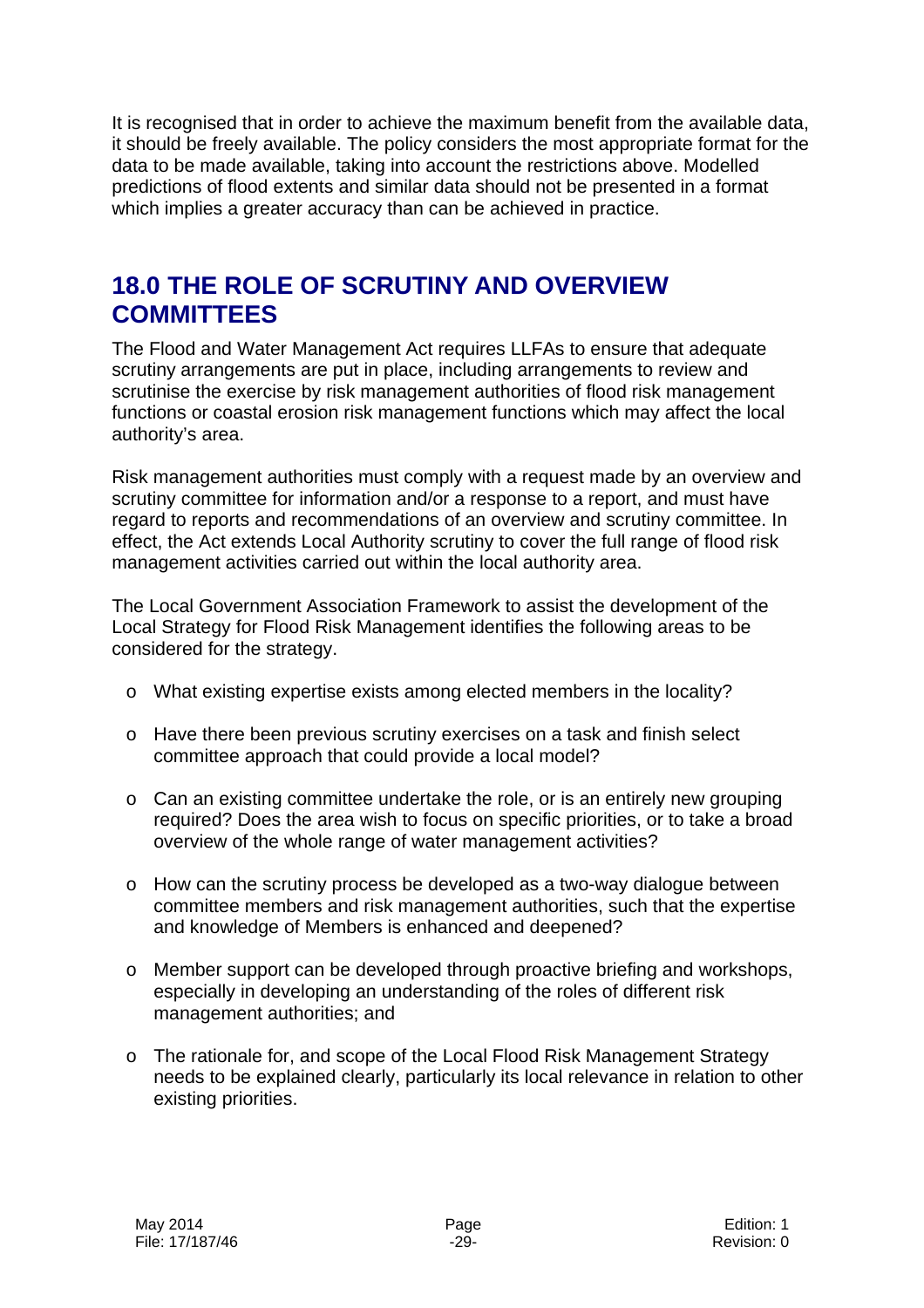# **19.0 REVIEWING AND REVISING THE STRATEGY**

The Flood Risk Regulations 2009 stipulate a six year cycle of flood risk planning based on a four stage process of:

- o Undertaking a Preliminary Flood Risk Assessment (PFRA) (2011).
- o Identifying flood risk areas (2011).
- o Preparing flood hazard and risk maps (2013).
- o Preparing flood risk management plans (2013).

The Strategy will be reviewed, revised and subjected to Scrutiny and Council Approval on the six year cycle as a minimum. The Strategy is a living document and it will be necessary to update parts on a more frequent basis, for example following changes in legislation or major flooding incidents. Sections of the Strategy which are required to be updated on a more frequent basis, such as the action plan, have been included as appendices to allow easy revision.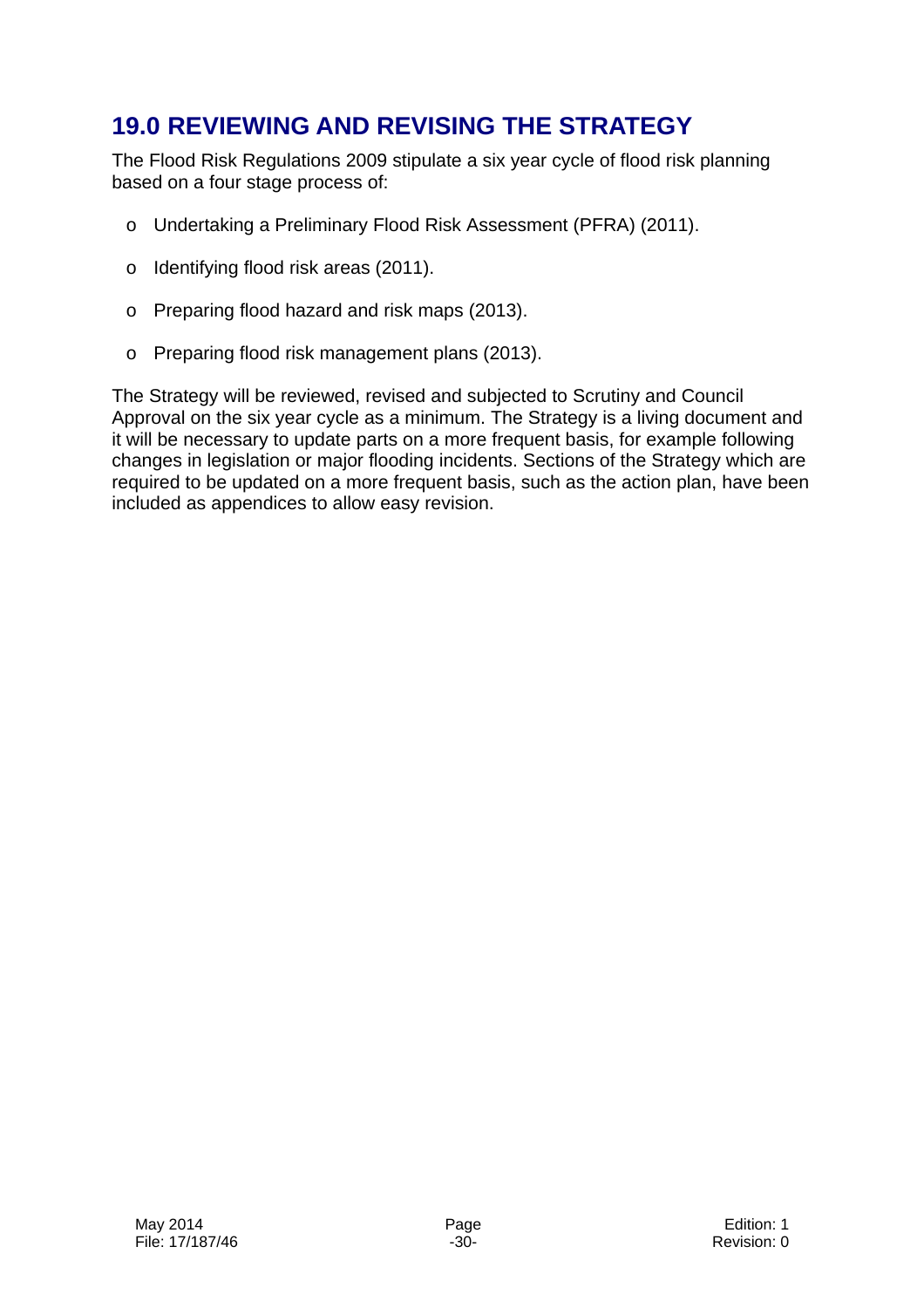# **ROTHERHAM MBC (LLFA) – ACTION PLAN**

#### **Objective 1 - Improve the level of understanding of local flood risk within the LLFA**

|     | Action                                                                                                               | <b>Action Plan</b>                                                                                                                                                                                                                                                                                                                                                                                                                                                                                         | Responsibility            | Target<br>Date                                         |
|-----|----------------------------------------------------------------------------------------------------------------------|------------------------------------------------------------------------------------------------------------------------------------------------------------------------------------------------------------------------------------------------------------------------------------------------------------------------------------------------------------------------------------------------------------------------------------------------------------------------------------------------------------|---------------------------|--------------------------------------------------------|
| 1.1 | <b>Review the skills and</b><br>knowledge of FRM<br>officers and others and<br>address any identified<br>weaknesses. | Assess what skills are required to deliver effective flood risk<br>management. If required skills and resources are not currently<br>available, determine the best way to obtain them, e.g. develop in-<br>house or buy in as and when necessary.<br>The resources required to carry out the SAB function are still<br>currently unknown.                                                                                                                                                                  | <b>LLFA</b><br><b>SAB</b> | Dec 2014                                               |
| 1.2 | <b>Record Historical Flood</b><br><b>Data</b>                                                                        | Capture historic flood data from Council's records in GIS format.<br>Future flooding to be recorded on the same system.                                                                                                                                                                                                                                                                                                                                                                                    | <b>LLFA</b>               | Completed                                              |
| 1.3 | <b>Information from</b><br>stakeholder engagement                                                                    | Collect data from stakeholders about drainage systems and flood<br>incidents.                                                                                                                                                                                                                                                                                                                                                                                                                              | <b>LLFA</b>               | Completed                                              |
| 1.4 | <b>Record Drainage and</b><br><b>Flood Assets including</b><br>critical assets                                       | Identifying the location, capacity and condition of drainage assets is<br>key to understanding how local flood risk is managed. Understanding<br>the interaction between rivers, watercourses, sewers, highway<br>drains, private drainage SuDS, reservoirs, land drainage,<br>groundwater and overland flows is critical to understanding flood risk.<br>The level of detail currently recorded varies greatly across these<br>differing asset types.                                                     | <b>LLFA</b>               | Majority by<br>Dec 2013<br>but<br>ongoing              |
| 1.5 | <b>Predicted flood risk</b>                                                                                          | Review currently available models of flooding including The<br>Environment Agency's flood maps and FMfSW and AStSWF. Risk of<br>flooding from Surface Water mapping also considered.                                                                                                                                                                                                                                                                                                                       | <b>LLFA</b>               | Completed                                              |
| 1.6 | <b>Detailed assessment</b><br>high flood risk locations<br><b>identified in PFRA</b>                                 | Rotherham's PFRA identified 106 locations where critical<br>infrastructure or 10 or more residential properties are at risk of<br>surface water flooding, according to the modelling done by the<br>Environment Agency. These areas will be investigated in detail to<br>verify the risk and determine whether mitigation measures are<br>required. If so, the feasibility of mitigation measures will be assesses,<br>including an assessment of cost/benefit and therefore the likelihood<br>of funding. | <b>LLFA</b>               | Mar 2013<br>20%<br>Mar 2014<br>60%<br>Mar 2015<br>100% |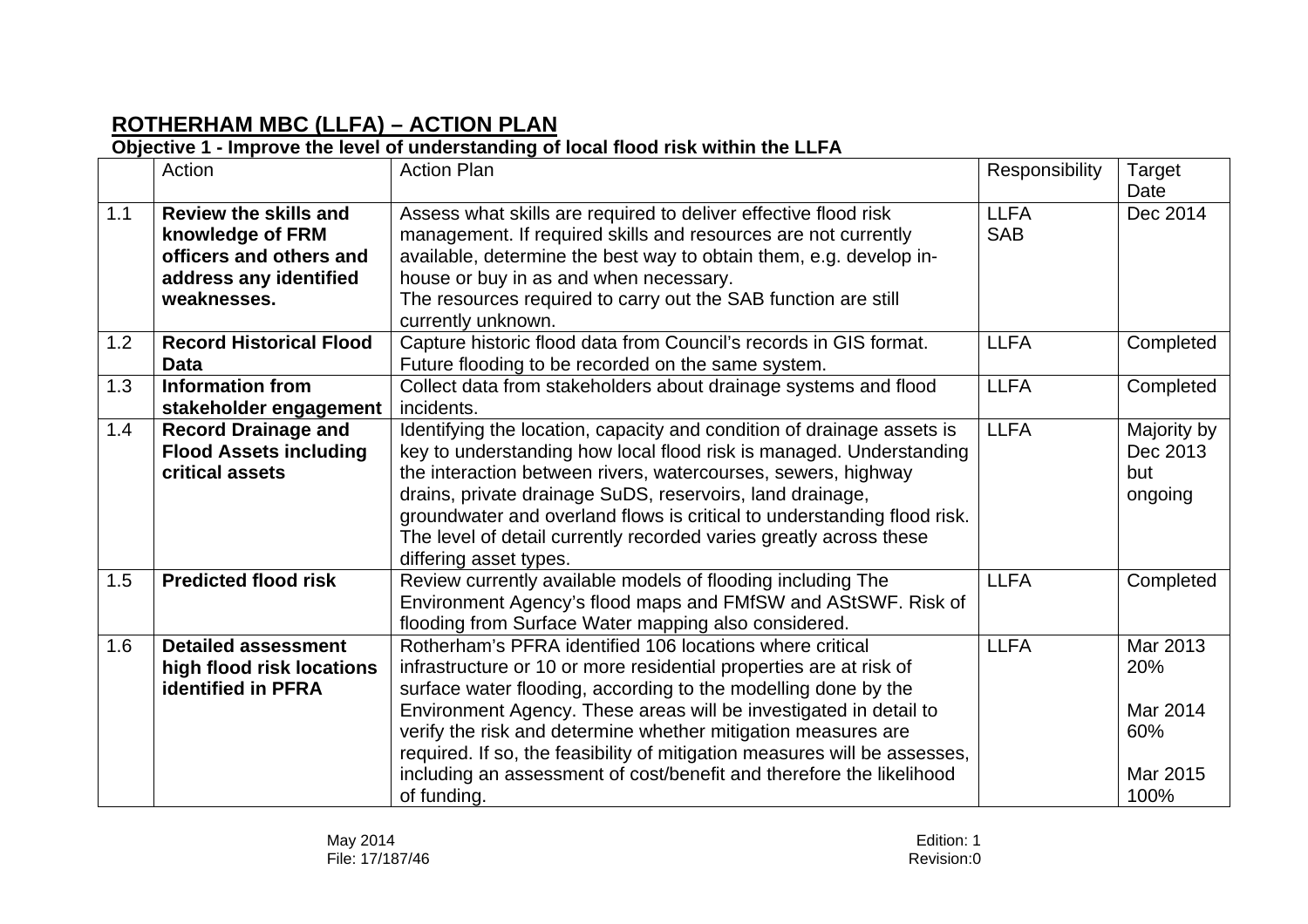| 1.6  | <b>Detailed assessment</b> | The interaction between river and surface water flooding is             | <b>LLFA</b> | Mar 2013     |
|------|----------------------------|-------------------------------------------------------------------------|-------------|--------------|
| cont | high flood risk locations  | particularly complex and needs to be better understood by the           |             | 20%          |
|      | <b>identified in PFRA</b>  | Environment Agency and the LLFA if flood risk is to be accurately       |             |              |
|      | (continued)                | assessed.                                                               |             | Mar 2014     |
|      |                            |                                                                         |             | 60%          |
|      |                            | The at risk areas, which have been prioritised by number of             |             |              |
|      |                            | properties at risk and their environmental sensitivity, will generally  |             | Mar 2015     |
|      |                            | assessed in priority order, but areas may be assessed before those      |             | 100%         |
|      |                            | with a higher priority if there is an operational reason to do so, e.g. |             |              |
|      |                            | they are in the same sub-catchment as a higher ranked area or if        |             |              |
|      |                            | there is a flood or major development planned.                          |             |              |
|      |                            |                                                                         |             | <b>SWMPs</b> |
|      |                            | 4 number Surface Water Management Plans have been carried out           |             | completed    |
|      |                            | in the following areas:                                                 |             |              |
|      |                            | o Town Centre / Forge Island                                            |             |              |
|      |                            | o Wath-Upon-Dearne                                                      |             |              |
|      |                            | o Aston / Aughton / Swallownest                                         |             |              |
|      |                            | o Anston / Dinnington / Laughton Common                                 |             |              |
|      |                            | The SWMP areas include 26 of the 106 risk areas.                        |             |              |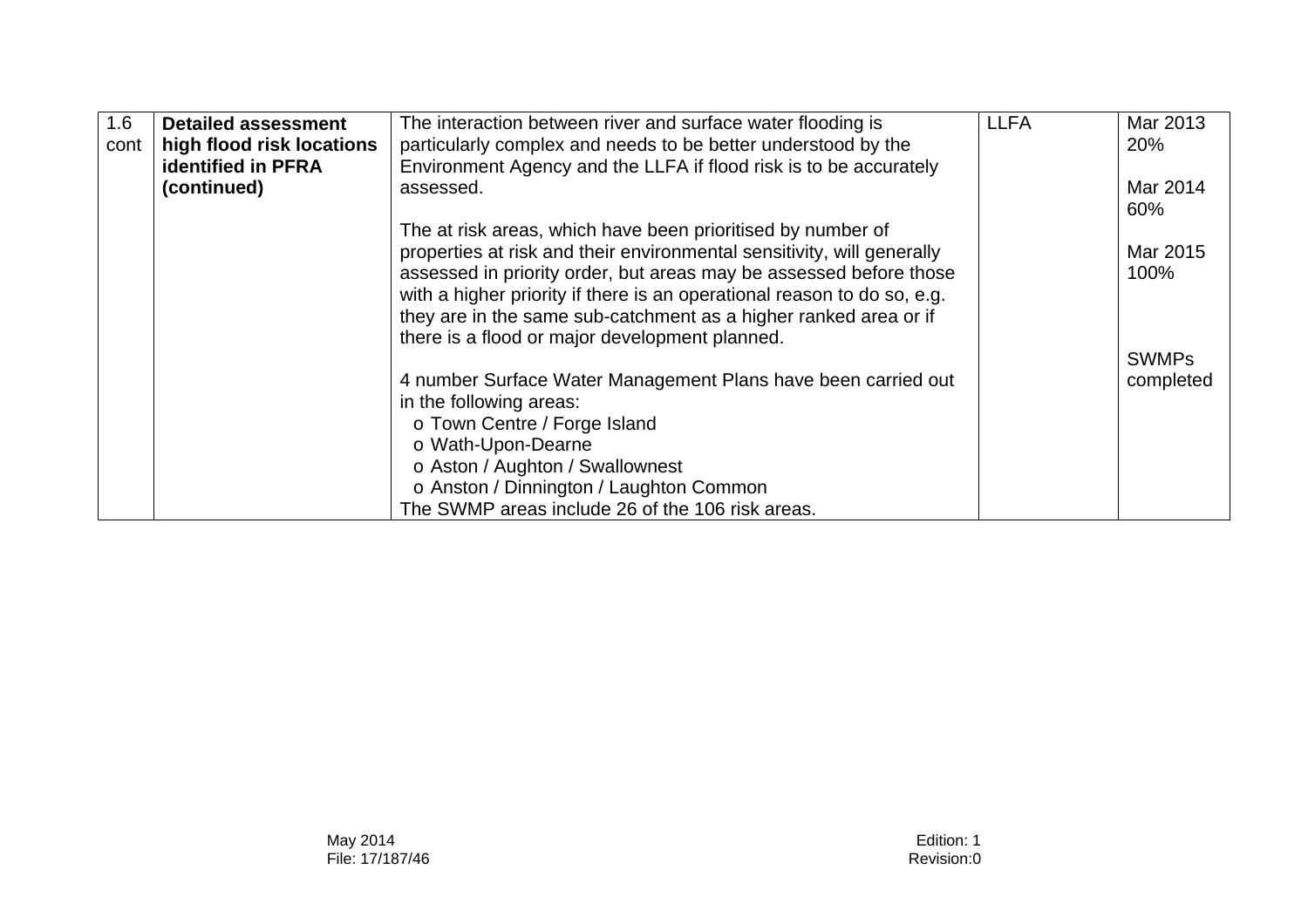| 2.1 | Publish a clear strategy   | The strategy is by nature, a technical document addressing complex       | <b>LLFA</b> | June 2014 |
|-----|----------------------------|--------------------------------------------------------------------------|-------------|-----------|
|     | and publicise its          | issues but it is imperative that the main priorities in the strategy are |             |           |
|     | existence                  | understandable by all stakeholders.                                      |             |           |
| 2.2 | <b>Develop information</b> | The Council needs to translate the technical information on flood risk   | <b>LLFA</b> | Dec 2014  |
|     | strategy to improve        | into simple, readily understandable terms. Text and graphics should      |             |           |
|     | partner and stakeholder    | be used to allow partners and stakeholders to understand the risk        |             |           |
|     | knowledge                  | relevant to their interests. Innovative means of conveying complex       |             |           |
|     |                            | information will be investigated, sharing best practice from other       |             |           |
|     |                            | LLFA's.                                                                  |             |           |
|     |                            |                                                                          |             |           |
|     |                            | Planned publication of predicted surface water flood risk areas will     |             |           |
|     |                            | raise the profile of flood mapping with the general public. It is        |             |           |
|     |                            | important that information about how the published information in        |             |           |
|     |                            | interpreted is included with the published information.                  |             |           |

#### **Objective 2 - Improve the level of understanding of local flood risk amongst partners, stakeholders and communities**.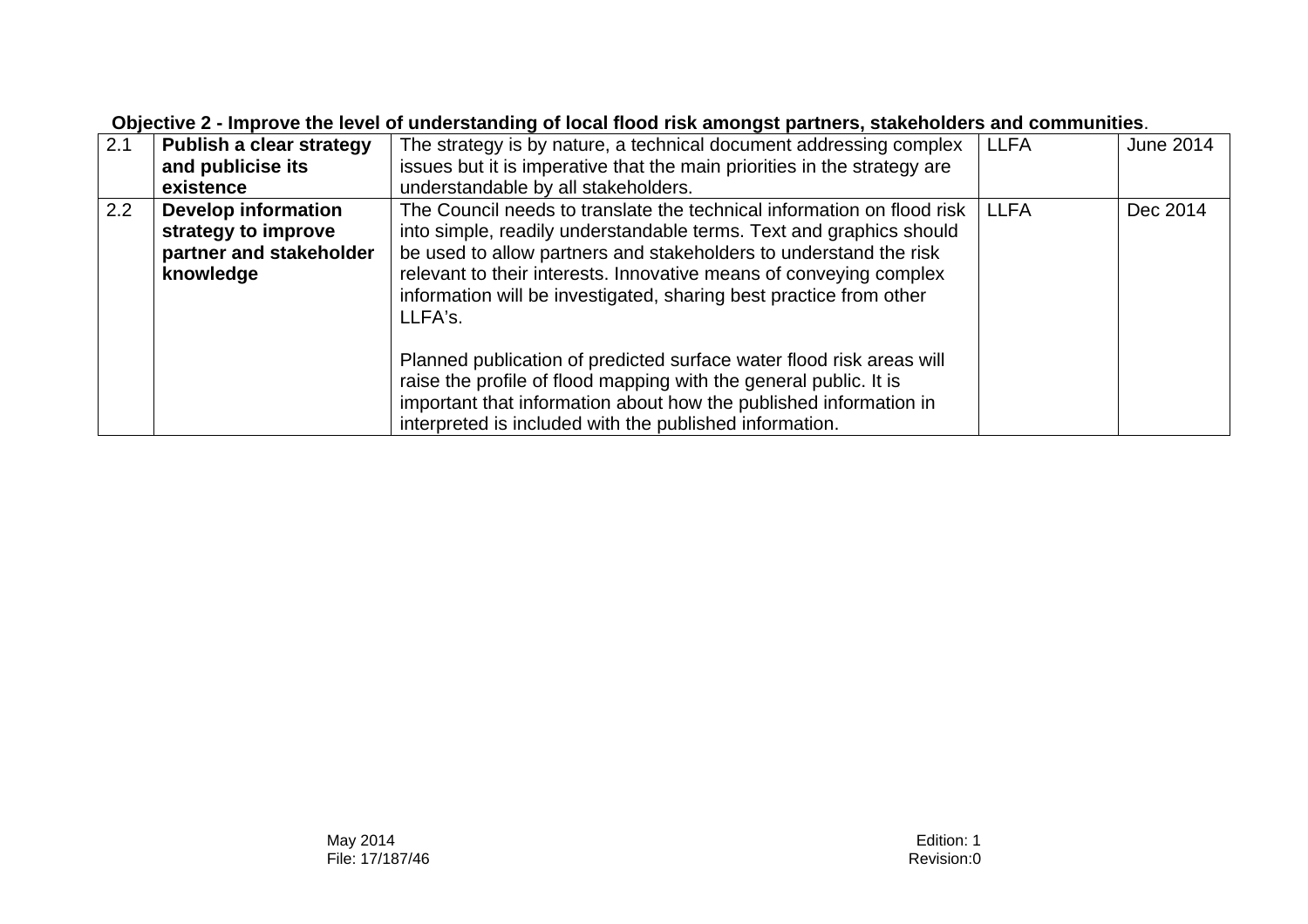| 3.1 | Agree protocols                              | Risk Management Authorities are listed in section 6, with a<br>description of their roles and responsibilities.                 | <b>LLFA</b>  | Dec 2014 |
|-----|----------------------------------------------|---------------------------------------------------------------------------------------------------------------------------------|--------------|----------|
|     |                                              |                                                                                                                                 |              |          |
|     |                                              | Responsibilities of parties to be mutually agreed with agreed                                                                   |              |          |
|     |                                              | protocols for sharing of information, promoting joint works.                                                                    |              |          |
| 3.2 | <b>Formalise arrangements</b>                | Identify which catchments and/or watercourses extend beyond the                                                                 | <b>LLFA</b>  | Dec 2014 |
|     | with adjoining LLFAs.                        | borough boundary.                                                                                                               | Adjoining    |          |
|     | <b>Cross Boundary Issues.</b>                | Adjoining local authorities to be consulted on the strategy.                                                                    | <b>LLFAs</b> |          |
|     |                                              | FRM responsibilities on watercourses which cross or run along                                                                   |              |          |
|     |                                              | boundaries to be agreed with neighbouring authorities.                                                                          |              |          |
|     |                                              |                                                                                                                                 |              |          |
|     |                                              | Where possible, procedures and systems should be compatible with                                                                |              |          |
|     |                                              | procedures of adjoining authorities. Data formats should be the same                                                            |              |          |
| 3.3 | <b>Environment Agency</b>                    | or easily convertible. Sharing of information and technology.<br>Responsible for the management and maintenance of flows within | <b>LLFA</b>  | Dec 2014 |
|     |                                              | Main Rivers.                                                                                                                    |              |          |
|     |                                              |                                                                                                                                 |              |          |
|     |                                              | Strategic overview for all forms of flooding                                                                                    |              |          |
| 3.4 | <b>Water Companies</b>                       | Water companies (Yorkshire Water and Severn Trent) have a duty to                                                               | <b>LLFA</b>  | Dec 2014 |
|     |                                              | maintain public sewers and ancillaries.                                                                                         |              |          |
|     |                                              |                                                                                                                                 |              |          |
|     |                                              | Develop agreements with water companies                                                                                         |              |          |
| 3.5 | <b>Danvm (formerly Dearne</b><br>& Dove) IDB | Responsible for the management and maintenance of flows within                                                                  | <b>LLFA</b>  | Dec 2014 |
|     |                                              | Ordinary watercourse within their domain (i.e. part of Wath Upon<br>Dearne area.                                                |              |          |
| 3.6 | <b>Highways Agency</b>                       | The M1, M18 and associated junctions are the only highways in                                                                   | <b>LLFA</b>  | Dec 2014 |
|     |                                              | Rotherham Managed by the Highways Agency. Assess the effect of                                                                  |              |          |
|     |                                              | the motorway assets on flood risk and whether a formal arrangement                                                              |              |          |
|     |                                              | is necessary.                                                                                                                   |              |          |

#### **Objective 3 - Formalise arrangements between Risk Management Authorities**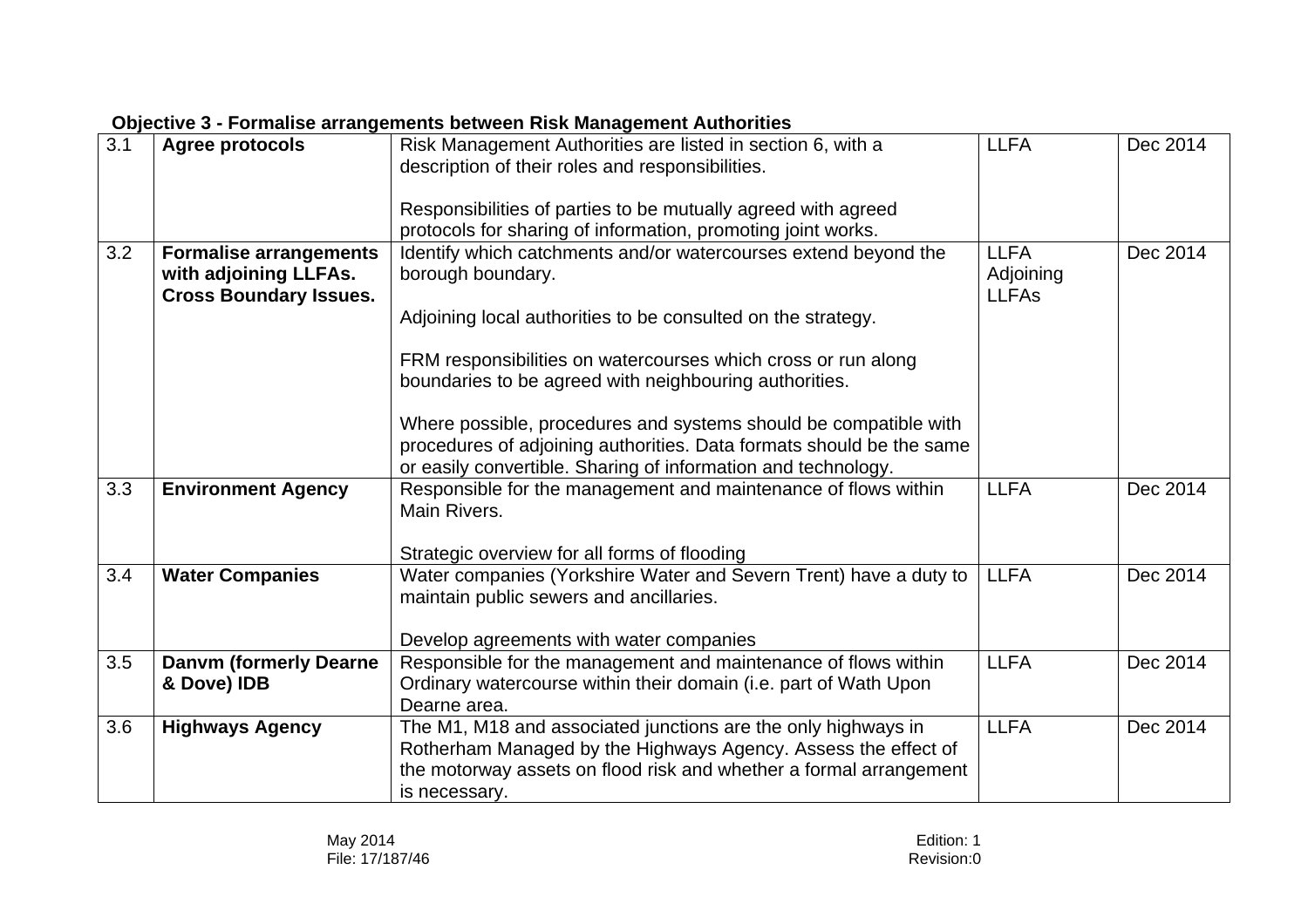**Objective 4 - Formalise Policies and Procedures for new responsibilities at set out in the Flood Risk Regulations (2009) and Flood and Water Management Act (2010).**

| 4.1 | <b>Consenting Works</b><br><b>Affecting Ordinary</b><br><b>Watercourses</b>                                                | Produce a procedure for consenting of works affecting ordinary<br>watercourses. The procedure to be an appendix to this strategy.                                                                                                                                                                                                                                                                                                                                                      | <b>LLFA</b> | <b>June 2014</b>                                                             |
|-----|----------------------------------------------------------------------------------------------------------------------------|----------------------------------------------------------------------------------------------------------------------------------------------------------------------------------------------------------------------------------------------------------------------------------------------------------------------------------------------------------------------------------------------------------------------------------------------------------------------------------------|-------------|------------------------------------------------------------------------------|
|     |                                                                                                                            | Produce local guidelines for public use.                                                                                                                                                                                                                                                                                                                                                                                                                                               |             |                                                                              |
| 4.2 | <b>Carry out Flood</b><br>investigations<br><b>Section19 Flood</b><br><b>Investigations</b><br><b>Other Investigations</b> | Section 19 of the Flood and Water Management Act 2010 imposes a<br>duty on Local Authorities to investigate flooding incidents to<br>determine and publish which risk management authorities have<br>relevant flood risk management functions and whether these were<br>exercised. A procedure / policy is required to define how this duty will<br>be satisfied. The Council's will investigate all internal flooding but the                                                         | <b>LLFA</b> | Policy<br><b>June 2014</b><br><b>Publish</b><br>S <sub>19</sub><br>Findings- |
|     |                                                                                                                            | criteria under Section 19 of the Act will be based on 5 or more<br>internal flooding to properties.<br>The findings of Section 19 investigations will be published on the<br>Council's website.<br>In practice, the Council will investigate, to some degree, all reported<br>flood incidents. As a minimum, locations and details from the report,<br>will be recorded on the Council's mapping system. The procedure to<br>be an appendix to this strategy.                          |             | Within 6<br>Months Of<br>Flood                                               |
| 4.3 | <b>Designating Flood/</b><br><b>Drainage Assets</b>                                                                        | The Councils current knowledge of 3rd party drainage features or<br>structures is limited. Work carried out to deliver Objective 1 will allow<br>the Council to judge the merits of designating such assets. The<br>Council is obliged to designate new SuDS created by the SAB. The<br>Council will formulate a procedure for the designation of non-SuDS<br>features including criteria to determine which assets to designate.<br>The procedure to be an appendix to this strategy. | <b>LLFA</b> | <b>June 2014</b>                                                             |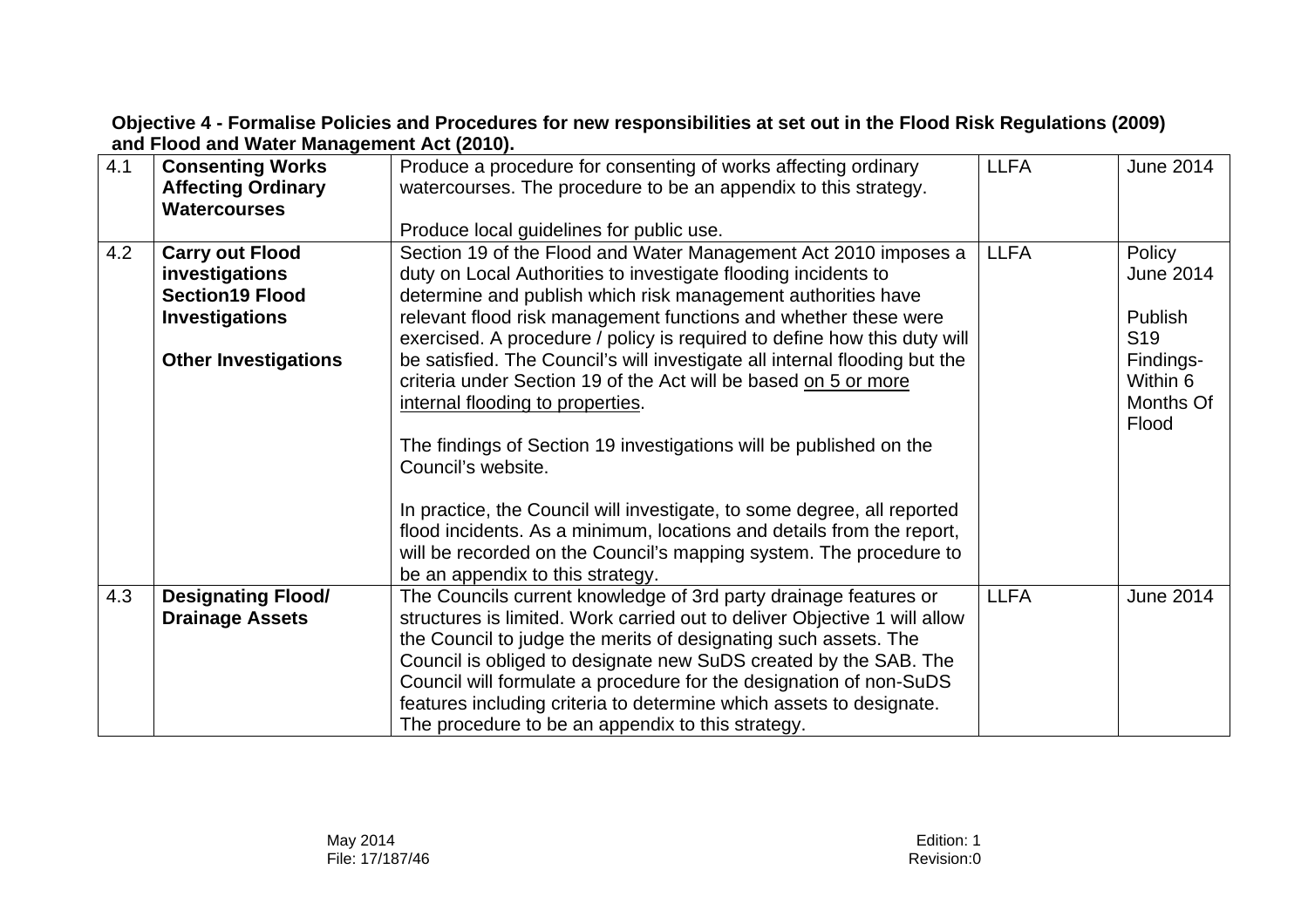| 5.1 | <b>Create Asset Record</b><br>showing location of<br>watercourses where<br>consenting powers have<br>been transferred to<br><b>LLFA</b>       | Fundamental to undertaking flood risk management duties on<br>ordinary watercourses is knowing the location and extents of these<br>watercourses. Although the intention is to work towards a "definitive"<br>watercourse map, it is not a priority to achieve 100% because doing<br>so in areas of low flood risk would not be an efficient use of<br>resources.                                                                                                                                                                                                                                                                                                                                                                                                                      | <b>LLFA</b> | Dec 2014                                                      |
|-----|-----------------------------------------------------------------------------------------------------------------------------------------------|----------------------------------------------------------------------------------------------------------------------------------------------------------------------------------------------------------------------------------------------------------------------------------------------------------------------------------------------------------------------------------------------------------------------------------------------------------------------------------------------------------------------------------------------------------------------------------------------------------------------------------------------------------------------------------------------------------------------------------------------------------------------------------------|-------------|---------------------------------------------------------------|
| 5.2 | <b>Asset Register and</b><br><b>Record</b><br><b>Maintain a public Asset</b><br><b>Register</b>                                               | Establish Asset Register and Record and update year on year.<br>Determine what information from the record is to be made publicly<br>available and the format for doing so. The procedure to be an<br>appendix to this strategy.                                                                                                                                                                                                                                                                                                                                                                                                                                                                                                                                                       | <b>LLFA</b> | Procedure<br>And<br><b>Establish</b><br>Register<br>Sept 2014 |
| 5.3 | Populate above record<br>to include at least 90%<br>of watercourses by<br>length and all<br>watercourses in<br>identified flood risk<br>areas | The Councils register of drainage assets will include the<br>following structures or features<br>For pipes / culverts<br>The diameter is greater than 600mm or cross sectional area is<br>greater than 0.3m2 or<br>The pipe/culvert has a recorded history of flooding or<br>The pipe/culvert is within 20m of a cluster of 5 or more recorded<br>flood incidents (non-cellar) – excluding pipes of 225mm diameter or<br>less<br>For trash grilles<br>The grille is council-maintained and is on the monthly clearance<br>programme or<br>The grille is privately-maintained and total blockage would cause<br>flooding of adjacent infrastructure<br>For surface water pumping stations<br>All pumping stations to be included<br><b>For SuDS</b><br>All new SuDS adopted by the LLFA | <b>LLFA</b> | 90% by<br>length<br>Dec 2014                                  |

#### **Objective 5 - Create Asset Record and Register to record drainage infrastructure and FRM assets**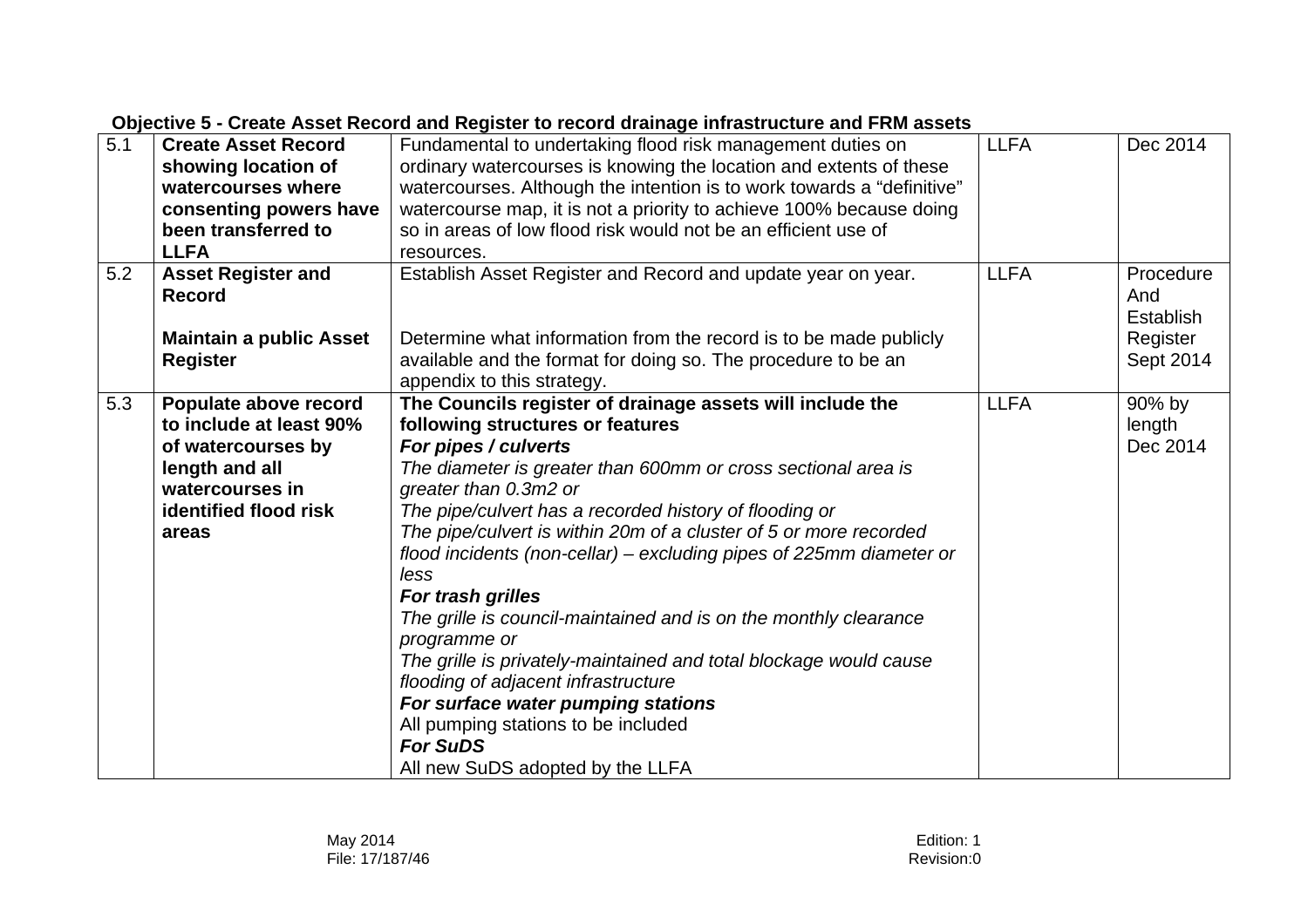| Objective 6 - improve management or Council owned dramage and nood management assets |                                |                                                                                                                                                                                                              |             |          |  |
|--------------------------------------------------------------------------------------|--------------------------------|--------------------------------------------------------------------------------------------------------------------------------------------------------------------------------------------------------------|-------------|----------|--|
| 6.1                                                                                  | <b>Identify highest risk</b>   | The Council has a statutory duty to maintain highway drains but only                                                                                                                                         | <b>LLFA</b> | Dec 2014 |  |
|                                                                                      | open and closed                | a riparian responsibility to keep watercourses within its ownership                                                                                                                                          |             |          |  |
|                                                                                      | watercourses, highway          | clear of obstructions. Some watercourses create a high flood risk for                                                                                                                                        |             |          |  |
|                                                                                      | drains and other               | nearby communities and would benefit from a more structured and                                                                                                                                              |             |          |  |
|                                                                                      | drainage/flood features        | targeted maintenance regime. The council will carry out a                                                                                                                                                    |             |          |  |
|                                                                                      |                                | comprehensive, methodical survey of all known, non-Environment                                                                                                                                               |             |          |  |
|                                                                                      |                                | Agency or Water Company, assets                                                                                                                                                                              |             |          |  |
| 6.2                                                                                  | <b>Watercourses in Council</b> | As a major landowner, the Council has riparian responsibility for                                                                                                                                            | <b>LLFA</b> | Dec 2014 |  |
|                                                                                      | Land                           | many watercourses. The extents of these will be identified, and the                                                                                                                                          |             |          |  |
|                                                                                      |                                | department responsible for their maintenance will be determined.                                                                                                                                             |             |          |  |
|                                                                                      |                                | Currently there are culverted watercourses where the department                                                                                                                                              |             |          |  |
|                                                                                      |                                | responsible may not even be aware of the existence of the culvert.                                                                                                                                           |             |          |  |
|                                                                                      |                                | CCTV surveys of surface water culverts carried out following recent                                                                                                                                          |             |          |  |
|                                                                                      |                                | flooding incidents has shown that some of the culverts are in poor                                                                                                                                           |             |          |  |
|                                                                                      |                                | condition. The extent of the potential liability is not currently known. A                                                                                                                                   |             |          |  |
|                                                                                      |                                | culvert in Council owned land in Swallownest, the existence of which                                                                                                                                         |             |          |  |
|                                                                                      |                                | was not known in 2009, collapsed and the cost of replacing just 80m                                                                                                                                          |             |          |  |
|                                                                                      |                                | of this was in excess of £250k.                                                                                                                                                                              |             |          |  |
|                                                                                      |                                | A plan for inspection and maintenance of open watercourses and                                                                                                                                               |             |          |  |
|                                                                                      |                                | culverts in Council land will be produced.                                                                                                                                                                   |             |          |  |
| 6.3                                                                                  | <b>Highway Structures</b>      | Many highway structures have an effect on watercourses, bridges,                                                                                                                                             | <b>LLFA</b> | Dec 2014 |  |
|                                                                                      |                                | culverts and walls. All structures are inspected periodically, but the                                                                                                                                       |             |          |  |
|                                                                                      |                                | inspections are infrequent and concentrate on the condition of the                                                                                                                                           |             |          |  |
|                                                                                      |                                | structure, rather than the effect on flow due to silt and vegetation etc.                                                                                                                                    |             |          |  |
|                                                                                      |                                |                                                                                                                                                                                                              |             |          |  |
|                                                                                      |                                |                                                                                                                                                                                                              |             |          |  |
|                                                                                      |                                |                                                                                                                                                                                                              |             |          |  |
|                                                                                      |                                | and once constructed, require periodic inspection.                                                                                                                                                           |             |          |  |
|                                                                                      |                                | The Design Manual For Roads and Bridges, Volume 1, Section 1,<br>Part 1 BD/2/12 Paragraph 3.3 states that culverts or bridges with a<br>clear span or diameter greater than 0.9m require technical approval, |             |          |  |

#### **Objective 6 - Improve management of Council owned drainage and flood management assets**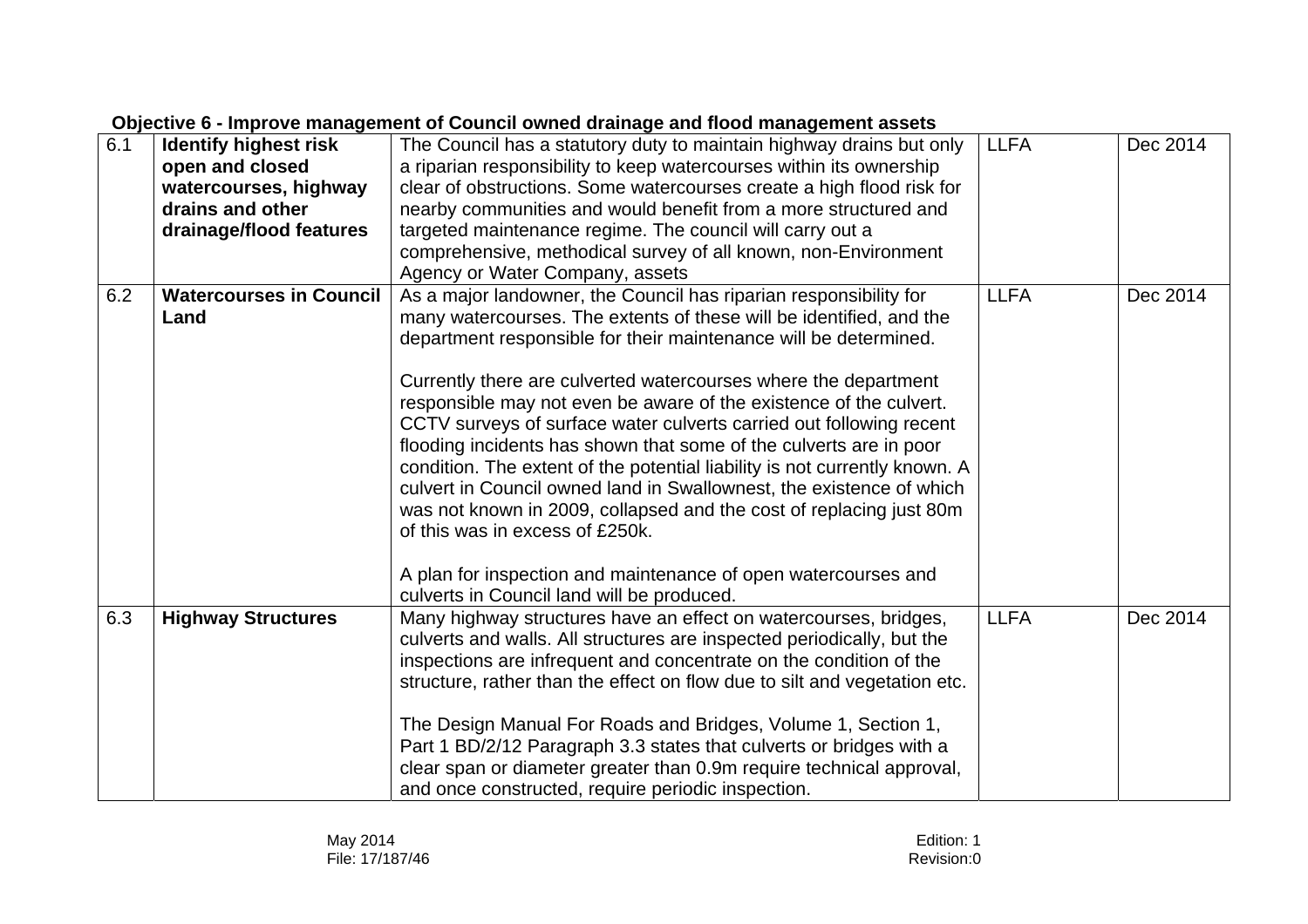| 6.3  | <b>Highway Structures</b> | Rotherham Streetpride inspects and maintains many smaller assets                                                           | <b>LLFA</b> | Dec 2014 |
|------|---------------------------|----------------------------------------------------------------------------------------------------------------------------|-------------|----------|
| cont | (continue)                | in the same way, but pipes smaller than 450mm diameter are                                                                 |             |          |
|      |                           | generally not classed as highway structures. Responsibility for their                                                      |             |          |
|      |                           | maintenance should be determined.                                                                                          |             |          |
| 6.4  | <b>Highway Drainage</b>   | Historically, highway drainage systems within Rotherham have not                                                           | <b>LLFA</b> | Dec 2015 |
|      | <b>Systems</b>            | been well recorded, if at all. A highways asset register Is currently                                                      |             |          |
|      |                           | being created, which includes recording the locations of assets                                                            |             |          |
|      |                           | visible on the surface, such as manhole covers and gullies. Highway                                                        |             |          |
|      |                           | drains will be recorded as part of the data gathering for the asset                                                        |             |          |
|      |                           | record.                                                                                                                    |             |          |
| 6.5  | <b>Private Drainage</b>   | Since the transfer of the majority of private sewers to the water                                                          | <b>LLFA</b> | Dec 2014 |
|      | <b>Systems</b>            | companies, the number of private sewers has decreased massively,                                                           |             |          |
|      |                           | however surface water sewers did not transfer.                                                                             |             |          |
|      |                           |                                                                                                                            |             |          |
|      |                           | Private drainage systems which remain the responsibility of the                                                            |             |          |
|      |                           | Council will be identified, and the department responsible for their                                                       |             |          |
|      |                           | maintenance will be determined.                                                                                            |             |          |
| 6.6  | Develop an affordable     | Maintenance budgets are limited and need to be targeted at those                                                           | <b>LLFA</b> | Dec 2014 |
|      | cyclical inspection and   | areas where the risk of flooding is highest. The extent of flood risk                                                      |             |          |
|      | maintenance regime        | and the asset type, condition and vulnerability to temporary blockage                                                      |             |          |
|      | based on risk             | will influence the type and frequency of maintenance required. The                                                         |             |          |
|      |                           | maintenance of the watercourses to maximise the drainage of                                                                |             |          |
|      |                           | surface water will be balanced with sensitive treatment of the                                                             |             |          |
|      |                           | biodiversity elements. Maintenance plans will incorporate appropriate                                                      |             |          |
|      |                           | direction on responsible management of the local water environment.                                                        |             |          |
|      |                           | Cyclical maintenance plans will be reviewed for trash grilles                                                              |             |          |
|      |                           | protecting council-owned culverts, highway gullies and open<br>watercourses where regular clearance would be beneficial in |             |          |
|      |                           | protecting downstream properties and infrastructure. Plans will be                                                         |             |          |
|      |                           | adapted as new information is collected.                                                                                   |             |          |
|      |                           |                                                                                                                            |             |          |
|      |                           |                                                                                                                            |             |          |
|      |                           |                                                                                                                            |             |          |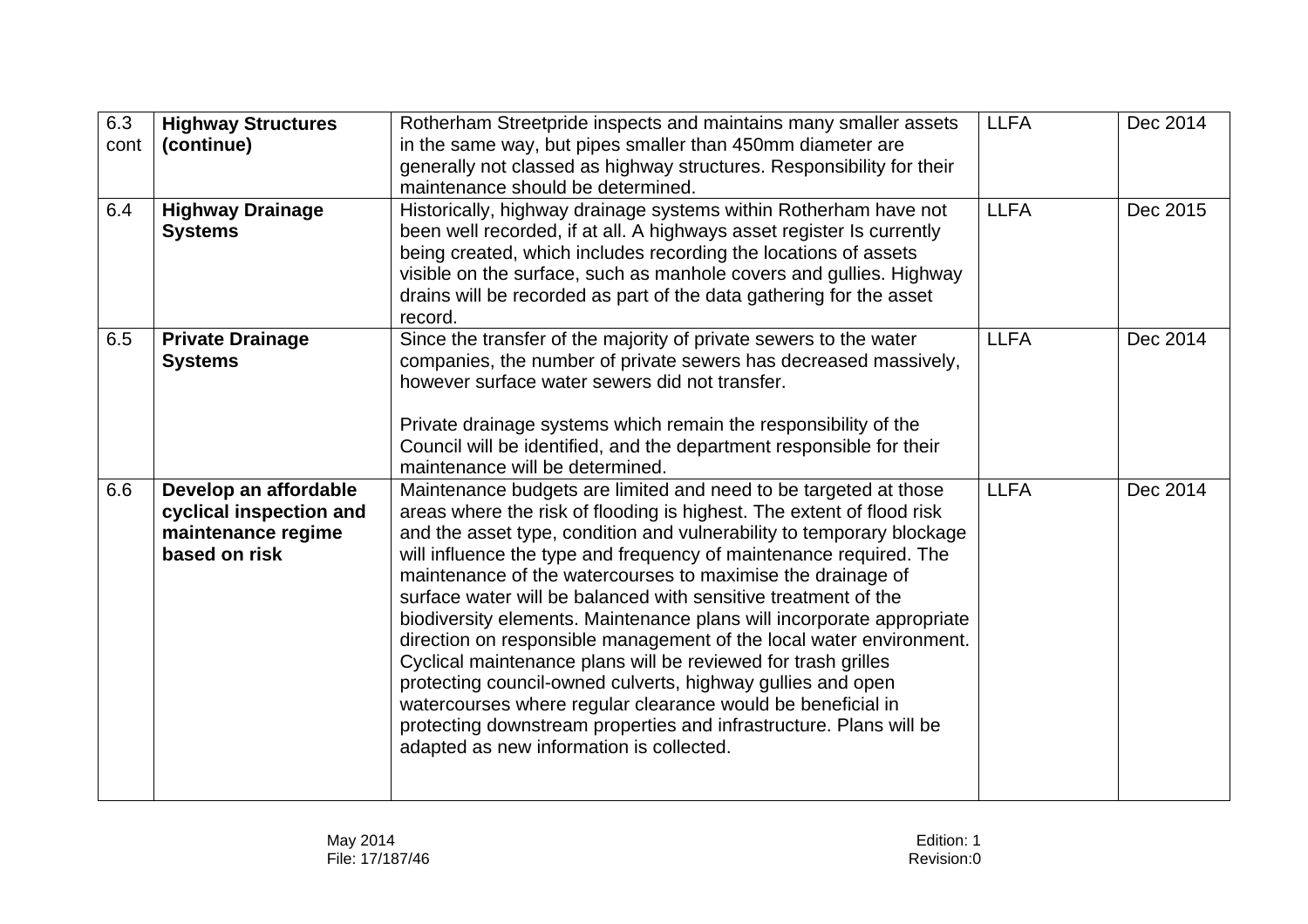| 6.7 | Implement a responsive, | The Council cannot afford to carry out planned, preventative             | <b>LLFA</b> | Dec 2014 |
|-----|-------------------------|--------------------------------------------------------------------------|-------------|----------|
|     | reactive maintenance    | maintenance to all the drainage assets it is responsible for. There will |             |          |
|     | regime based on risk    | be some situations where the Council may have to respond                 |             |          |
|     |                         | reactively to situations which arise suddenly or are reported directly   |             |          |
|     |                         | by the public. The speed and type of response will be determined by      |             |          |
|     |                         | the level of flood risk and the resources available. Existing council    |             |          |
|     |                         | systems for receipt of, and response to, requests for maintenance        |             |          |
|     |                         | work will be re assessed to ensure a risk-based approach is              |             |          |
|     |                         | followed.                                                                |             |          |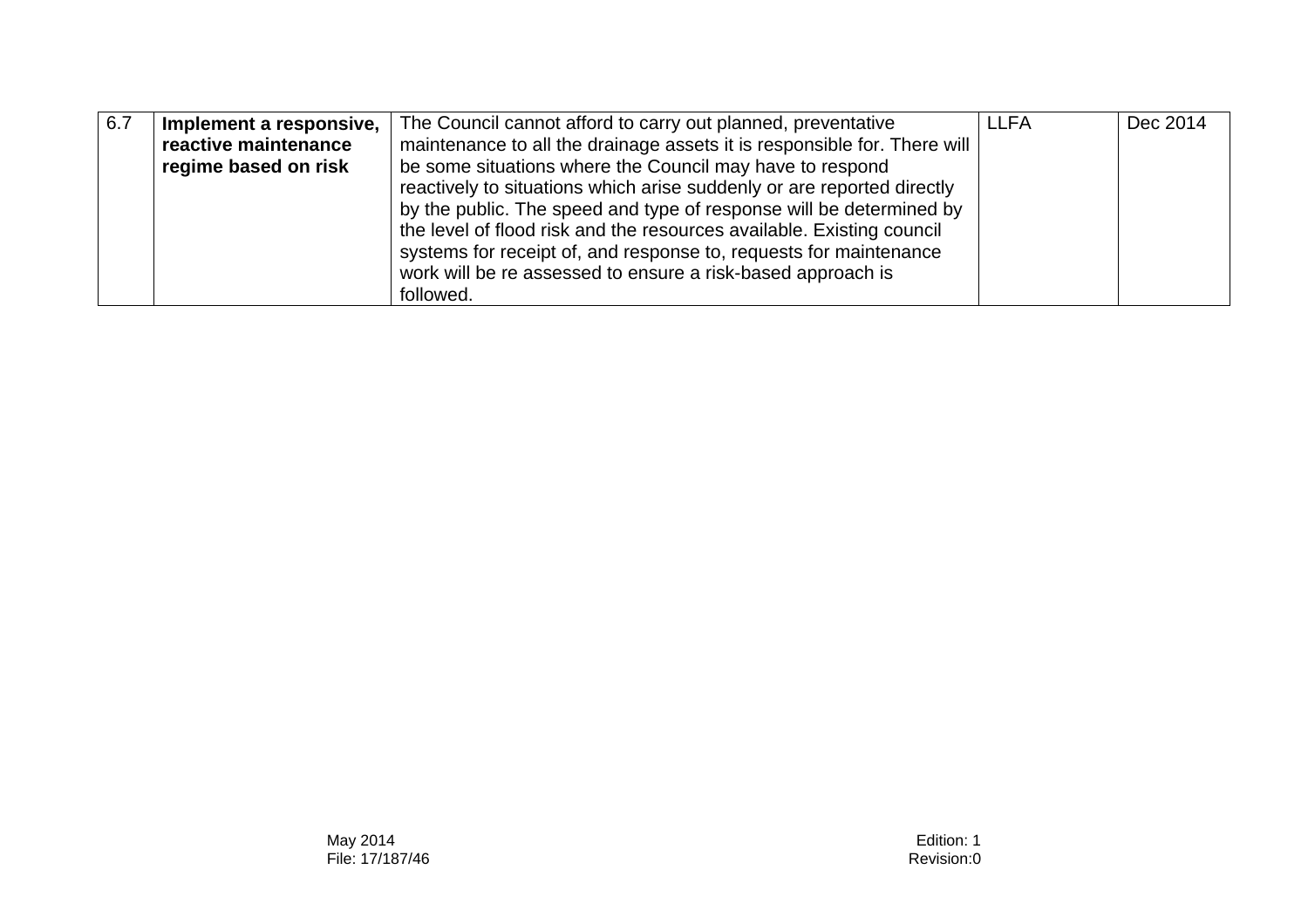## **Objective 7 - Encourage proactive, responsible maintenance of privately-owned flood defence and drainage assets**

| 7.1 | <b>Identify highest risk</b> | The vast majority of watercourses are in private ownership. Whilst       | <b>LLFA</b> | Dec 2014 |
|-----|------------------------------|--------------------------------------------------------------------------|-------------|----------|
|     | private flood defence        | riparian owners have a general responsibility to keep watercourses       |             |          |
|     | and drainage assets          | free of obstruction, a higher level of maintenance, which might help     |             |          |
|     |                              | in maximising capacity, will need support and encouragement for          |             |          |
|     |                              | private landowners. More often than not, landowners will be unaware      |             |          |
|     |                              | of the level of flood risk associated with their watercourse. The        |             |          |
|     |                              | Council will filter information collected under for the asset record to  |             |          |
|     |                              | identify private assets. The assets will be allocated a flood risk       |             |          |
|     |                              |                                                                          |             |          |
|     |                              | significance level, to highlight the private assets of greatest concern. |             |          |
|     |                              | A database of higher-risk private assets, with details of the risk and   |             |          |
|     |                              | suggested maintenance regimes will be compiled.                          |             |          |
|     |                              |                                                                          |             |          |
|     |                              | Historically the Council has had powers (but no duty) under the Land     |             |          |
|     |                              | Drainage Act to take enforcement action against riparian owners.         |             |          |
|     |                              | These powers have been little used and have only been used               |             |          |
|     |                              | reactively. The new duties require the Council to take a more pro-       |             |          |
|     |                              | active role, particularly with regard to inspecting and recording of     |             |          |
|     |                              | third party assets.                                                      |             |          |
| 7.2 | <b>Develop technical</b>     | Improving knowledge of the location and condition of private             | <b>LLFA</b> | Dec 2014 |
|     | advice for owners to         | drainage assets, acquired through Measures 1.1 and 1.3, will allow       |             |          |
|     | guide them in preparing      | the Council to suggest appropriate proactive maintenance measures        |             |          |
|     | local maintenance plans      | to reduce the risk of flooding to themselves and adjacent                |             |          |
|     |                              | landowners. Maintenance plans will manage and maintain both the          |             |          |
|     |                              | efficient flow of water along the watercourse and a healthy and          |             |          |
|     |                              | attractive biodiverse environment. A general advice note on riparian     |             |          |
|     |                              | rights and responsibilities is available from the Environment Agency.    |             |          |
| 7.3 | <b>Partnership Working</b>   | Maximise the benefits from partnership working with flood risk           | <b>LLFA</b> | Dec 2014 |
|     |                              | partners and our stakeholders                                            |             |          |
|     |                              |                                                                          |             |          |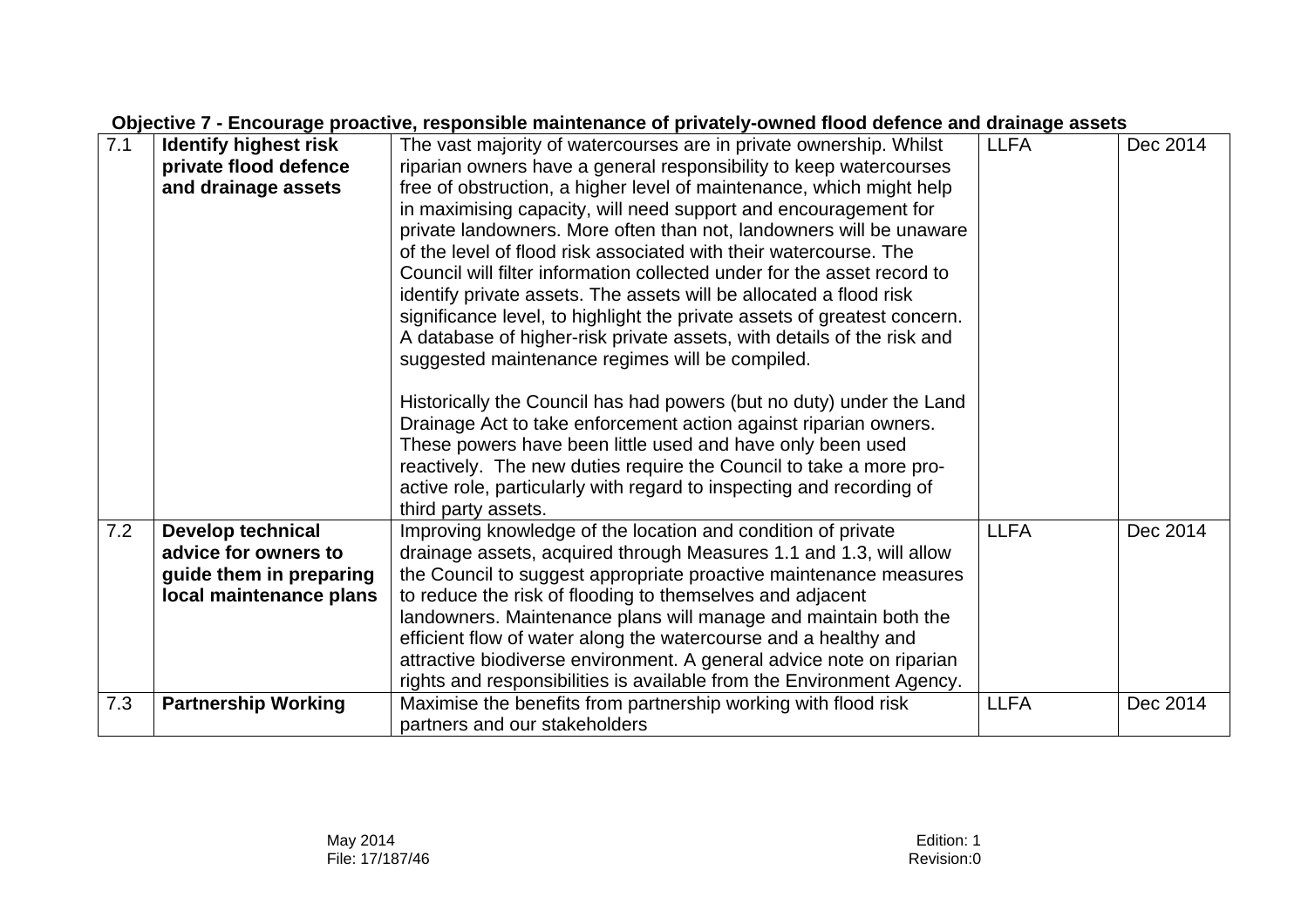## **Objective 8 - Co-ordinate Flood Risk Management and Planning functions to reduce flood risk to existing and proposed developments.**

| 8.1 | Develop and apply a<br>robust local policy on<br><b>FRM and drainage</b><br>solutions on new<br>development sites                           | The development of new sites and redevelopment of existing sites<br>gives the Council an opportunity to reduce flood risk within the sites<br>and upstream and downstream of the sites. National planning<br>guidance exists which encourages the Council to adopt a consistent<br>approach when recommending appropriate flood risk measures for<br>new development sites. The national guidance is currently under<br>review but the Council is committed to adopting a similar, local<br>approach in the future which will replicate the national guidance. The<br>council will continue to set stretching targets for developers in<br>relation to permitted discharges from new or redeveloped sites,<br>reassessing the targets as the council acquires more evidence of<br>local flood risk. The Council's advice on flood risk and drainage for<br>new development sites, based on the national guidance, will be | <b>RMBC</b><br>Planning | On<br>establishm<br>ent of SAB        |
|-----|---------------------------------------------------------------------------------------------------------------------------------------------|---------------------------------------------------------------------------------------------------------------------------------------------------------------------------------------------------------------------------------------------------------------------------------------------------------------------------------------------------------------------------------------------------------------------------------------------------------------------------------------------------------------------------------------------------------------------------------------------------------------------------------------------------------------------------------------------------------------------------------------------------------------------------------------------------------------------------------------------------------------------------------------------------------------------------|-------------------------|---------------------------------------|
|     |                                                                                                                                             | reviewed against the developing legislation and strengthened to give<br>clear and robust advice to developers.                                                                                                                                                                                                                                                                                                                                                                                                                                                                                                                                                                                                                                                                                                                                                                                                            |                         |                                       |
| 8.2 | Develop a process with<br>the Planning Department<br>to create clear advice<br>and direction to<br>developers on FRM and<br><b>Drainage</b> | Flood management and drainage solutions for development sites<br>can be space-intensive and it is vital that early discussions with<br>developers and planning officers take place to allow appropriate<br>provision to be designed into the development. It is essential that the<br>local guidance to be produced in Measure 5.1 forms part of an<br>internal council procedure that integrates technical advice with the<br>planning application process. Agreement and application of FRM and<br>Drainage advice has to be translated into appropriate conditions<br>attached to planning approvals. The Council will develop a procedure<br>to ensure that appropriate and timely advice is given to planners and<br>developers and that planning approvals and conditions are clear and<br>enforceable.                                                                                                             | <b>RMBC</b><br>Planning | <b>On</b><br>establishm<br>ent of SAB |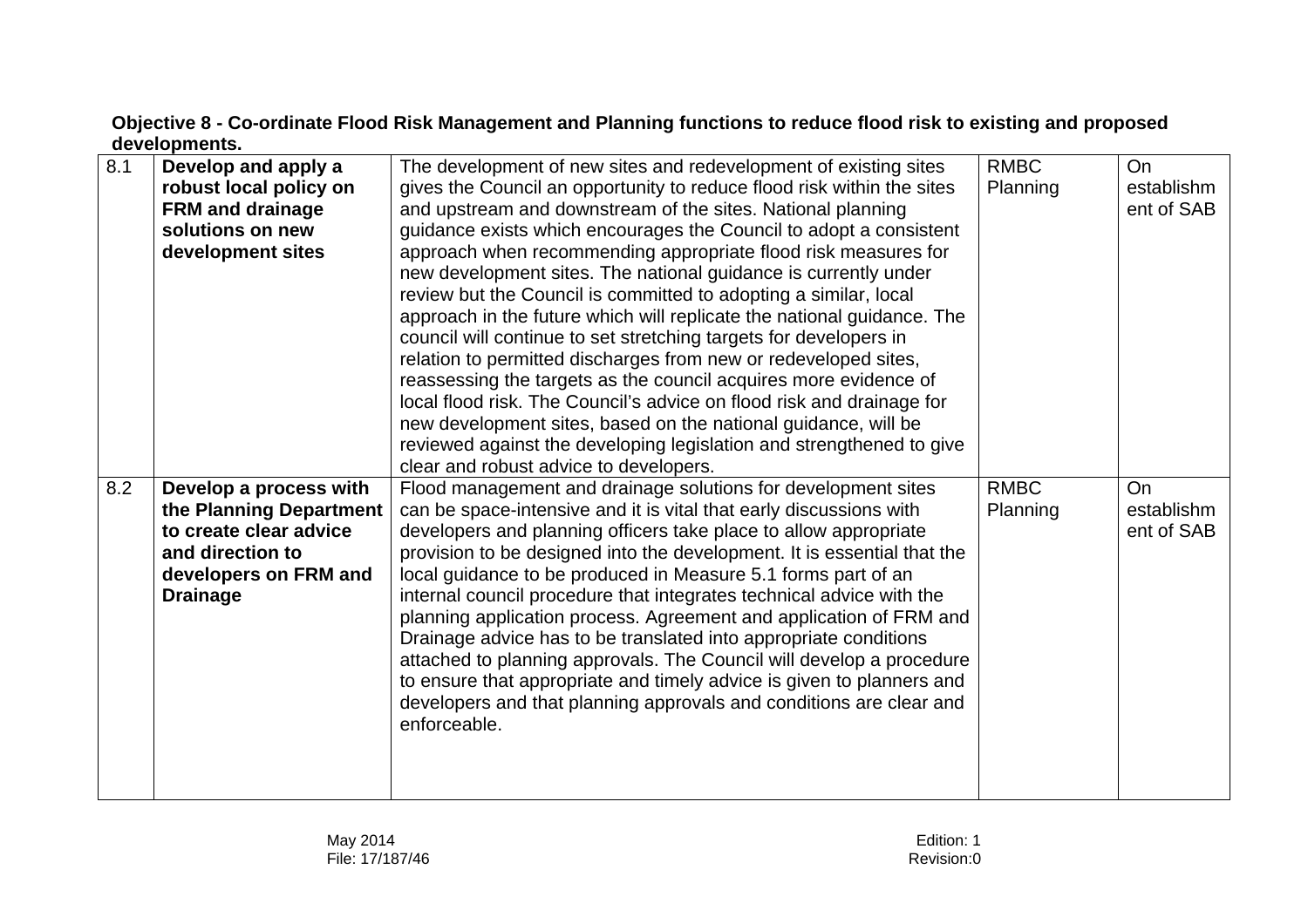| 8.3 | Use available<br>information on flood risk<br>to identify appropriate<br>development potential | The Council, as Planning Authority, has a responsibility to direct<br>development towards areas where flood risk is lowest and any<br>proposed development is appropriate to the flood risk present at the<br>site. An increasing amount of evidence is available to identify and<br>quantify the flood risk that exists across the borough. The evidence<br>base for flood risk will be used alongside environmental, social and<br>financial factors to determine sustainable solutions for local issues.<br>The relevant previous and developing plans and strategies will be<br>reviewed. The Councils Core Strategy for the Local Plans is<br>complete and flood risk is presented in broad terms. The aspirations<br>of this strategy, and the related plans and policies, will be embedded<br>in the future land allocation processes required by the Local Plans.<br>Incorporating policies and recommendations within Rotherham MBC<br>LDF, through the development of a water management and flood<br>resilient design Supplementary Planning Document (SPD).<br>Actively manage flood risk associated with new development<br>proposals. Influence land allocations in Local Plans to reflect flood | <b>LLFA</b><br><b>RMBC</b><br>Planning | Dec 2014       |
|-----|------------------------------------------------------------------------------------------------|----------------------------------------------------------------------------------------------------------------------------------------------------------------------------------------------------------------------------------------------------------------------------------------------------------------------------------------------------------------------------------------------------------------------------------------------------------------------------------------------------------------------------------------------------------------------------------------------------------------------------------------------------------------------------------------------------------------------------------------------------------------------------------------------------------------------------------------------------------------------------------------------------------------------------------------------------------------------------------------------------------------------------------------------------------------------------------------------------------------------------------------------------------------------------------------------------------------|----------------------------------------|----------------|
|     |                                                                                                | risk.                                                                                                                                                                                                                                                                                                                                                                                                                                                                                                                                                                                                                                                                                                                                                                                                                                                                                                                                                                                                                                                                                                                                                                                                          |                                        |                |
| 8.4 | <b>Establish the SuDS</b><br><b>Approving Body (SAB)</b>                                       | The timetable implementation of the Flood and Water Management<br>Act 2010 in relation to SuDS and the establishment of SABs is<br>currently unknown but it is now expected to come into force from<br>Autumn 2014.                                                                                                                                                                                                                                                                                                                                                                                                                                                                                                                                                                                                                                                                                                                                                                                                                                                                                                                                                                                            | Defra<br><b>RMBC</b>                   | Autumn<br>2014 |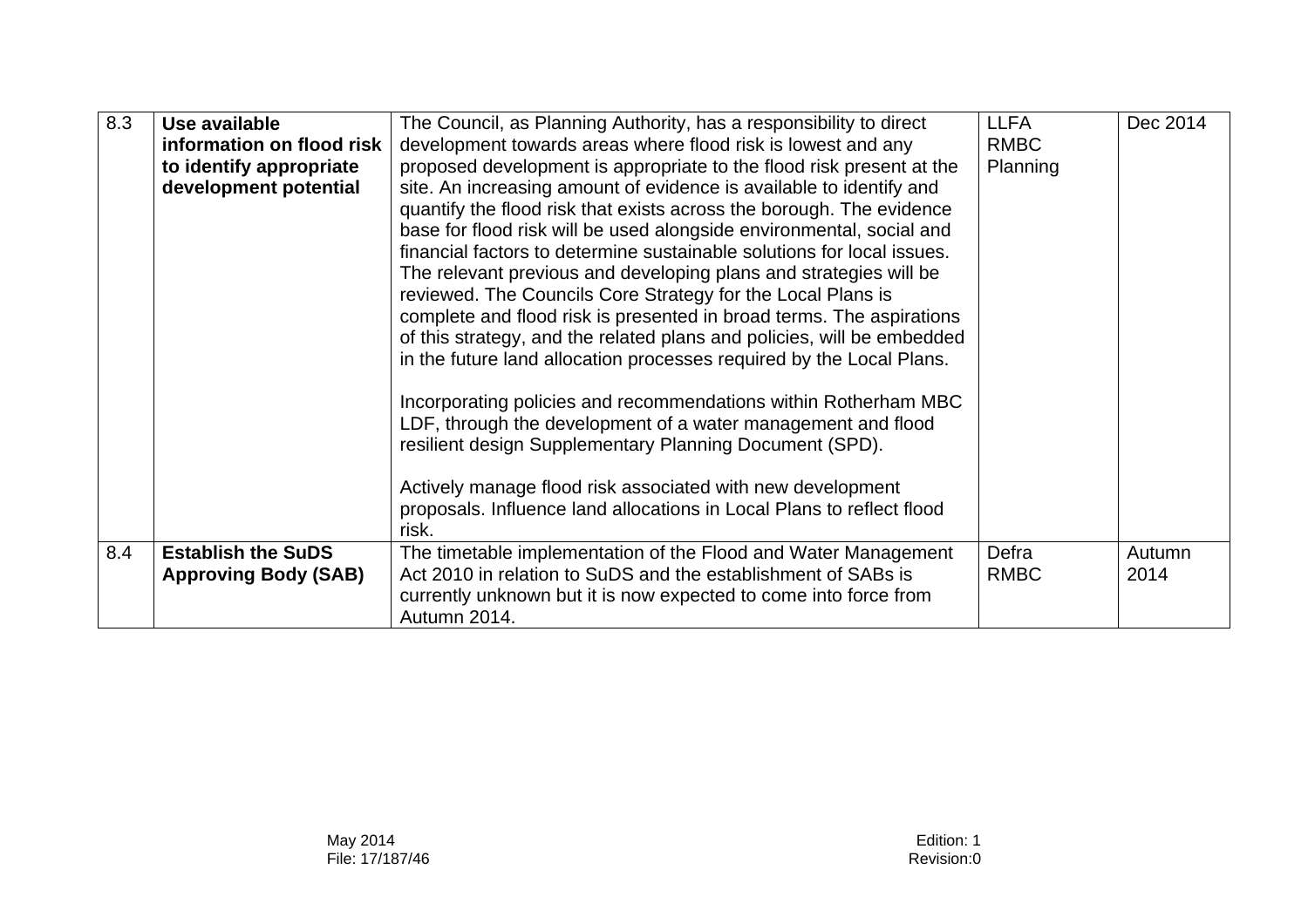**Objective 9 - Take a sustainable approach to FRM, balancing economic, environmental and social benefits from policies and programmes, including a Strategic Environmental Assessment** 

| 9.1 | Carry out a strategic<br>assessment of the<br>environmental impact of<br>the strategy | The Council considers that the LFRMS is a significant local strategy<br>and, consequently requires appraisal under the Strategic<br>Environmental Assessment (SEA) Regulations.<br>Where possible, opportunities should be sought to enhance the river<br>corridor habitats, landscape, access and amenity facilities to support<br>the local planning policy drive to develop green infrastructure and<br>increase access to the riversides. | <b>LLFA</b>       | <b>SEA</b><br>Completed<br>Nov 2013 |
|-----|---------------------------------------------------------------------------------------|-----------------------------------------------------------------------------------------------------------------------------------------------------------------------------------------------------------------------------------------------------------------------------------------------------------------------------------------------------------------------------------------------------------------------------------------------|-------------------|-------------------------------------|
|     |                                                                                       | More detailed assessment of environmental impact of flood risk<br>management actions, including revenue works and capital schemes<br>will be undertaken using the SEA findings.                                                                                                                                                                                                                                                               |                   | Dec 2014                            |
| 9.2 | <b>Climate Change</b>                                                                 | The effect of the strategy on the Council's carbon emissions, and<br>hence climate change, will be part of the Strategic Environmental<br>Assessment.<br>The Councils Climate Change Adaptation Plan identifies specific<br>measures which are targeted at managing the consequences of<br>more frequent severe rainfall events. These measures have been<br>addressed by complementary measures in this Strategy.                            | <b>LLFA</b>       | Dec 2014                            |
| 9.3 | <b>Water Framework</b><br>Directive (WFD) and<br><b>Biodiversity 2020</b>             | Assess the effect of the WFD and Biodiversity 2020 on existing<br>policies and practices and develop guidelines for applicants and<br>public. Consents for works on ordinary watercourses will require<br>assessment against the WFD.                                                                                                                                                                                                         | <b>LLFA</b><br>EA | Dec 2014                            |
|     |                                                                                       | Ensure that all actions within the strategy are compliant with the<br>WFD.                                                                                                                                                                                                                                                                                                                                                                    |                   | Dec 2014                            |
| 9.4 | <b>Fish and Eel Passage</b>                                                           | Determine the extent of the ordinary watercourse network where fish<br>and eel passage issues require consideration.                                                                                                                                                                                                                                                                                                                          | <b>LLFA</b><br>EA | Dec 2014                            |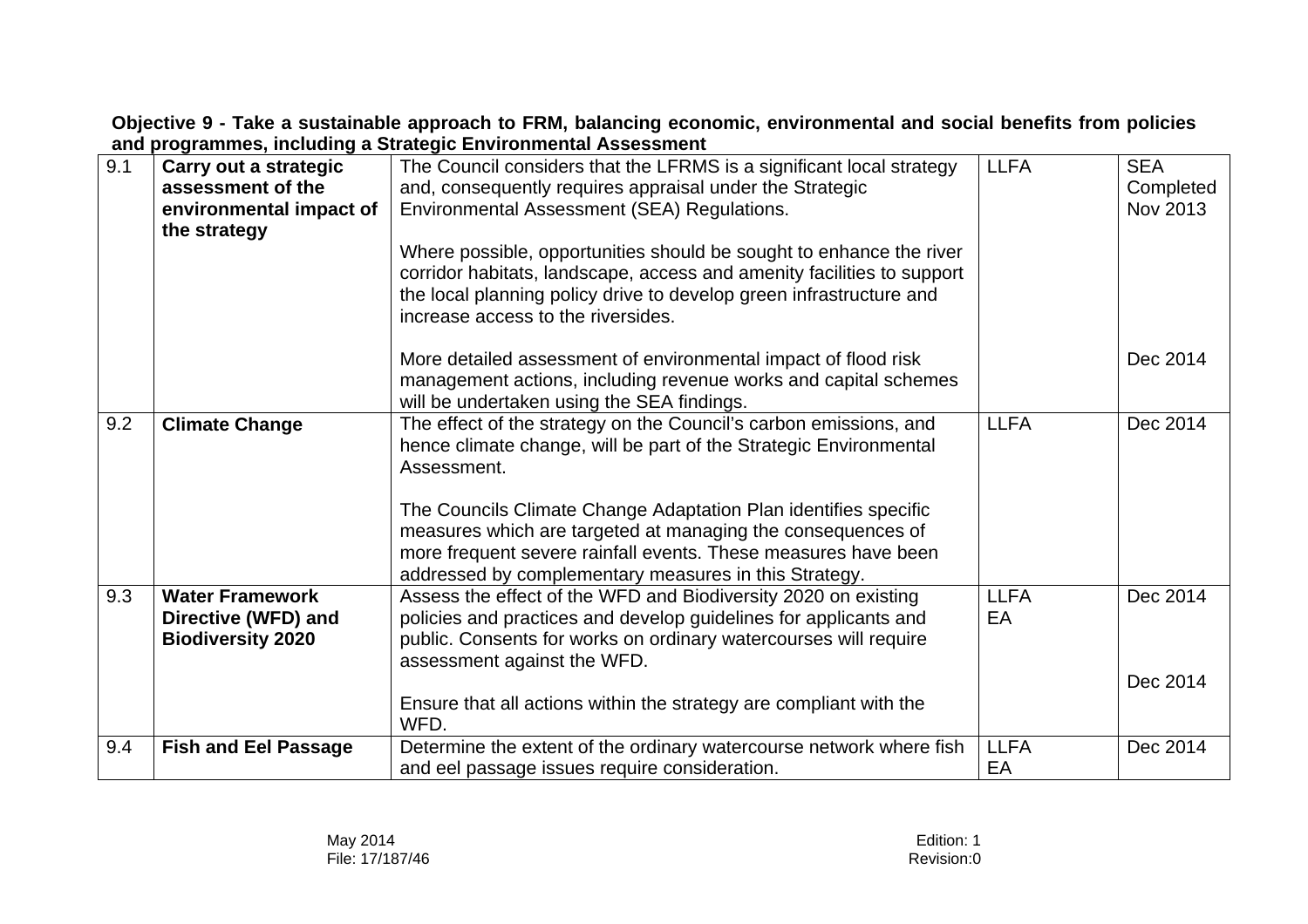## **Objective 10 - Identify and promote schemes to reduce flood risk which are viable considering practicality, cost benefit and funding potential.**

|  | 10.1 | Develop a programme of<br>schemes and initiatives<br>which have a realistic<br>prospect of being<br>funded | The strategy describes a suite of measures which can be taken to<br>manage local flood risk. Some measures are more affordable than<br>others with larger capital improvement schemes offering the greatest<br>challenges for funding. The national funding administered by the<br>Environment Agency targets schemes with evidenced high risk of<br>property flooding, preferably with contributory funding from partners<br>and stakeholders benefiting from the scheme. The Council's<br>immediate priorities, using the outputs from the SWMP work carried<br>out under Measure 1.6, are to establish an evidence base for the<br>location and the extent of the risk of local flooding, quantify the size<br>and potential effect of the risk and then identify costed options for<br>appropriate and affordable mitigation measures. A programme of<br>suitable projects which may attract capital funding will gradually<br>develop over time. The council will deliver the actions detailed in the<br>SWMP to help identify projects for the higher priority areas in the<br>district.<br>Funding applications often require feasibility or outline design to<br>have been completed, to enable an accurate assessment of costs<br>and benefits.<br>Identify projects and programmes which are affordable, maximising<br>capital funding from external sources<br>Define an <i>action plan type</i> for all the flood risk areas<br>e.g. Do nothing<br>Maintain existing systems<br>Promote flood alleviation schemes<br>Promote Property Level Flood Protection | <b>LLFA</b> | Dec 2014 |
|--|------|------------------------------------------------------------------------------------------------------------|--------------------------------------------------------------------------------------------------------------------------------------------------------------------------------------------------------------------------------------------------------------------------------------------------------------------------------------------------------------------------------------------------------------------------------------------------------------------------------------------------------------------------------------------------------------------------------------------------------------------------------------------------------------------------------------------------------------------------------------------------------------------------------------------------------------------------------------------------------------------------------------------------------------------------------------------------------------------------------------------------------------------------------------------------------------------------------------------------------------------------------------------------------------------------------------------------------------------------------------------------------------------------------------------------------------------------------------------------------------------------------------------------------------------------------------------------------------------------------------------------------------------------------------------------------------------------|-------------|----------|
|--|------|------------------------------------------------------------------------------------------------------------|--------------------------------------------------------------------------------------------------------------------------------------------------------------------------------------------------------------------------------------------------------------------------------------------------------------------------------------------------------------------------------------------------------------------------------------------------------------------------------------------------------------------------------------------------------------------------------------------------------------------------------------------------------------------------------------------------------------------------------------------------------------------------------------------------------------------------------------------------------------------------------------------------------------------------------------------------------------------------------------------------------------------------------------------------------------------------------------------------------------------------------------------------------------------------------------------------------------------------------------------------------------------------------------------------------------------------------------------------------------------------------------------------------------------------------------------------------------------------------------------------------------------------------------------------------------------------|-------------|----------|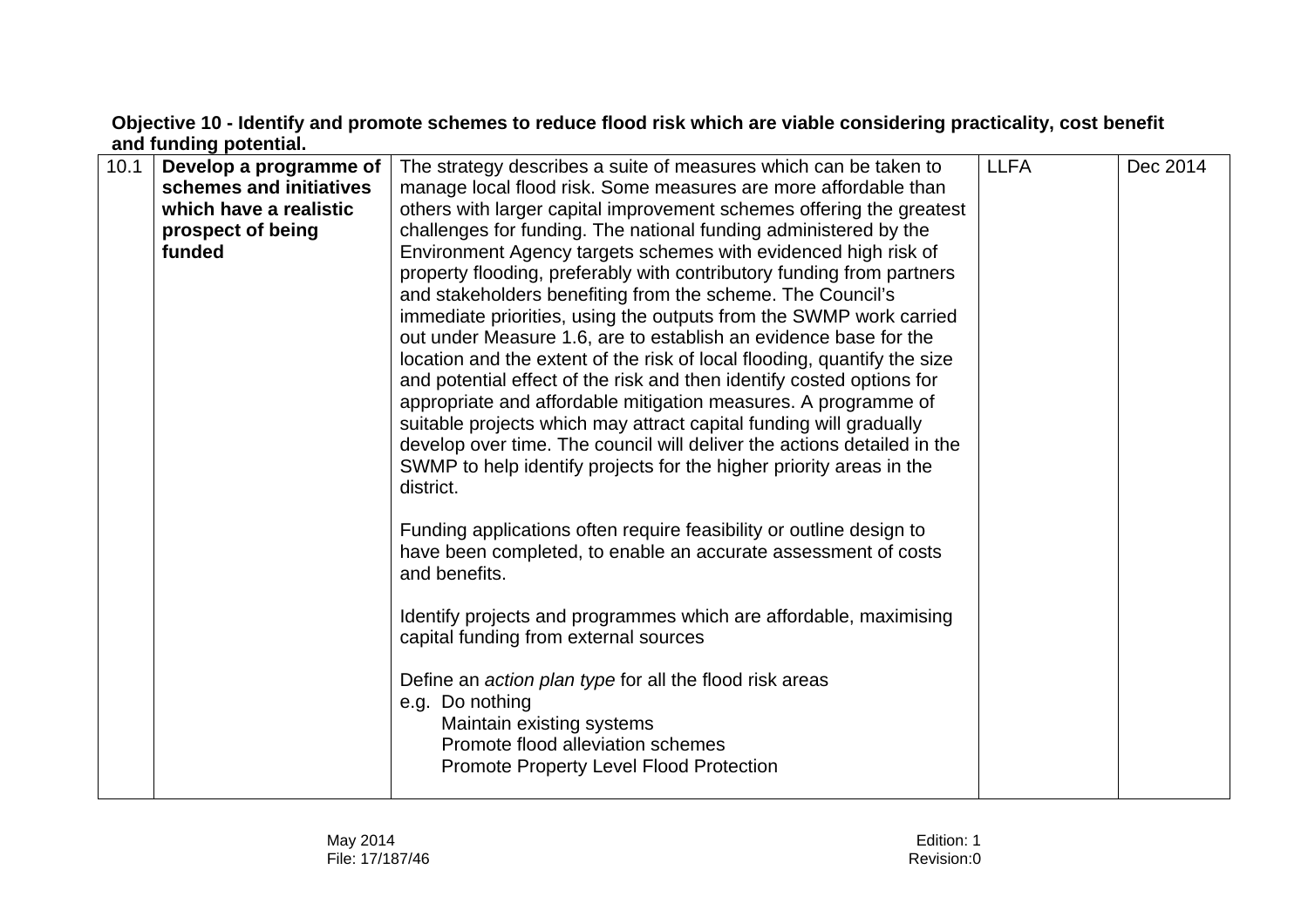| 10.1 | Develop a programme of<br>schemes and initiatives | <b>Rotherham Specific Flood Management Schemes:</b>                                                                         | <b>LLFA</b> | Dec 2014 |
|------|---------------------------------------------------|-----------------------------------------------------------------------------------------------------------------------------|-------------|----------|
| cont | which have a realistic                            | Green Ings Culvert (Station Road) Wath-Upon-Dearne<br>$\circ$                                                               |             |          |
|      | prospect of being                                 | <b>Whiston Brook</b><br>$\circ$                                                                                             |             |          |
|      | funded (continued)                                | <b>Catcliffe Pumps</b><br>$\circ$                                                                                           |             |          |
|      |                                                   | Aldwarke Lane<br>$\Omega$                                                                                                   |             |          |
| 10.2 | Develop and implement                             | The presence of culverts has been identified as a key factor in                                                             |             |          |
|      | a policy on de-culverting                         | limiting the achievement of good ecological potential/status as                                                             |             |          |
|      |                                                   | defined by the Water Framework Directive. Culverts can impact                                                               |             |          |
|      |                                                   | negatively on watercourses by creating:                                                                                     |             |          |
|      |                                                   | Flood risks from issues of capacity, blockage and collapse                                                                  |             |          |
|      |                                                   | Potential barriers to fish migration                                                                                        |             |          |
|      |                                                   | Impeding the operation of natural geomorphological processes                                                                |             |          |
|      |                                                   | Limitations on presence of aquatic flora and fauna                                                                          |             |          |
|      |                                                   | A 'separation' of the community from the watercourse                                                                        |             |          |
|      |                                                   |                                                                                                                             |             |          |
|      |                                                   | Determine the extents of culverted watercourses as part of the asset<br>record and identify which of these may be suitable. | <b>LLFA</b> | Dec 2014 |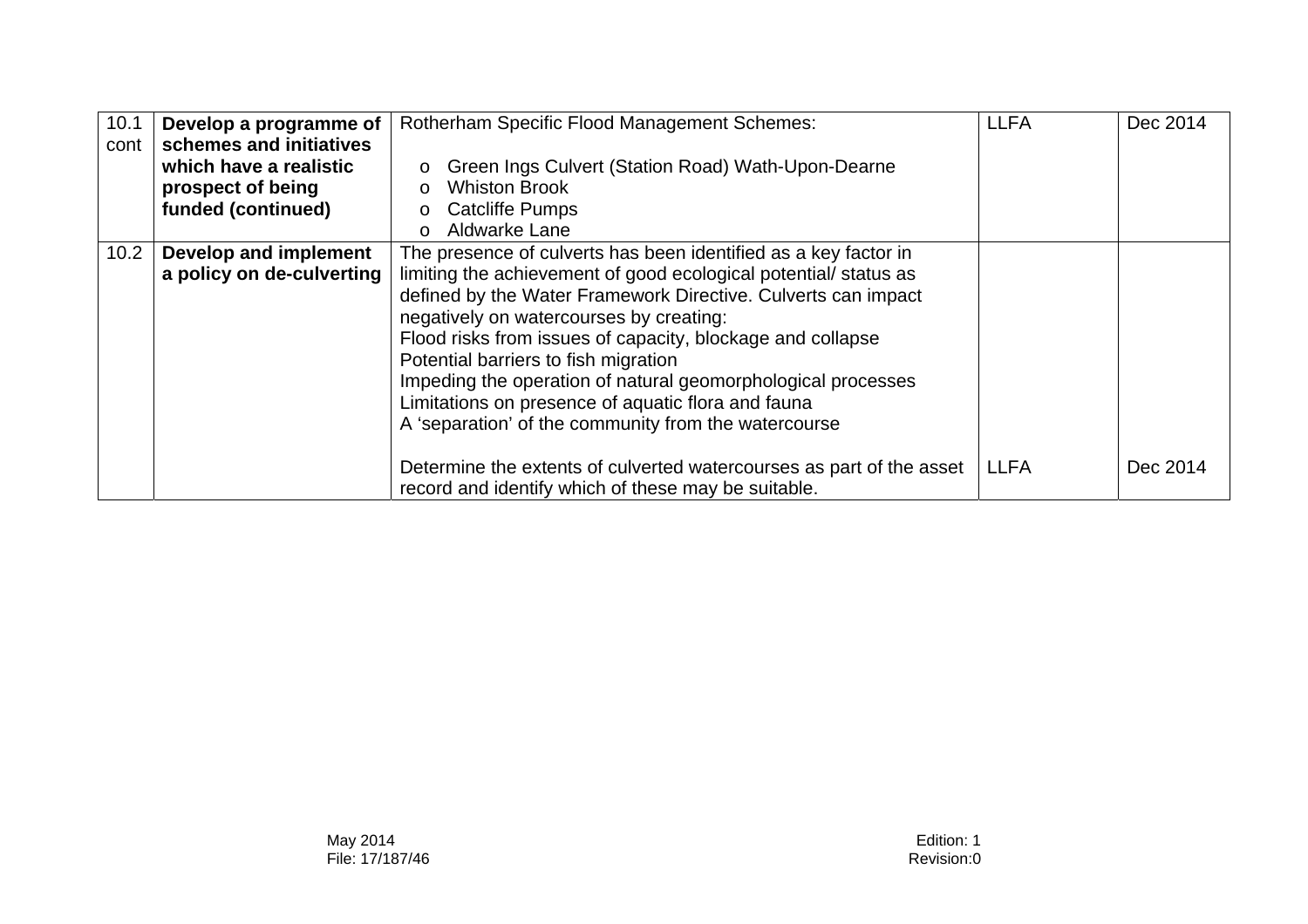#### **Objective 11 - Identify potential sources of funding.**

| 11.1 | Determine all other          | Potential sources of funding are listed in Section 9.0.             |      |           |
|------|------------------------------|---------------------------------------------------------------------|------|-----------|
|      | funding sources,             |                                                                     |      |           |
|      | <b>Council, partners and</b> | Manage expectations we will need to set out clearly the aims of the |      |           |
|      | other external, and          | Local Flood Risk Management Strategy.                               | LLFA | June 2015 |
|      | maximise "match-             |                                                                     |      |           |
|      | funding"                     |                                                                     |      |           |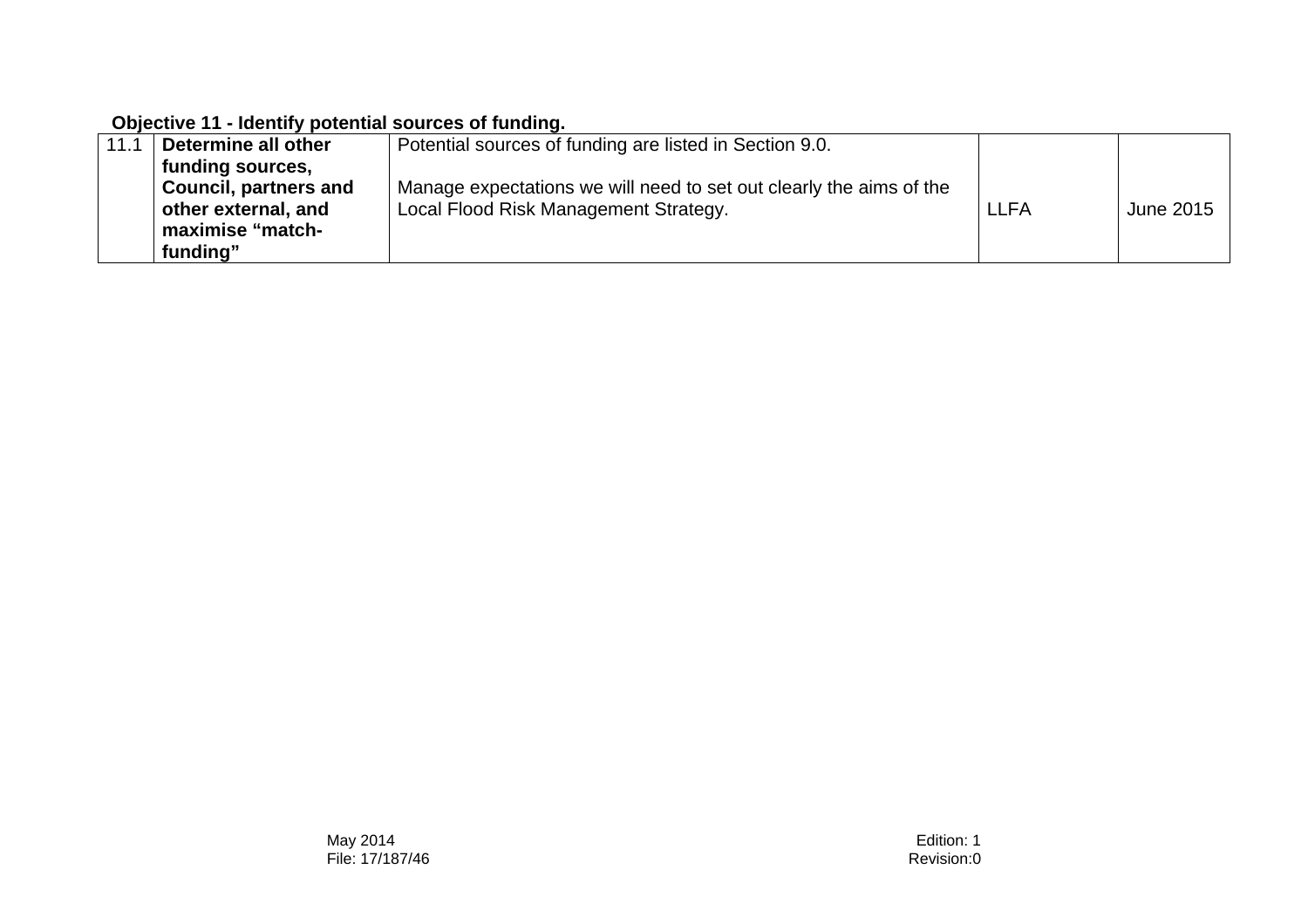| 12.1 | <b>Embed the LFRMS into</b> | The Emergency Planning Shared Service, Rotherham & Sheffield                                                                                                                                                           | <b>LLFA</b> | Dec 2014 |  |  |
|------|-----------------------------|------------------------------------------------------------------------------------------------------------------------------------------------------------------------------------------------------------------------|-------------|----------|--|--|
|      | response and recovery       | have responsibility for the planning for and management of the                                                                                                                                                         |             |          |  |  |
|      | plans and use               | Council's response to emergencies, through the Borough Emergency                                                                                                                                                       |             |          |  |  |
|      | developing knowledge        | Plan and any other relevant Plans.                                                                                                                                                                                     |             |          |  |  |
|      | on flood risk to "tune"     |                                                                                                                                                                                                                        |             |          |  |  |
|      | emergency procedures        | The increasing knowledge of flood risk will be used to feed into the                                                                                                                                                   |             |          |  |  |
|      |                             | Rotherham Multi-Agency Flood Response Plan, particularly in the<br>following areas:                                                                                                                                    |             |          |  |  |
|      |                             | Production of flood hazard maps combining depth and velocity                                                                                                                                                           |             |          |  |  |
|      |                             | information.                                                                                                                                                                                                           |             |          |  |  |
|      |                             | Improved assessment of flood risk to critical infrastructure, principal<br>highways                                                                                                                                    |             |          |  |  |
|      |                             | Business continuity.                                                                                                                                                                                                   |             |          |  |  |
|      |                             | Inundation plans.                                                                                                                                                                                                      |             |          |  |  |
|      |                             | Determine in greater detail the risk of flooding to utilities, <i>i.e.</i> gas,<br>electricity, water and telecommunications installations and the<br>consequences of the loss of these installations during flooding. |             |          |  |  |

#### **Objective 12 - Co-ordinate Flood Risk Management and Emergency Planning procedures**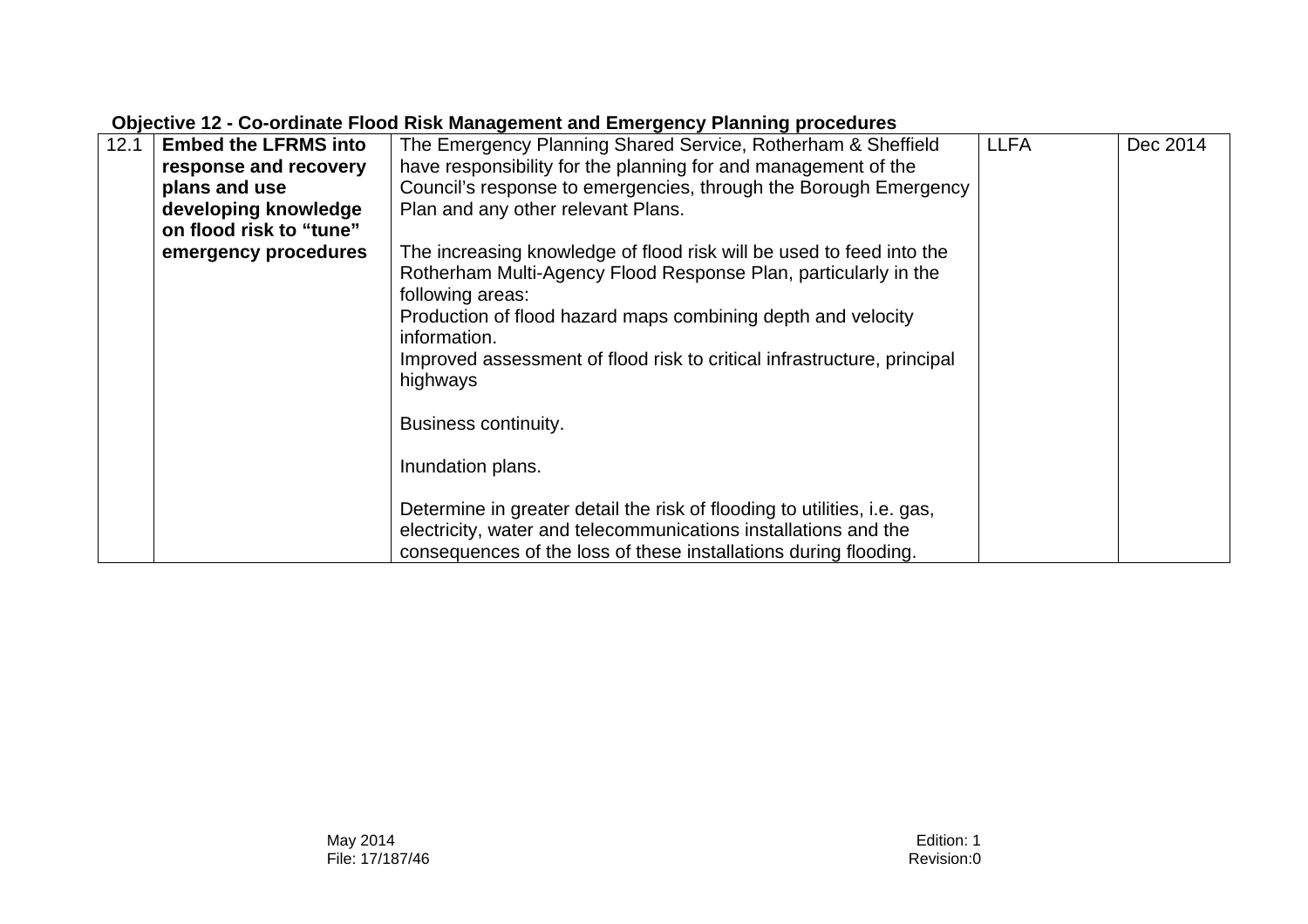#### **Objective 13 - Take into account equalities by carrying out an Equality Impact Assessment**

| 13.1 | <b>Equality Impact</b> | The process will be in line with the guidance from the Equality and   | LLFA | June 2014 |
|------|------------------------|-----------------------------------------------------------------------|------|-----------|
|      | <b>Assessment of</b>   | Human Rights Commission. An Equality Analysis and consultation        |      |           |
|      | completed strategy     | process will be carried out in accordance with the Council's Equality |      |           |
|      |                        | Policy.                                                               |      |           |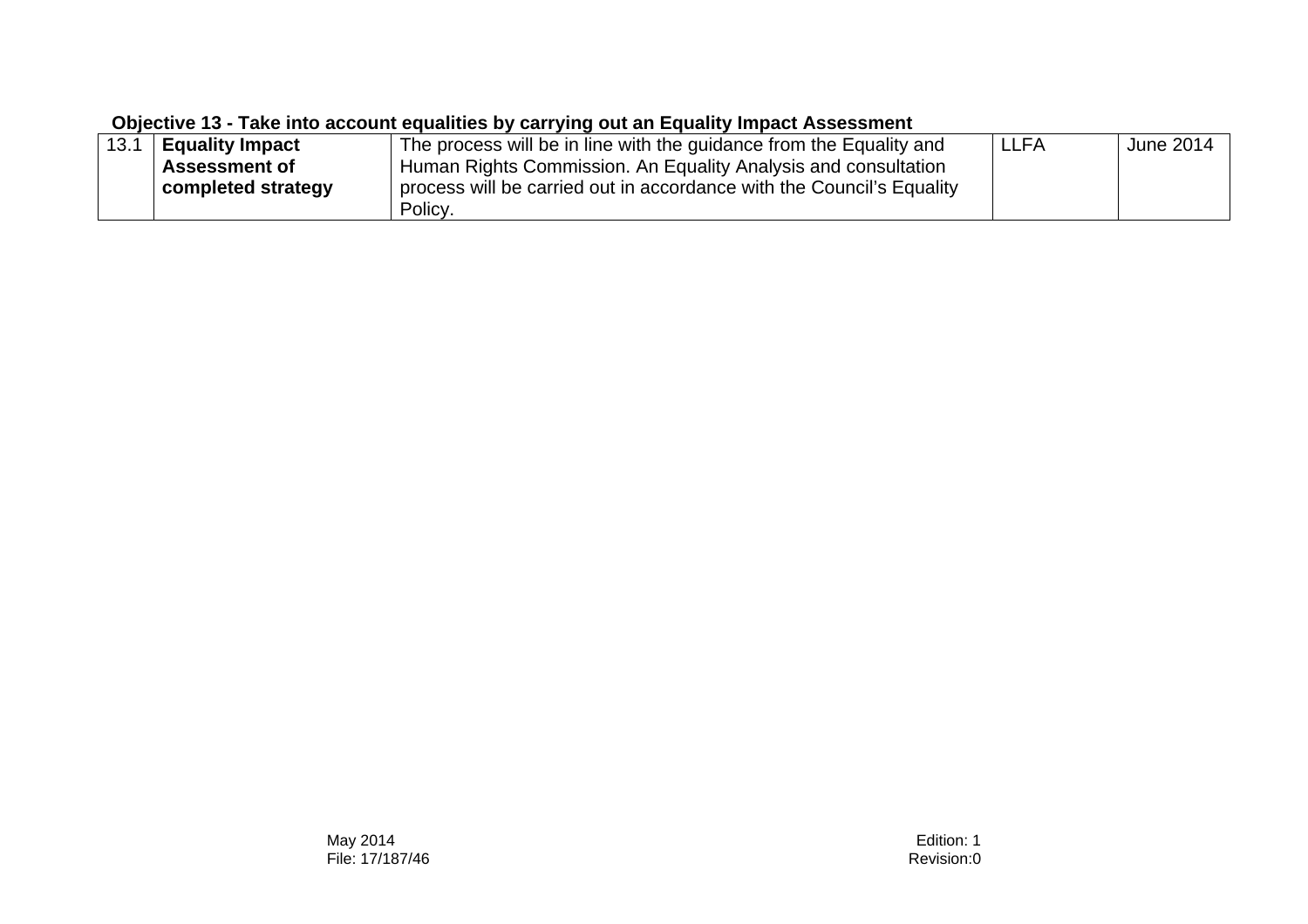| Objective 14 - Promote buy-in by stakeholders by consulting during Strategy preparation and on completed Strategy |                     |                                                                                                                                                                                                                                                                    |             |           |  |  |
|-------------------------------------------------------------------------------------------------------------------|---------------------|--------------------------------------------------------------------------------------------------------------------------------------------------------------------------------------------------------------------------------------------------------------------|-------------|-----------|--|--|
| 14.1                                                                                                              | <b>Consultation</b> | Consultation will be carried out in 2 stages. The primary consultation<br>will be carried out as part of the strategy development. This<br>consultation will be targeted at stakeholders who have a major<br>involvement with the strategy and will be carried out | <b>LLFA</b> | Completed |  |  |
|                                                                                                                   |                     | The secondary consultation will be carried out when a draft strategy<br>has been completed.                                                                                                                                                                        | <b>LLFA</b> | Completed |  |  |
|                                                                                                                   |                     | Rotherham Council has engaged with the public and Community<br>Action Groups regarding future flood risk management, to build trust,<br>raise awareness, and gain local knowledge.                                                                                 |             |           |  |  |